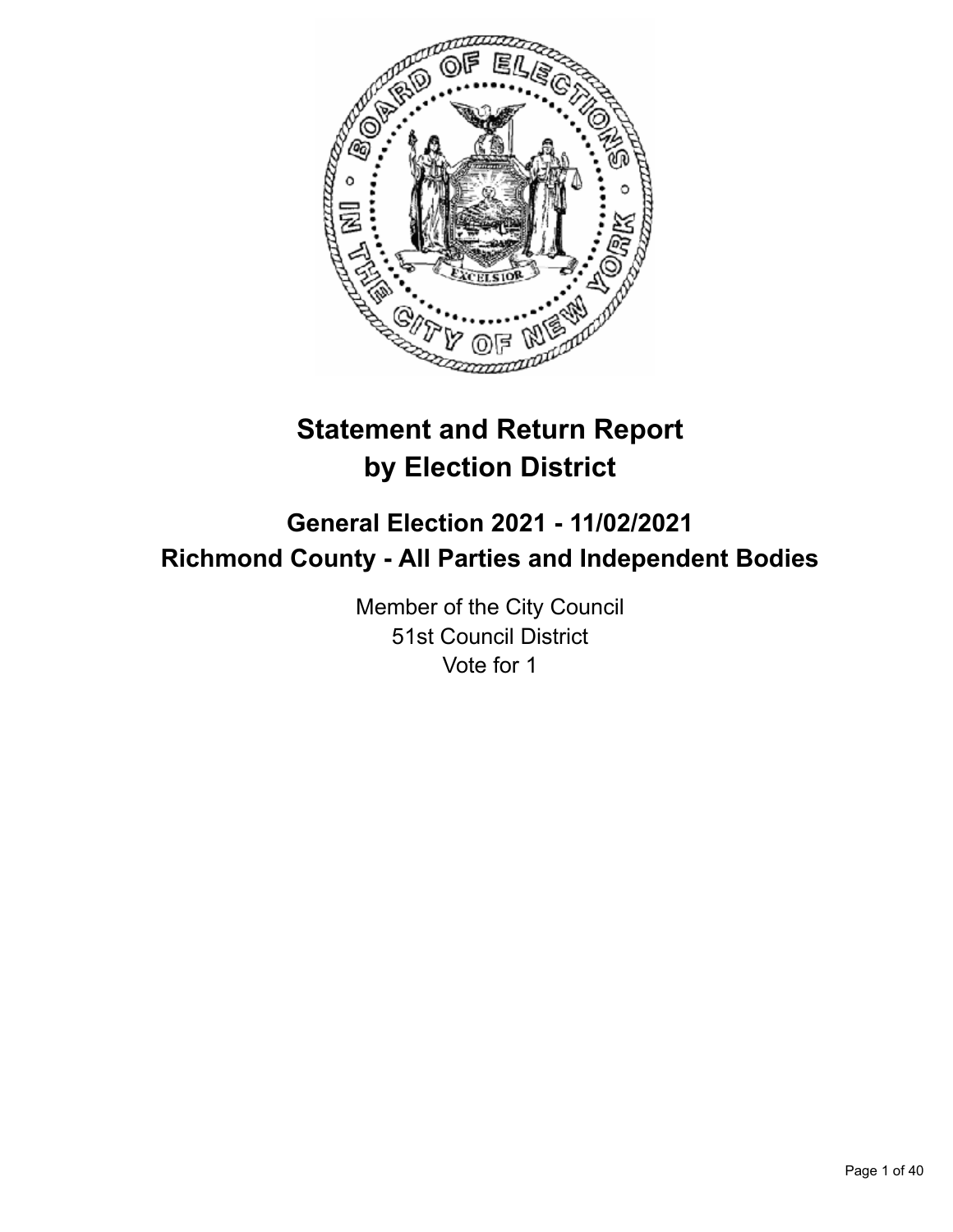

| PUBLIC COUNTER                                           | 473            |
|----------------------------------------------------------|----------------|
| <b>MANUALLY COUNTED EMERGENCY</b>                        | 0              |
| ABSENTEE / MILITARY                                      | 13             |
| AFFIDAVIT                                                | $\overline{2}$ |
| <b>Total Ballots</b>                                     | 488            |
| Less - Inapplicable Federal/Special Presidential Ballots | $\Omega$       |
| <b>Total Applicable Ballots</b>                          | 488            |
| OLIVIA JOHANNA DRABCZYK (DEMOCRATIC)                     | 50             |
| JOSEPH C. BORELLI (REPUBLICAN)                           | 373            |
| JOSEPH C. BORELLI (CONSERVATIVE)                         | 36             |
| <b>Total Votes</b>                                       | 459            |
| Unrecorded                                               | 29             |

## **002/62**

| <b>PUBLIC COUNTER</b>                                    | 539 |
|----------------------------------------------------------|-----|
| <b>MANUALLY COUNTED EMERGENCY</b>                        | 0   |
| ABSENTEE / MILITARY                                      | 19  |
| AFFIDAVIT                                                |     |
| <b>Total Ballots</b>                                     | 559 |
| Less - Inapplicable Federal/Special Presidential Ballots | 0   |
| <b>Total Applicable Ballots</b>                          | 559 |
| OLIVIA JOHANNA DRABCZYK (DEMOCRATIC)                     | 71  |
| JOSEPH C. BORELLI (REPUBLICAN)                           | 417 |
| JOSEPH C. BORELLI (CONSERVATIVE)                         | 38  |
| TOM FRAHER (WRITE-IN)                                    |     |
| <b>Total Votes</b>                                       | 527 |
| Unrecorded                                               | 32  |

| <b>PUBLIC COUNTER</b>                                    | 411 |
|----------------------------------------------------------|-----|
| <b>MANUALLY COUNTED EMERGENCY</b>                        | 0   |
| ABSENTEE / MILITARY                                      | 13  |
| AFFIDAVIT                                                |     |
| <b>Total Ballots</b>                                     | 425 |
| Less - Inapplicable Federal/Special Presidential Ballots | 0   |
| <b>Total Applicable Ballots</b>                          | 425 |
|                                                          |     |
| OLIVIA JOHANNA DRABCZYK (DEMOCRATIC)                     | 41  |
| JOSEPH C. BORELLI (REPUBLICAN)                           | 337 |
| JOSEPH C. BORELLI (CONSERVATIVE)                         | 27  |
| <b>Total Votes</b>                                       | 405 |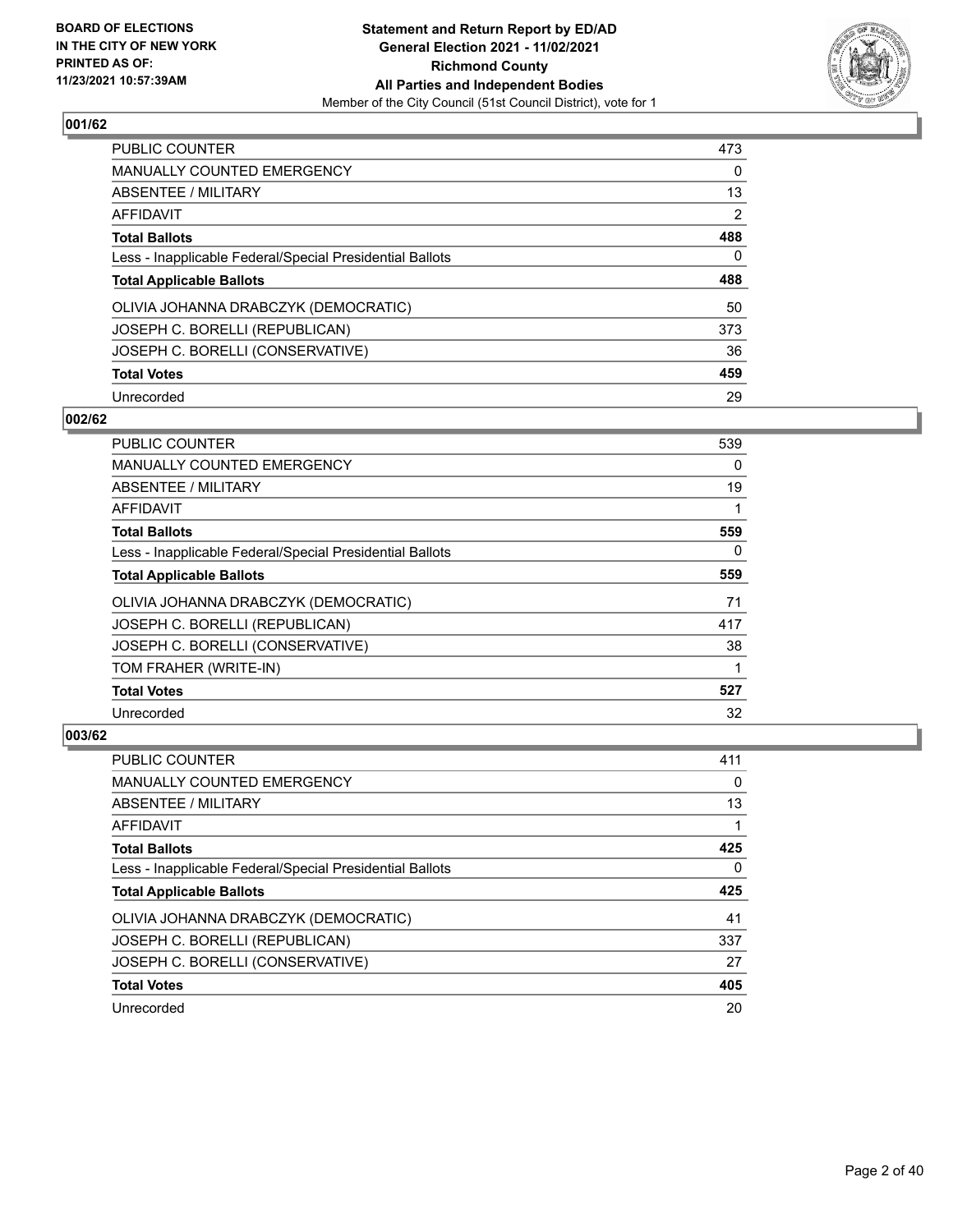

| <b>PUBLIC COUNTER</b>                                    | 458      |
|----------------------------------------------------------|----------|
| MANUALLY COUNTED EMERGENCY                               | 0        |
| ABSENTEE / MILITARY                                      | 16       |
| AFFIDAVIT                                                | 9        |
| <b>Total Ballots</b>                                     | 483      |
| Less - Inapplicable Federal/Special Presidential Ballots | $\Omega$ |
| <b>Total Applicable Ballots</b>                          | 483      |
| OLIVIA JOHANNA DRABCZYK (DEMOCRATIC)                     | 62       |
| JOSEPH C. BORELLI (REPUBLICAN)                           | 375      |
| JOSEPH C. BORELLI (CONSERVATIVE)                         | 18       |
| <b>Total Votes</b>                                       | 455      |
| Unrecorded                                               | 28       |

#### **005/62**

| <b>PUBLIC COUNTER</b>                                    | 505      |
|----------------------------------------------------------|----------|
| <b>MANUALLY COUNTED EMERGENCY</b>                        | 0        |
| ABSENTEE / MILITARY                                      | 9        |
| <b>AFFIDAVIT</b>                                         | 5        |
| <b>Total Ballots</b>                                     | 519      |
| Less - Inapplicable Federal/Special Presidential Ballots | $\Omega$ |
| <b>Total Applicable Ballots</b>                          | 519      |
| OLIVIA JOHANNA DRABCZYK (DEMOCRATIC)                     | 44       |
| JOSEPH C. BORELLI (REPUBLICAN)                           | 422      |
| JOSEPH C. BORELLI (CONSERVATIVE)                         | 27       |
| <b>Total Votes</b>                                       | 493      |
| Unrecorded                                               | 26       |

| PUBLIC COUNTER                                           | 370      |
|----------------------------------------------------------|----------|
| <b>MANUALLY COUNTED EMERGENCY</b>                        | $\Omega$ |
| ABSENTEE / MILITARY                                      | 17       |
| AFFIDAVIT                                                | 5        |
| <b>Total Ballots</b>                                     | 392      |
| Less - Inapplicable Federal/Special Presidential Ballots | 0        |
| <b>Total Applicable Ballots</b>                          | 392      |
| OLIVIA JOHANNA DRABCZYK (DEMOCRATIC)                     | 69       |
| JOSEPH C. BORELLI (REPUBLICAN)                           | 279      |
| JOSEPH C. BORELLI (CONSERVATIVE)                         | 34       |
| <b>Total Votes</b>                                       | 382      |
| Unrecorded                                               | 10       |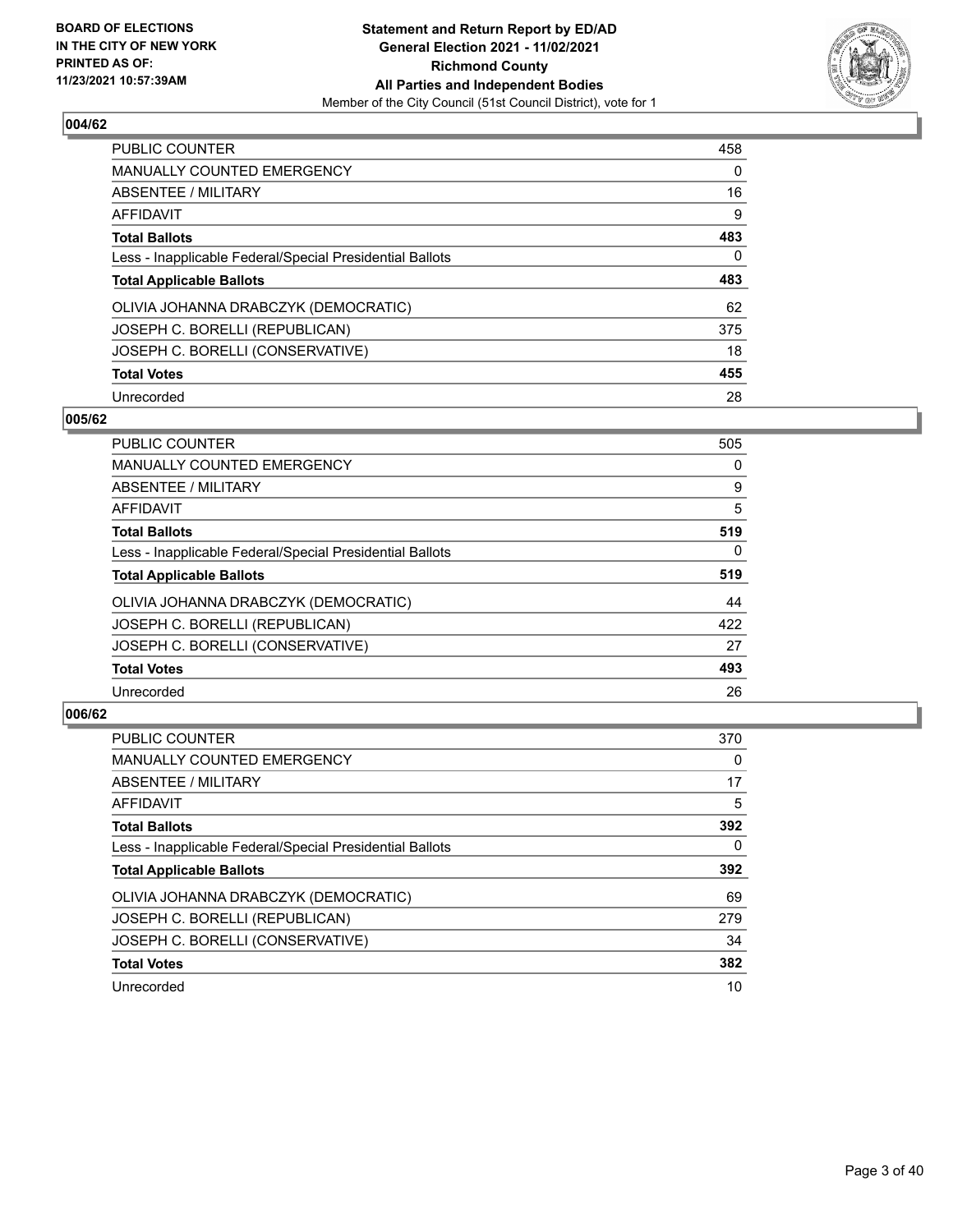

| <b>PUBLIC COUNTER</b>                                    | 454      |
|----------------------------------------------------------|----------|
| <b>MANUALLY COUNTED EMERGENCY</b>                        | $\Omega$ |
| ABSENTEE / MILITARY                                      | 12       |
| AFFIDAVIT                                                | 11       |
| <b>Total Ballots</b>                                     | 477      |
| Less - Inapplicable Federal/Special Presidential Ballots | 0        |
| <b>Total Applicable Ballots</b>                          | 477      |
| OLIVIA JOHANNA DRABCZYK (DEMOCRATIC)                     | 61       |
| JOSEPH C. BORELLI (REPUBLICAN)                           | 364      |
| JOSEPH C. BORELLI (CONSERVATIVE)                         | 44       |
| <b>Total Votes</b>                                       | 469      |
| Unrecorded                                               | 8        |

#### **008/62**

| <b>PUBLIC COUNTER</b>                                    | 403      |
|----------------------------------------------------------|----------|
| <b>MANUALLY COUNTED EMERGENCY</b>                        | 0        |
| ABSENTEE / MILITARY                                      | 12       |
| <b>AFFIDAVIT</b>                                         | 3        |
| <b>Total Ballots</b>                                     | 418      |
| Less - Inapplicable Federal/Special Presidential Ballots | $\Omega$ |
| <b>Total Applicable Ballots</b>                          | 418      |
| OLIVIA JOHANNA DRABCZYK (DEMOCRATIC)                     | 46       |
| JOSEPH C. BORELLI (REPUBLICAN)                           | 308      |
| JOSEPH C. BORELLI (CONSERVATIVE)                         | 35       |
| <b>Total Votes</b>                                       | 389      |
| Unrecorded                                               | 29       |

| <b>PUBLIC COUNTER</b>                                    | 253      |
|----------------------------------------------------------|----------|
| <b>MANUALLY COUNTED EMERGENCY</b>                        | 0        |
| ABSENTEE / MILITARY                                      | 4        |
| AFFIDAVIT                                                | $\Omega$ |
| <b>Total Ballots</b>                                     | 257      |
| Less - Inapplicable Federal/Special Presidential Ballots | 0        |
| <b>Total Applicable Ballots</b>                          | 257      |
| OLIVIA JOHANNA DRABCZYK (DEMOCRATIC)                     | 38       |
| JOSEPH C. BORELLI (REPUBLICAN)                           | 188      |
| JOSEPH C. BORELLI (CONSERVATIVE)                         | 13       |
| <b>Total Votes</b>                                       | 239      |
| Unrecorded                                               | 18       |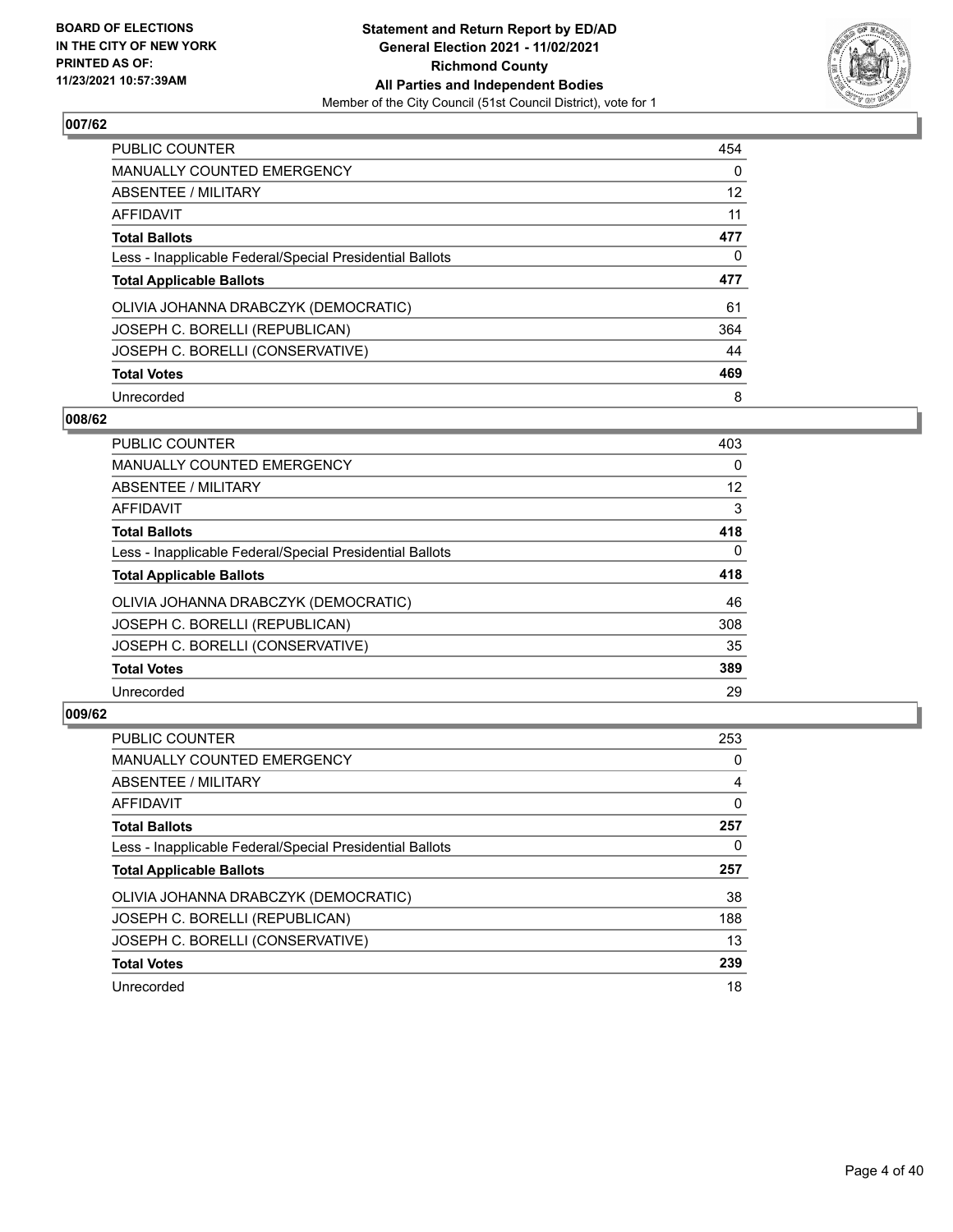

| PUBLIC COUNTER                                           | 310      |
|----------------------------------------------------------|----------|
| <b>MANUALLY COUNTED EMERGENCY</b>                        | $\Omega$ |
| ABSENTEE / MILITARY                                      | 8        |
| AFFIDAVIT                                                | 3        |
| <b>Total Ballots</b>                                     | 321      |
| Less - Inapplicable Federal/Special Presidential Ballots | 0        |
| <b>Total Applicable Ballots</b>                          | 321      |
| OLIVIA JOHANNA DRABCZYK (DEMOCRATIC)                     | 33       |
| JOSEPH C. BORELLI (REPUBLICAN)                           | 260      |
| JOSEPH C. BORELLI (CONSERVATIVE)                         | 15       |
| <b>Total Votes</b>                                       | 308      |
| Unrecorded                                               | 13       |

#### **011/62**

| <b>PUBLIC COUNTER</b>                                    | 444      |
|----------------------------------------------------------|----------|
| <b>MANUALLY COUNTED EMERGENCY</b>                        | 0        |
| ABSENTEE / MILITARY                                      | 16       |
| <b>AFFIDAVIT</b>                                         |          |
| <b>Total Ballots</b>                                     | 461      |
| Less - Inapplicable Federal/Special Presidential Ballots | $\Omega$ |
| <b>Total Applicable Ballots</b>                          | 461      |
| OLIVIA JOHANNA DRABCZYK (DEMOCRATIC)                     | 46       |
| JOSEPH C. BORELLI (REPUBLICAN)                           | 347      |
| JOSEPH C. BORELLI (CONSERVATIVE)                         | 44       |
| <b>Total Votes</b>                                       | 437      |
| Unrecorded                                               | 24       |

| <b>PUBLIC COUNTER</b>                                    | 301      |
|----------------------------------------------------------|----------|
| <b>MANUALLY COUNTED EMERGENCY</b>                        | 0        |
| ABSENTEE / MILITARY                                      | 14       |
| <b>AFFIDAVIT</b>                                         |          |
| <b>Total Ballots</b>                                     | 316      |
| Less - Inapplicable Federal/Special Presidential Ballots | $\Omega$ |
| <b>Total Applicable Ballots</b>                          | 316      |
| OLIVIA JOHANNA DRABCZYK (DEMOCRATIC)                     | 34       |
| JOSEPH C. BORELLI (REPUBLICAN)                           | 248      |
| JOSEPH C. BORELLI (CONSERVATIVE)                         | 18       |
| <b>Total Votes</b>                                       | 300      |
| Unrecorded                                               | 16       |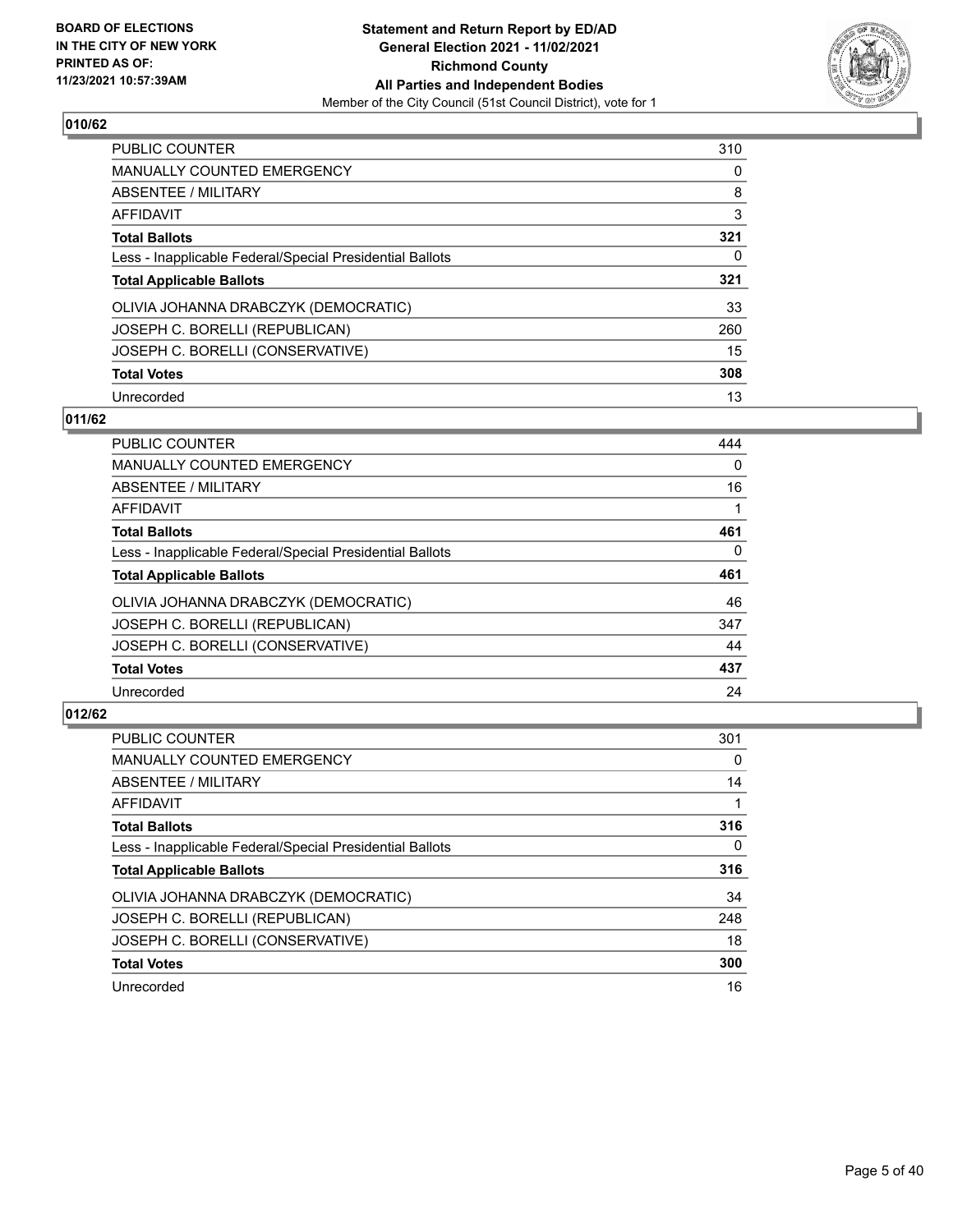

| PUBLIC COUNTER                                           | 429      |
|----------------------------------------------------------|----------|
| <b>MANUALLY COUNTED EMERGENCY</b>                        | $\Omega$ |
| ABSENTEE / MILITARY                                      | 18       |
| AFFIDAVIT                                                |          |
| <b>Total Ballots</b>                                     | 448      |
| Less - Inapplicable Federal/Special Presidential Ballots | $\Omega$ |
| <b>Total Applicable Ballots</b>                          | 448      |
| OLIVIA JOHANNA DRABCZYK (DEMOCRATIC)                     | 64       |
| JOSEPH C. BORELLI (REPUBLICAN)                           | 348      |
| JOSEPH C. BORELLI (CONSERVATIVE)                         | 25       |
| <b>Total Votes</b>                                       | 437      |
| Unrecorded                                               | 11       |

#### **014/62**

| <b>PUBLIC COUNTER</b>                                    | 261      |
|----------------------------------------------------------|----------|
| <b>MANUALLY COUNTED EMERGENCY</b>                        | 0        |
| ABSENTEE / MILITARY                                      | 11       |
| <b>AFFIDAVIT</b>                                         |          |
| <b>Total Ballots</b>                                     | 273      |
| Less - Inapplicable Federal/Special Presidential Ballots | $\Omega$ |
| <b>Total Applicable Ballots</b>                          | 273      |
| OLIVIA JOHANNA DRABCZYK (DEMOCRATIC)                     | 39       |
| JOSEPH C. BORELLI (REPUBLICAN)                           | 207      |
| JOSEPH C. BORELLI (CONSERVATIVE)                         | 11       |
| <b>Total Votes</b>                                       | 257      |
| Unrecorded                                               | 16       |

| <b>PUBLIC COUNTER</b>                                    | 391      |
|----------------------------------------------------------|----------|
| <b>MANUALLY COUNTED EMERGENCY</b>                        | $\Omega$ |
| ABSENTEE / MILITARY                                      | 14       |
| AFFIDAVIT                                                | 3        |
| <b>Total Ballots</b>                                     | 408      |
| Less - Inapplicable Federal/Special Presidential Ballots | 0        |
| <b>Total Applicable Ballots</b>                          | 408      |
| OLIVIA JOHANNA DRABCZYK (DEMOCRATIC)                     | 62       |
| JOSEPH C. BORELLI (REPUBLICAN)                           | 309      |
| JOSEPH C. BORELLI (CONSERVATIVE)                         | 18       |
| <b>Total Votes</b>                                       | 389      |
| Unrecorded                                               | 19       |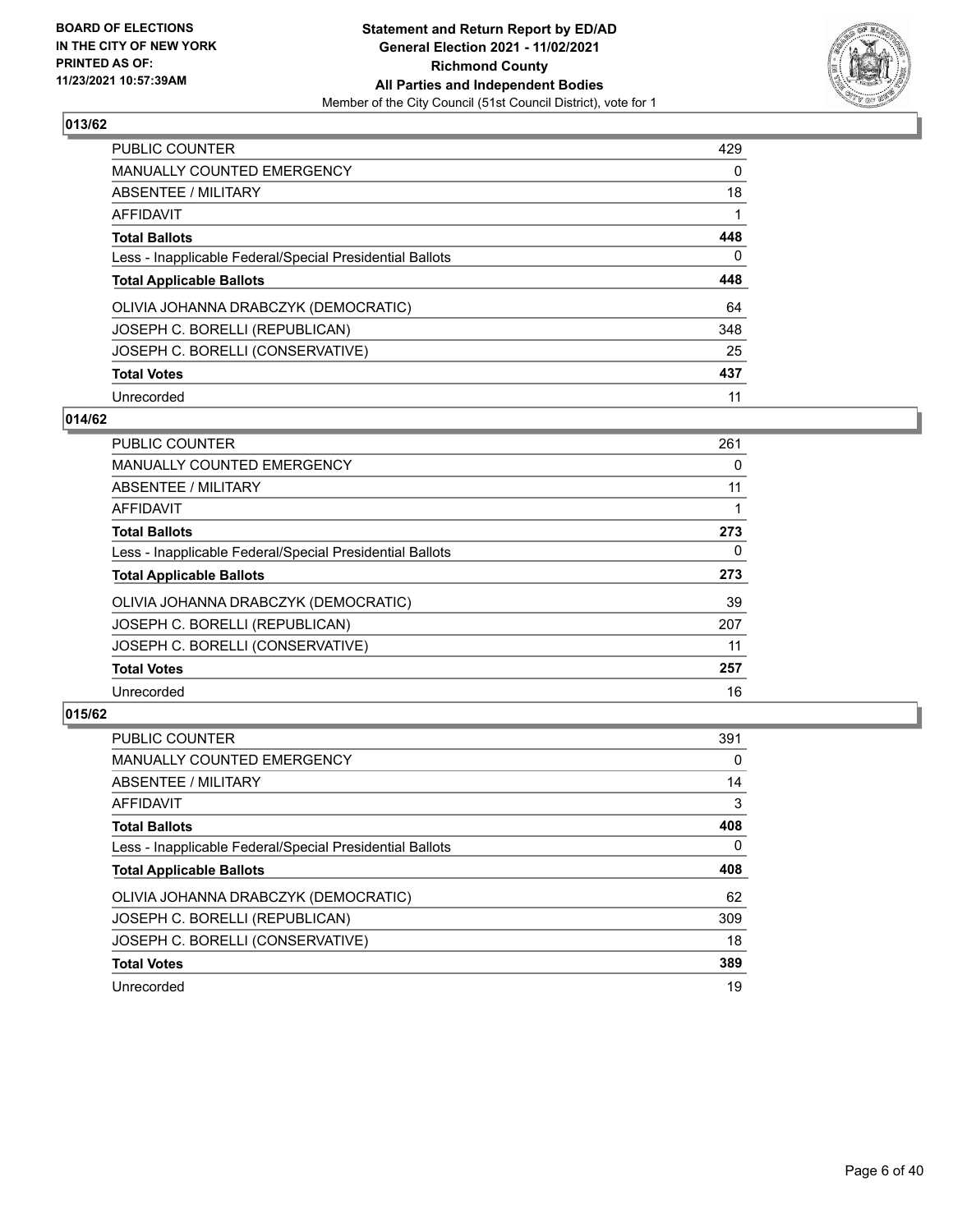

| <b>PUBLIC COUNTER</b>                                    | 391 |
|----------------------------------------------------------|-----|
| <b>MANUALLY COUNTED EMERGENCY</b>                        | 0   |
| ABSENTEE / MILITARY                                      | 15  |
| <b>AFFIDAVIT</b>                                         | 2   |
| <b>Total Ballots</b>                                     | 408 |
| Less - Inapplicable Federal/Special Presidential Ballots | 0   |
| <b>Total Applicable Ballots</b>                          | 408 |
| OLIVIA JOHANNA DRABCZYK (DEMOCRATIC)                     | 81  |
| JOSEPH C. BORELLI (REPUBLICAN)                           | 279 |
| JOSEPH C. BORELLI (CONSERVATIVE)                         | 29  |
| UNATTRIBUTABLE WRITE-IN (WRITE-IN)                       | 2   |
| <b>Total Votes</b>                                       | 391 |
| Unrecorded                                               | 17  |

#### **017/62**

| <b>PUBLIC COUNTER</b>                                    | 312      |
|----------------------------------------------------------|----------|
| <b>MANUALLY COUNTED EMERGENCY</b>                        | 0        |
| ABSENTEE / MILITARY                                      | 12       |
| <b>AFFIDAVIT</b>                                         | $\Omega$ |
| <b>Total Ballots</b>                                     | 324      |
| Less - Inapplicable Federal/Special Presidential Ballots | 0        |
| <b>Total Applicable Ballots</b>                          | 324      |
| OLIVIA JOHANNA DRABCZYK (DEMOCRATIC)                     | 30       |
| JOSEPH C. BORELLI (REPUBLICAN)                           | 270      |
| JOSEPH C. BORELLI (CONSERVATIVE)                         | 13       |
| <b>Total Votes</b>                                       | 313      |
| Unrecorded                                               | 11       |

| PUBLIC COUNTER                                           | 369            |
|----------------------------------------------------------|----------------|
| <b>MANUALLY COUNTED EMERGENCY</b>                        | 0              |
| ABSENTEE / MILITARY                                      |                |
| AFFIDAVIT                                                | $\overline{2}$ |
| <b>Total Ballots</b>                                     | 378            |
| Less - Inapplicable Federal/Special Presidential Ballots | 0              |
| <b>Total Applicable Ballots</b>                          | 378            |
|                                                          |                |
| OLIVIA JOHANNA DRABCZYK (DEMOCRATIC)                     | 30             |
| JOSEPH C. BORELLI (REPUBLICAN)                           | 310            |
| JOSEPH C. BORELLI (CONSERVATIVE)                         | 22             |
| <b>Total Votes</b>                                       | 362            |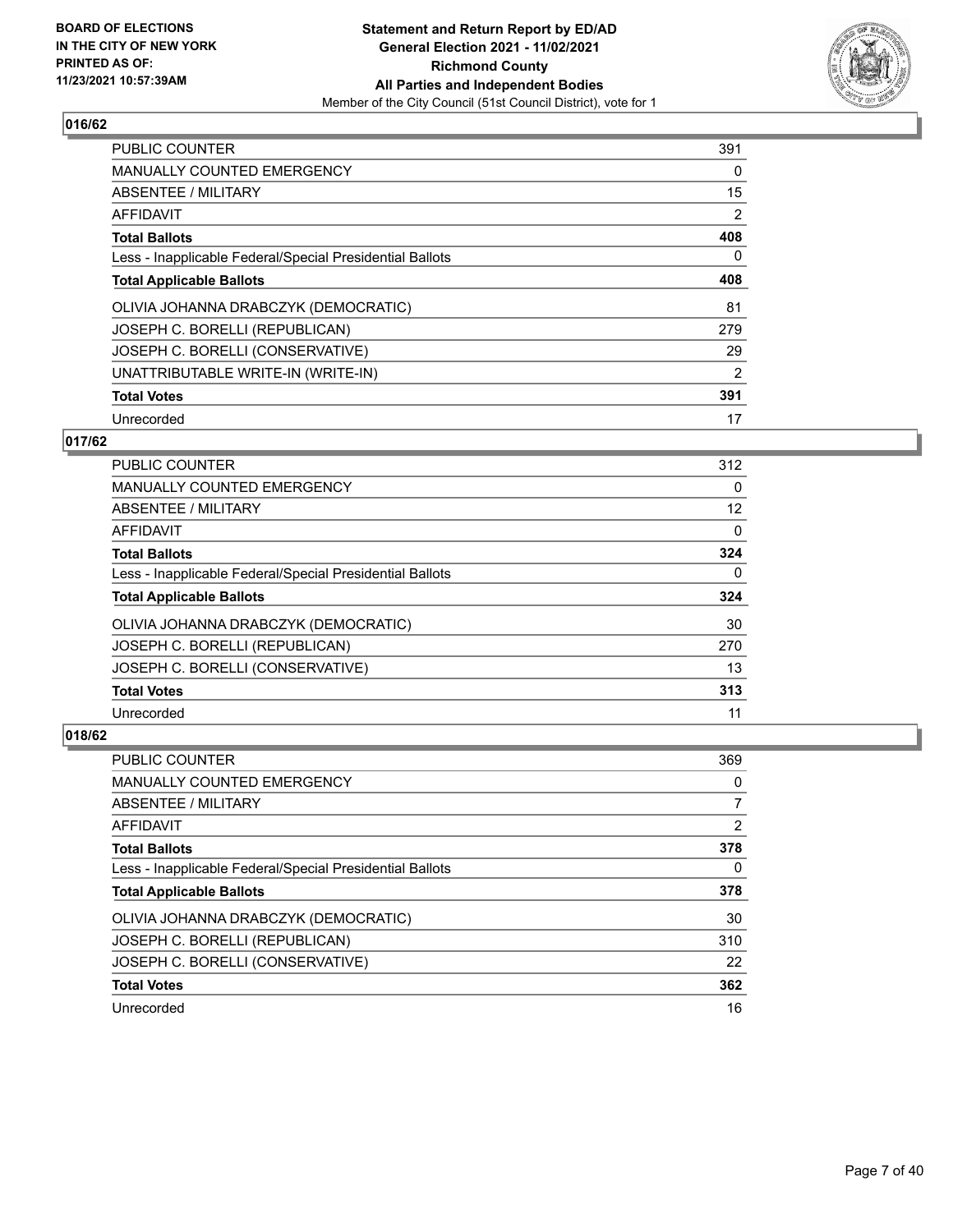

| <b>PUBLIC COUNTER</b>                                    | 351      |
|----------------------------------------------------------|----------|
| <b>MANUALLY COUNTED EMERGENCY</b>                        | $\Omega$ |
| ABSENTEE / MILITARY                                      | 18       |
| AFFIDAVIT                                                |          |
| <b>Total Ballots</b>                                     | 370      |
| Less - Inapplicable Federal/Special Presidential Ballots | 0        |
| <b>Total Applicable Ballots</b>                          | 370      |
| OLIVIA JOHANNA DRABCZYK (DEMOCRATIC)                     | 54       |
| JOSEPH C. BORELLI (REPUBLICAN)                           | 284      |
| JOSEPH C. BORELLI (CONSERVATIVE)                         | 15       |
| <b>Total Votes</b>                                       | 353      |
| Unrecorded                                               | 17       |

#### **020/62**

| <b>PUBLIC COUNTER</b>                                    | 412      |
|----------------------------------------------------------|----------|
| <b>MANUALLY COUNTED EMERGENCY</b>                        | 0        |
| ABSENTEE / MILITARY                                      | 10       |
| <b>AFFIDAVIT</b>                                         | 3        |
| <b>Total Ballots</b>                                     | 425      |
| Less - Inapplicable Federal/Special Presidential Ballots | $\Omega$ |
| <b>Total Applicable Ballots</b>                          | 425      |
| OLIVIA JOHANNA DRABCZYK (DEMOCRATIC)                     | 34       |
| JOSEPH C. BORELLI (REPUBLICAN)                           | 345      |
| JOSEPH C. BORELLI (CONSERVATIVE)                         | 23       |
| <b>Total Votes</b>                                       | 402      |
| Unrecorded                                               | 23       |

| <b>PUBLIC COUNTER</b>                                    | 441      |
|----------------------------------------------------------|----------|
| <b>MANUALLY COUNTED EMERGENCY</b>                        | $\Omega$ |
| ABSENTEE / MILITARY                                      | 22       |
| AFFIDAVIT                                                | 3        |
| <b>Total Ballots</b>                                     | 466      |
| Less - Inapplicable Federal/Special Presidential Ballots | $\Omega$ |
| <b>Total Applicable Ballots</b>                          | 466      |
| OLIVIA JOHANNA DRABCZYK (DEMOCRATIC)                     | 49       |
| JOSEPH C. BORELLI (REPUBLICAN)                           | 356      |
| JOSEPH C. BORELLI (CONSERVATIVE)                         | 40       |
| <b>Total Votes</b>                                       | 445      |
| Unrecorded                                               | 21       |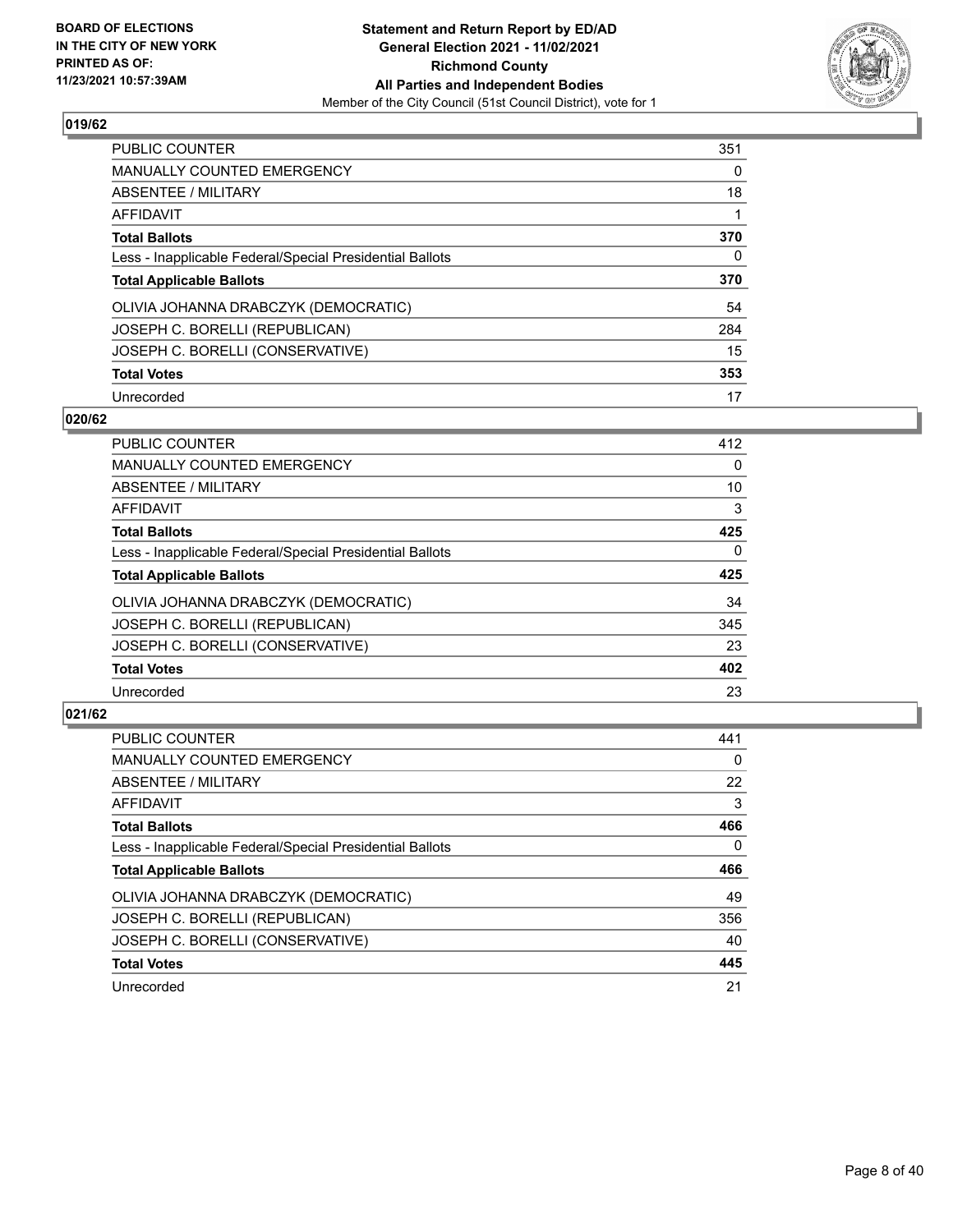

| PUBLIC COUNTER                                           | 395            |
|----------------------------------------------------------|----------------|
| <b>MANUALLY COUNTED EMERGENCY</b>                        | 0              |
| <b>ABSENTEE / MILITARY</b>                               | 17             |
| <b>AFFIDAVIT</b>                                         | $\overline{2}$ |
| <b>Total Ballots</b>                                     | 414            |
| Less - Inapplicable Federal/Special Presidential Ballots | $\mathbf{0}$   |
| <b>Total Applicable Ballots</b>                          | 414            |
| OLIVIA JOHANNA DRABCZYK (DEMOCRATIC)                     | 45             |
| JOSEPH C. BORELLI (REPUBLICAN)                           | 321            |
| JOSEPH C. BORELLI (CONSERVATIVE)                         | 19             |
| <b>Total Votes</b>                                       | 385            |
| Unrecorded                                               | 29             |

#### **023/62**

| <b>PUBLIC COUNTER</b>                                    | 342      |
|----------------------------------------------------------|----------|
| <b>MANUALLY COUNTED EMERGENCY</b>                        | $\Omega$ |
| ABSENTEE / MILITARY                                      | 16       |
| AFFIDAVIT                                                | 3        |
| <b>Total Ballots</b>                                     | 361      |
| Less - Inapplicable Federal/Special Presidential Ballots | 0        |
| <b>Total Applicable Ballots</b>                          | 361      |
| OLIVIA JOHANNA DRABCZYK (DEMOCRATIC)                     | 42       |
| JOSEPH C. BORELLI (REPUBLICAN)                           | 270      |
| JOSEPH C. BORELLI (CONSERVATIVE)                         | 32       |
| KATHLEEN M. PESILE (WRITE-IN)                            |          |
| <b>Total Votes</b>                                       | 345      |
| Unrecorded                                               | 16       |

| PUBLIC COUNTER                                           | 283 |
|----------------------------------------------------------|-----|
| <b>MANUALLY COUNTED EMERGENCY</b>                        | 0   |
| ABSENTEE / MILITARY                                      | 28  |
| AFFIDAVIT                                                | 3   |
| <b>Total Ballots</b>                                     | 314 |
| Less - Inapplicable Federal/Special Presidential Ballots | 0   |
| <b>Total Applicable Ballots</b>                          | 314 |
| OLIVIA JOHANNA DRABCZYK (DEMOCRATIC)                     | 58  |
| JOSEPH C. BORELLI (REPUBLICAN)                           | 223 |
| JOSEPH C. BORELLI (CONSERVATIVE)                         | 16  |
| <b>Total Votes</b>                                       | 297 |
| Unrecorded                                               | 17  |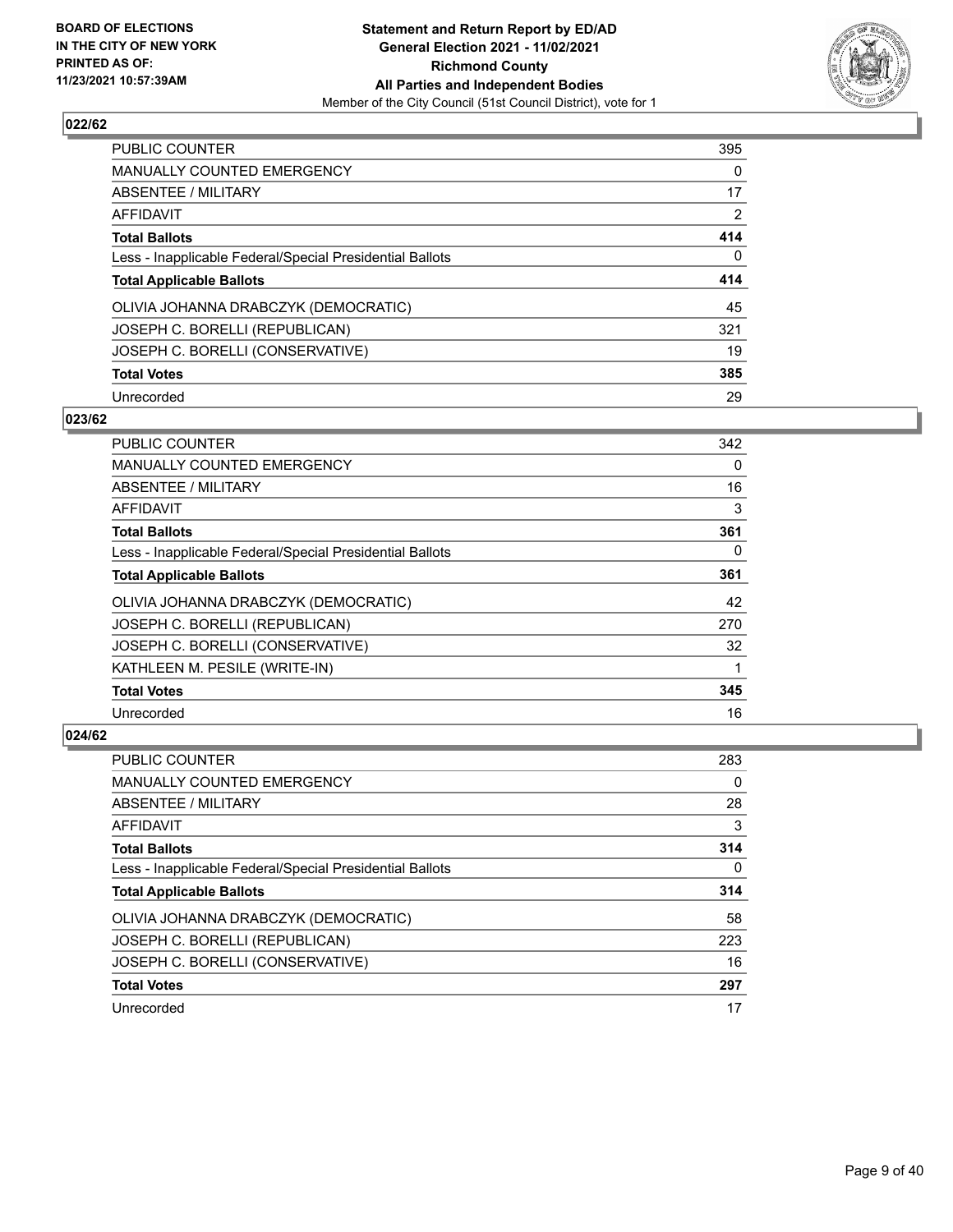

| PUBLIC COUNTER                                           | 408      |
|----------------------------------------------------------|----------|
| <b>MANUALLY COUNTED EMERGENCY</b>                        | $\Omega$ |
| <b>ABSENTEE / MILITARY</b>                               | 19       |
| AFFIDAVIT                                                | 3        |
| <b>Total Ballots</b>                                     | 430      |
| Less - Inapplicable Federal/Special Presidential Ballots | 0        |
| <b>Total Applicable Ballots</b>                          | 430      |
| OLIVIA JOHANNA DRABCZYK (DEMOCRATIC)                     | 38       |
| JOSEPH C. BORELLI (REPUBLICAN)                           | 328      |
| JOSEPH C. BORELLI (CONSERVATIVE)                         | 34       |
| <b>Total Votes</b>                                       | 400      |
| Unrecorded                                               | 30       |

#### **026/62**

| <b>PUBLIC COUNTER</b>                                    | 360      |
|----------------------------------------------------------|----------|
| <b>MANUALLY COUNTED EMERGENCY</b>                        | 0        |
| ABSENTEE / MILITARY                                      | 26       |
| <b>AFFIDAVIT</b>                                         |          |
| <b>Total Ballots</b>                                     | 387      |
| Less - Inapplicable Federal/Special Presidential Ballots | $\Omega$ |
| <b>Total Applicable Ballots</b>                          | 387      |
| OLIVIA JOHANNA DRABCZYK (DEMOCRATIC)                     | 108      |
| JOSEPH C. BORELLI (REPUBLICAN)                           | 232      |
| JOSEPH C. BORELLI (CONSERVATIVE)                         | 14       |
| <b>Total Votes</b>                                       | 354      |
| Unrecorded                                               | 33       |

| <b>PUBLIC COUNTER</b>                                    | 499      |
|----------------------------------------------------------|----------|
| <b>MANUALLY COUNTED EMERGENCY</b>                        | $\Omega$ |
| ABSENTEE / MILITARY                                      | 22       |
| AFFIDAVIT                                                |          |
| <b>Total Ballots</b>                                     | 522      |
| Less - Inapplicable Federal/Special Presidential Ballots | 0        |
| <b>Total Applicable Ballots</b>                          | 522      |
| OLIVIA JOHANNA DRABCZYK (DEMOCRATIC)                     | 71       |
| JOSEPH C. BORELLI (REPUBLICAN)                           | 387      |
| JOSEPH C. BORELLI (CONSERVATIVE)                         | 32       |
| <b>Total Votes</b>                                       | 490      |
| Unrecorded                                               | 32       |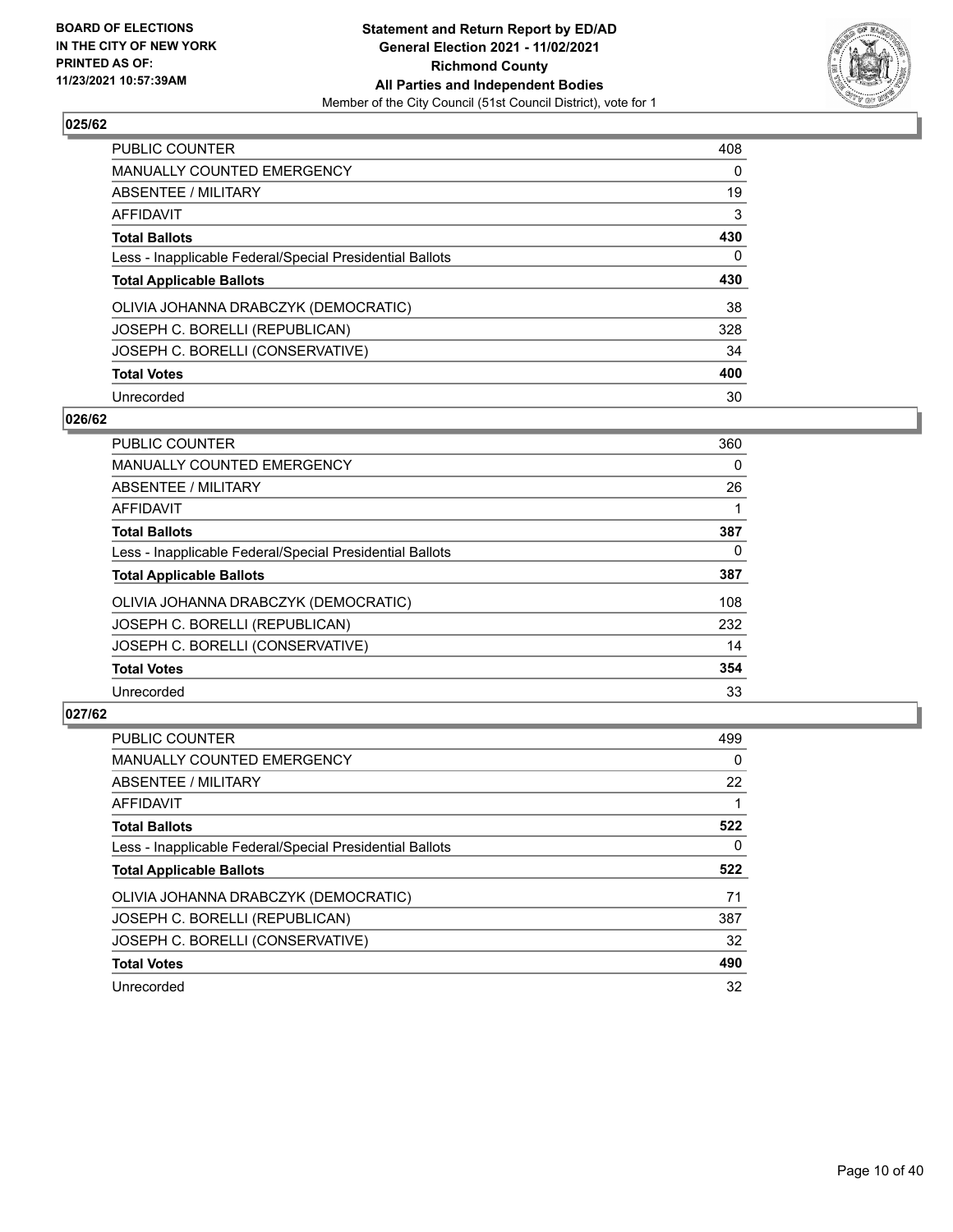

| PUBLIC COUNTER                                           | 421      |
|----------------------------------------------------------|----------|
| <b>MANUALLY COUNTED EMERGENCY</b>                        | $\Omega$ |
| ABSENTEE / MILITARY                                      | 17       |
| AFFIDAVIT                                                | 3        |
| <b>Total Ballots</b>                                     | 441      |
| Less - Inapplicable Federal/Special Presidential Ballots | 0        |
| <b>Total Applicable Ballots</b>                          | 441      |
| OLIVIA JOHANNA DRABCZYK (DEMOCRATIC)                     | 69       |
| JOSEPH C. BORELLI (REPUBLICAN)                           | 333      |
| JOSEPH C. BORELLI (CONSERVATIVE)                         | 25       |
| <b>Total Votes</b>                                       | 427      |
| Unrecorded                                               | 14       |

#### **029/62**

| <b>PUBLIC COUNTER</b>                                    | 334      |
|----------------------------------------------------------|----------|
| <b>MANUALLY COUNTED EMERGENCY</b>                        | 0        |
| ABSENTEE / MILITARY                                      | 9        |
| <b>AFFIDAVIT</b>                                         | 3        |
| <b>Total Ballots</b>                                     | 346      |
| Less - Inapplicable Federal/Special Presidential Ballots | $\Omega$ |
| <b>Total Applicable Ballots</b>                          | 346      |
| OLIVIA JOHANNA DRABCZYK (DEMOCRATIC)                     | 49       |
| JOSEPH C. BORELLI (REPUBLICAN)                           | 272      |
| JOSEPH C. BORELLI (CONSERVATIVE)                         | 17       |
| <b>Total Votes</b>                                       | 338      |
| Unrecorded                                               | 8        |

| <b>PUBLIC COUNTER</b>                                    | 445 |
|----------------------------------------------------------|-----|
| <b>MANUALLY COUNTED EMERGENCY</b>                        |     |
| ABSENTEE / MILITARY                                      | 14  |
| AFFIDAVIT                                                | 3   |
| <b>Total Ballots</b>                                     | 463 |
| Less - Inapplicable Federal/Special Presidential Ballots | 0   |
| <b>Total Applicable Ballots</b>                          | 463 |
| OLIVIA JOHANNA DRABCZYK (DEMOCRATIC)                     | 67  |
| JOSEPH C. BORELLI (REPUBLICAN)                           | 341 |
| JOSEPH C. BORELLI (CONSERVATIVE)                         | 37  |
|                                                          |     |
| <b>Total Votes</b>                                       | 445 |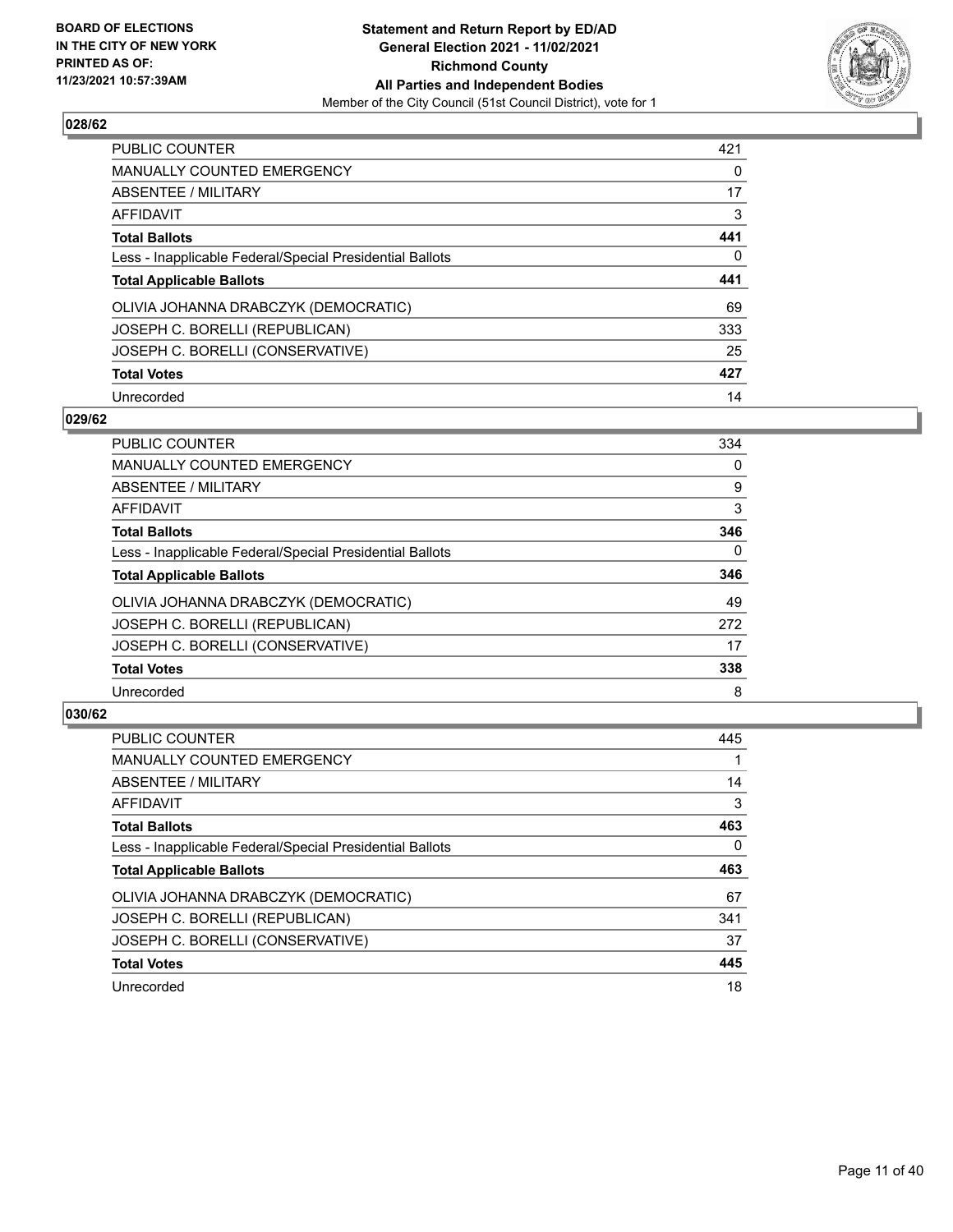

| <b>PUBLIC COUNTER</b>                                    | 438            |
|----------------------------------------------------------|----------------|
| MANUALLY COUNTED EMERGENCY                               |                |
| ABSENTEE / MILITARY                                      | 26             |
| AFFIDAVIT                                                | $\overline{2}$ |
| <b>Total Ballots</b>                                     | 467            |
| Less - Inapplicable Federal/Special Presidential Ballots | $\Omega$       |
| <b>Total Applicable Ballots</b>                          | 467            |
| OLIVIA JOHANNA DRABCZYK (DEMOCRATIC)                     | 64             |
| JOSEPH C. BORELLI (REPUBLICAN)                           | 358            |
| JOSEPH C. BORELLI (CONSERVATIVE)                         | 29             |
| <b>Total Votes</b>                                       | 451            |
| Unrecorded                                               | 16             |

#### **032/62**

| <b>PUBLIC COUNTER</b>                                    | 386      |
|----------------------------------------------------------|----------|
| <b>MANUALLY COUNTED EMERGENCY</b>                        | 0        |
| ABSENTEE / MILITARY                                      | 15       |
| <b>AFFIDAVIT</b>                                         | 5        |
| <b>Total Ballots</b>                                     | 406      |
| Less - Inapplicable Federal/Special Presidential Ballots | $\Omega$ |
| <b>Total Applicable Ballots</b>                          | 406      |
| OLIVIA JOHANNA DRABCZYK (DEMOCRATIC)                     | 44       |
| JOSEPH C. BORELLI (REPUBLICAN)                           | 319      |
| JOSEPH C. BORELLI (CONSERVATIVE)                         | 27       |
| <b>Total Votes</b>                                       | 390      |
| Unrecorded                                               | 16       |

| <b>PUBLIC COUNTER</b>                                    | 406            |
|----------------------------------------------------------|----------------|
| <b>MANUALLY COUNTED EMERGENCY</b>                        | $\Omega$       |
| ABSENTEE / MILITARY                                      | 12             |
| AFFIDAVIT                                                | $\overline{2}$ |
| <b>Total Ballots</b>                                     | 420            |
| Less - Inapplicable Federal/Special Presidential Ballots | 0              |
| <b>Total Applicable Ballots</b>                          | 420            |
| OLIVIA JOHANNA DRABCZYK (DEMOCRATIC)                     | 62             |
| JOSEPH C. BORELLI (REPUBLICAN)                           | 314            |
| JOSEPH C. BORELLI (CONSERVATIVE)                         | 30             |
| <b>Total Votes</b>                                       | 406            |
| Unrecorded                                               | 14             |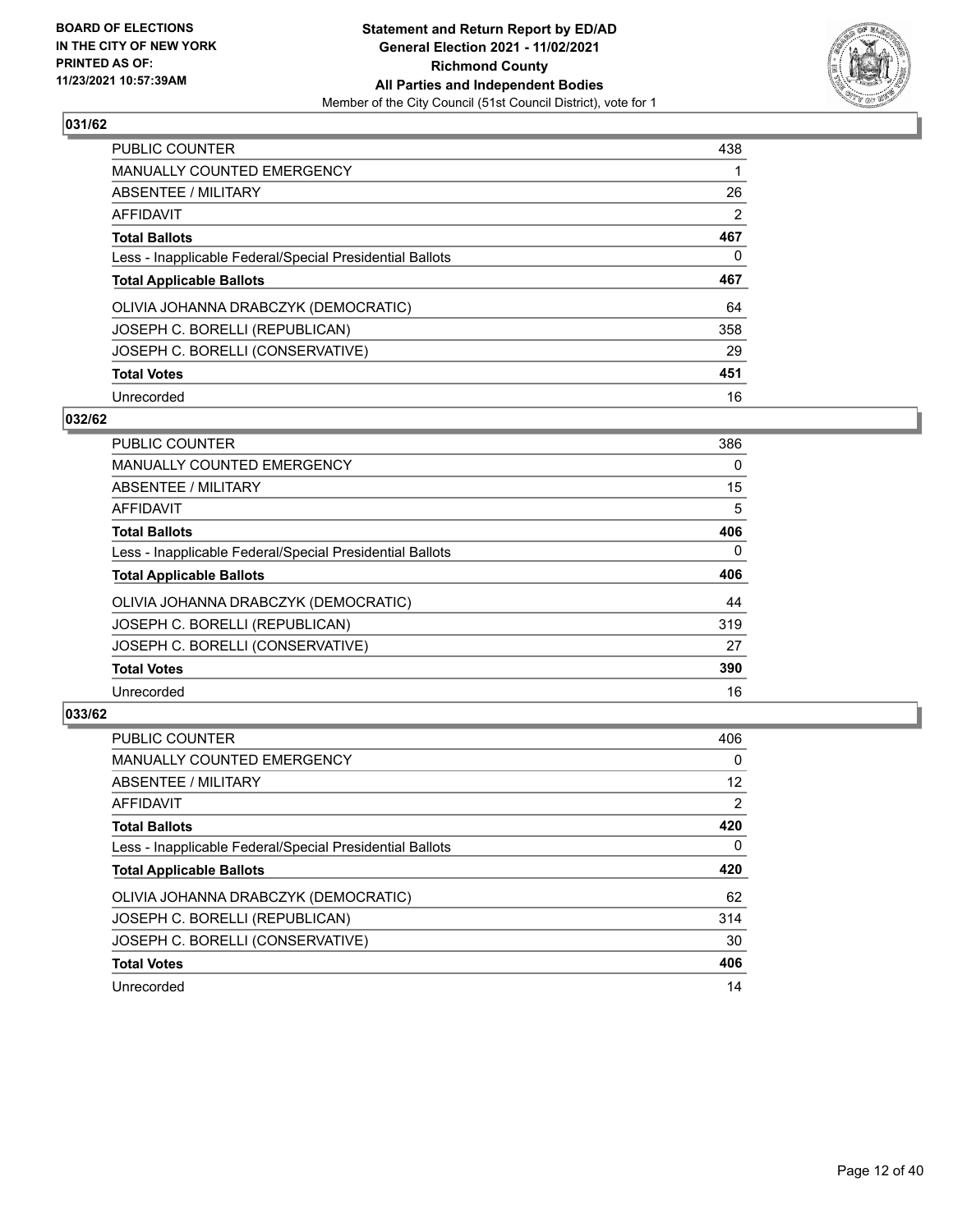

| PUBLIC COUNTER                                           | 458 |
|----------------------------------------------------------|-----|
| <b>MANUALLY COUNTED EMERGENCY</b>                        | 0   |
| ABSENTEE / MILITARY                                      | 14  |
| AFFIDAVIT                                                | 0   |
| <b>Total Ballots</b>                                     | 472 |
| Less - Inapplicable Federal/Special Presidential Ballots | 0   |
| <b>Total Applicable Ballots</b>                          | 472 |
| OLIVIA JOHANNA DRABCZYK (DEMOCRATIC)                     | 67  |
| JOSEPH C. BORELLI (REPUBLICAN)                           | 352 |
| JOSEPH C. BORELLI (CONSERVATIVE)                         | 36  |
| MELISSA LOUGHLIN (WRITE-IN)                              | 1   |
| <b>Total Votes</b>                                       | 456 |
| Unrecorded                                               | 16  |

## **035/62**

| PUBLIC COUNTER                                           | 412 |
|----------------------------------------------------------|-----|
| MANUALLY COUNTED EMERGENCY                               | 0   |
| ABSENTEE / MILITARY                                      | 7   |
| AFFIDAVIT                                                | 2   |
| <b>Total Ballots</b>                                     | 421 |
| Less - Inapplicable Federal/Special Presidential Ballots | 0   |
| <b>Total Applicable Ballots</b>                          | 421 |
| OLIVIA JOHANNA DRABCZYK (DEMOCRATIC)                     | 46  |
| JOSEPH C. BORELLI (REPUBLICAN)                           | 326 |
| JOSEPH C. BORELLI (CONSERVATIVE)                         | 30  |
| KATHLEEN K. DORMAN (WRITE-IN)                            |     |
| <b>Total Votes</b>                                       | 403 |
| Unrecorded                                               | 18  |

| <b>PUBLIC COUNTER</b>                                    | 377 |
|----------------------------------------------------------|-----|
| <b>MANUALLY COUNTED EMERGENCY</b>                        | 0   |
| ABSENTEE / MILITARY                                      | 23  |
| AFFIDAVIT                                                | 1   |
| <b>Total Ballots</b>                                     | 401 |
| Less - Inapplicable Federal/Special Presidential Ballots | 0   |
| <b>Total Applicable Ballots</b>                          | 401 |
| OLIVIA JOHANNA DRABCZYK (DEMOCRATIC)                     | 64  |
| JOSEPH C. BORELLI (REPUBLICAN)                           | 285 |
| JOSEPH C. BORELLI (CONSERVATIVE)                         | 34  |
| MICHAEL K. O'ROURKE (WRITE-IN)                           | 1   |
| UNCOUNTED WRITE-IN PER STATUTE (WRITE-IN)                | 1   |
| <b>Total Votes</b>                                       | 385 |
| Unrecorded                                               | 16  |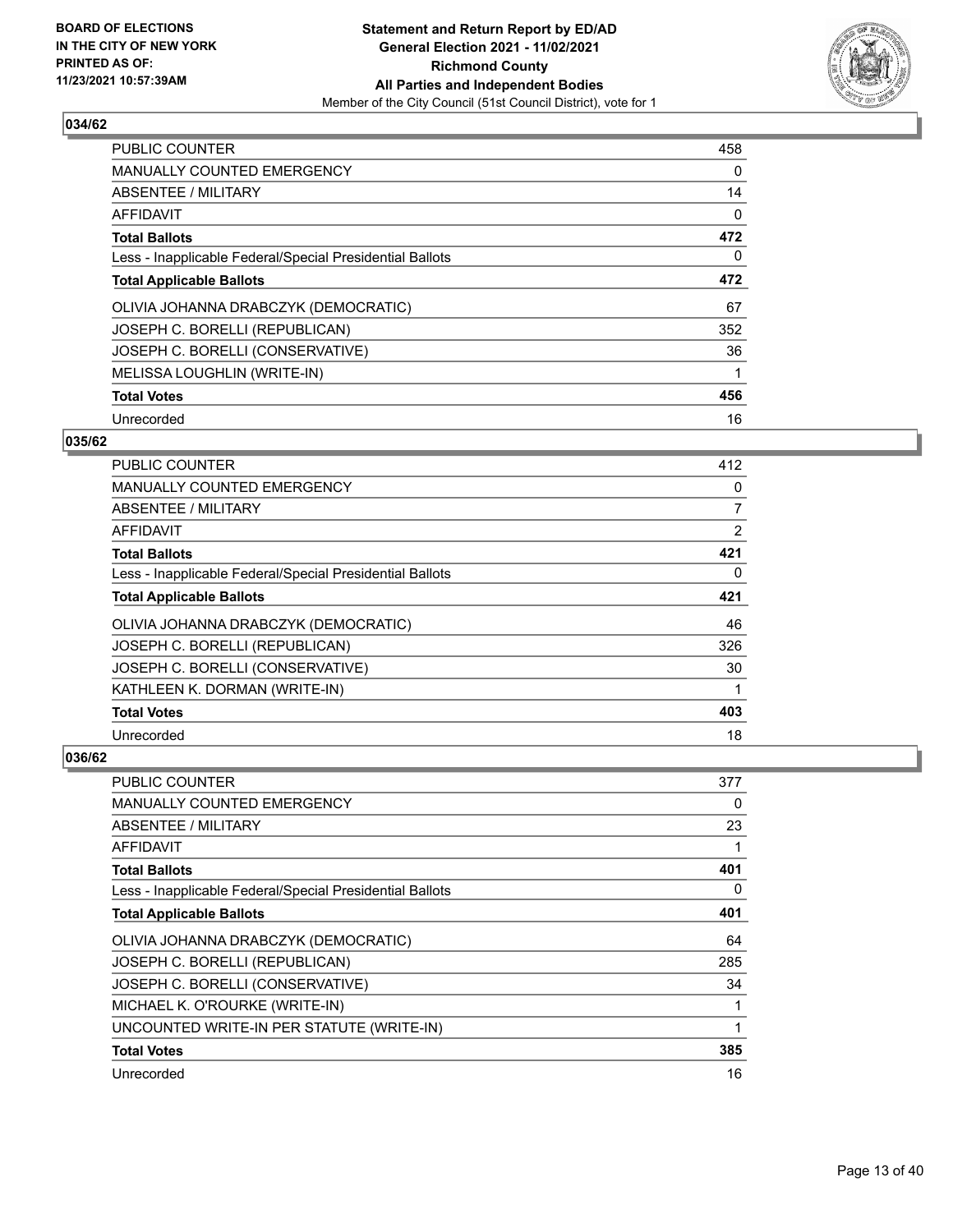

| PUBLIC COUNTER                                           | 445      |
|----------------------------------------------------------|----------|
| <b>MANUALLY COUNTED EMERGENCY</b>                        | $\Omega$ |
| <b>ABSENTEE / MILITARY</b>                               | 23       |
| AFFIDAVIT                                                | 3        |
| <b>Total Ballots</b>                                     | 471      |
| Less - Inapplicable Federal/Special Presidential Ballots | 0        |
| <b>Total Applicable Ballots</b>                          | 471      |
| OLIVIA JOHANNA DRABCZYK (DEMOCRATIC)                     | 64       |
| JOSEPH C. BORELLI (REPUBLICAN)                           | 370      |
| JOSEPH C. BORELLI (CONSERVATIVE)                         | 25       |
|                                                          |          |
| <b>Total Votes</b>                                       | 459      |

#### **038/62**

| <b>PUBLIC COUNTER</b>                                    | 446      |
|----------------------------------------------------------|----------|
| <b>MANUALLY COUNTED EMERGENCY</b>                        | 0        |
| ABSENTEE / MILITARY                                      | 9        |
| AFFIDAVIT                                                | 4        |
| <b>Total Ballots</b>                                     | 459      |
| Less - Inapplicable Federal/Special Presidential Ballots | $\Omega$ |
| <b>Total Applicable Ballots</b>                          | 459      |
| OLIVIA JOHANNA DRABCZYK (DEMOCRATIC)                     | 77       |
| JOSEPH C. BORELLI (REPUBLICAN)                           | 333      |
| JOSEPH C. BORELLI (CONSERVATIVE)                         | 24       |
| UNATTRIBUTABLE WRITE-IN (WRITE-IN)                       |          |
| <b>Total Votes</b>                                       | 435      |
| Unrecorded                                               | 24       |

| <b>PUBLIC COUNTER</b>                                    | 454      |
|----------------------------------------------------------|----------|
| MANUALLY COUNTED EMERGENCY                               | $\Omega$ |
| ABSENTEE / MILITARY                                      | 16       |
| AFFIDAVIT                                                | 7        |
| <b>Total Ballots</b>                                     | 477      |
| Less - Inapplicable Federal/Special Presidential Ballots | $\Omega$ |
| <b>Total Applicable Ballots</b>                          | 477      |
| OLIVIA JOHANNA DRABCZYK (DEMOCRATIC)                     | 50       |
| JOSEPH C. BORELLI (REPUBLICAN)                           | 359      |
| JOSEPH C. BORELLI (CONSERVATIVE)                         | 43       |
| JAMAL EVANS (WRITE-IN)                                   |          |
| <b>Total Votes</b>                                       | 453      |
| Unrecorded                                               | 24       |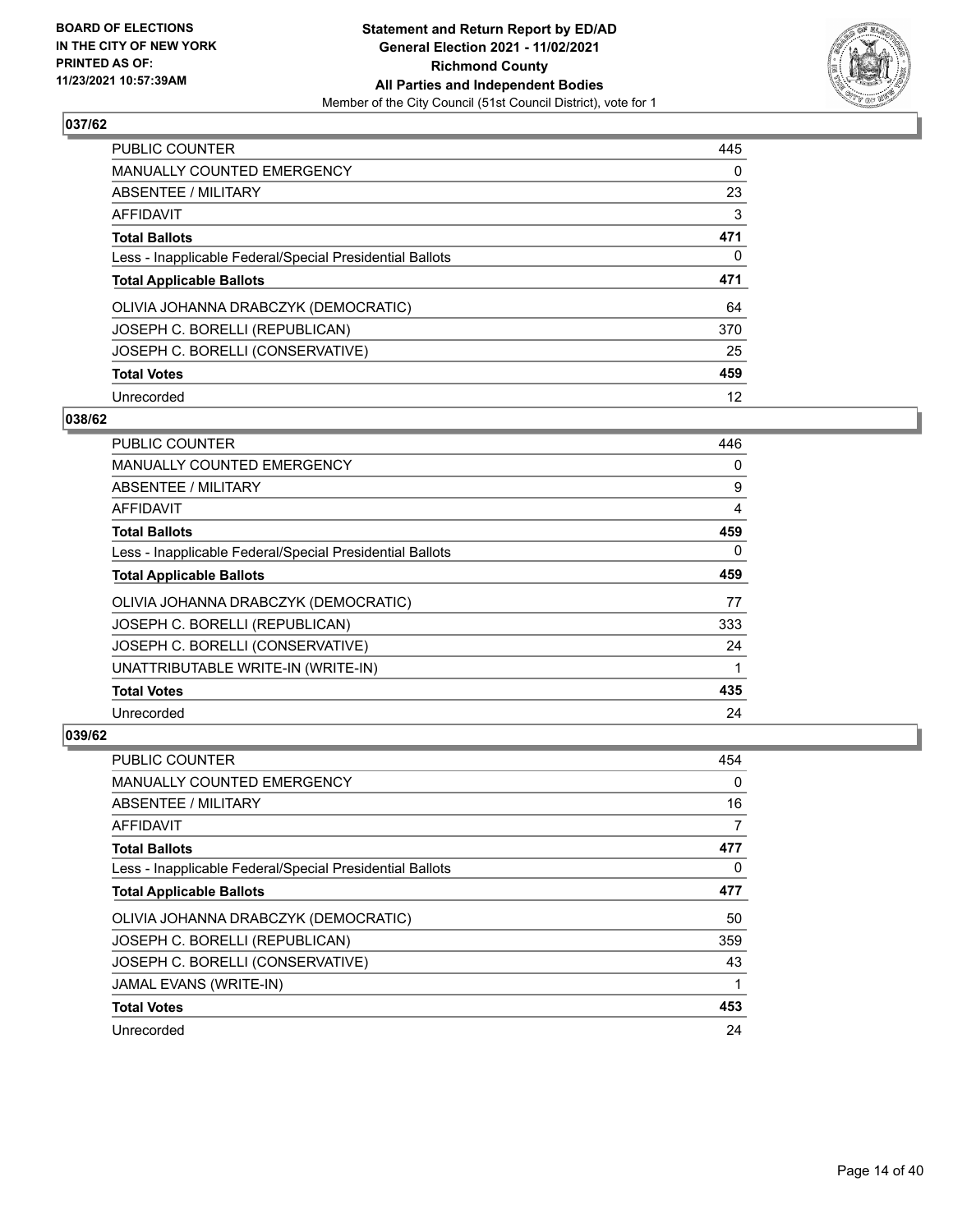

| PUBLIC COUNTER                                           | 449      |
|----------------------------------------------------------|----------|
| <b>MANUALLY COUNTED EMERGENCY</b>                        | 0        |
| ABSENTEE / MILITARY                                      | 32       |
| AFFIDAVIT                                                | 3        |
| <b>Total Ballots</b>                                     | 484      |
| Less - Inapplicable Federal/Special Presidential Ballots | $\Omega$ |
| <b>Total Applicable Ballots</b>                          | 484      |
| OLIVIA JOHANNA DRABCZYK (DEMOCRATIC)                     | 72       |
| JOSEPH C. BORELLI (REPUBLICAN)                           | 368      |
| JOSEPH C. BORELLI (CONSERVATIVE)                         | 34       |
| <b>Total Votes</b>                                       | 474      |
| Unrecorded                                               | 10       |

#### **041/62**

| <b>PUBLIC COUNTER</b>                                    | 473      |
|----------------------------------------------------------|----------|
| <b>MANUALLY COUNTED EMERGENCY</b>                        | $\Omega$ |
| ABSENTEE / MILITARY                                      | 16       |
| AFFIDAVIT                                                | 3        |
| <b>Total Ballots</b>                                     | 492      |
| Less - Inapplicable Federal/Special Presidential Ballots | $\Omega$ |
| <b>Total Applicable Ballots</b>                          | 492      |
| OLIVIA JOHANNA DRABCZYK (DEMOCRATIC)                     | 64       |
| JOSEPH C. BORELLI (REPUBLICAN)                           | 373      |
| JOSEPH C. BORELLI (CONSERVATIVE)                         | 26       |
| UNATTRIBUTABLE WRITE-IN (WRITE-IN)                       |          |
| <b>Total Votes</b>                                       | 464      |
| Unrecorded                                               | 28       |

| PUBLIC COUNTER                                           | 414      |
|----------------------------------------------------------|----------|
| <b>MANUALLY COUNTED EMERGENCY</b>                        | $\Omega$ |
| ABSENTEE / MILITARY                                      | 26       |
| AFFIDAVIT                                                | 3        |
| <b>Total Ballots</b>                                     | 443      |
| Less - Inapplicable Federal/Special Presidential Ballots | 0        |
| <b>Total Applicable Ballots</b>                          | 443      |
| OLIVIA JOHANNA DRABCZYK (DEMOCRATIC)                     | 80       |
| JOSEPH C. BORELLI (REPUBLICAN)                           | 308      |
| JOSEPH C. BORELLI (CONSERVATIVE)                         | 28       |
| <b>Total Votes</b>                                       | 416      |
| Unrecorded                                               | 27       |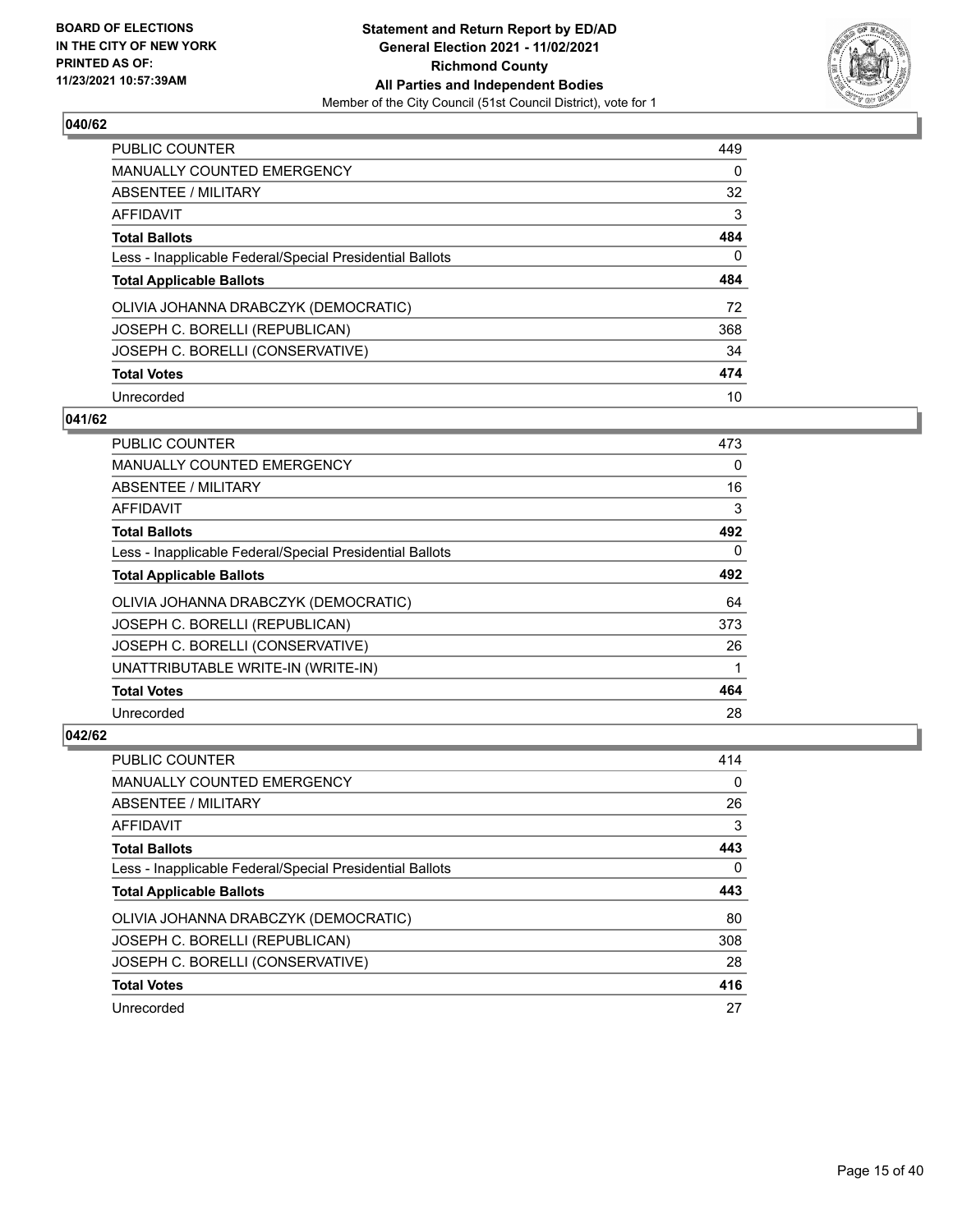

| PUBLIC COUNTER                                           | 469            |
|----------------------------------------------------------|----------------|
| <b>MANUALLY COUNTED EMERGENCY</b>                        | $\Omega$       |
| ABSENTEE / MILITARY                                      | 13             |
| AFFIDAVIT                                                | $\overline{2}$ |
| <b>Total Ballots</b>                                     | 484            |
| Less - Inapplicable Federal/Special Presidential Ballots | $\Omega$       |
| <b>Total Applicable Ballots</b>                          | 484            |
| OLIVIA JOHANNA DRABCZYK (DEMOCRATIC)                     | 68             |
| JOSEPH C. BORELLI (REPUBLICAN)                           | 364            |
| JOSEPH C. BORELLI (CONSERVATIVE)                         | 28             |
| <b>Total Votes</b>                                       | 460            |
| Unrecorded                                               | 24             |

#### **044/62**

| <b>PUBLIC COUNTER</b>                                    | 439      |
|----------------------------------------------------------|----------|
| <b>MANUALLY COUNTED EMERGENCY</b>                        | $\Omega$ |
| ABSENTEE / MILITARY                                      | 15       |
| <b>AFFIDAVIT</b>                                         |          |
| <b>Total Ballots</b>                                     | 455      |
| Less - Inapplicable Federal/Special Presidential Ballots | $\Omega$ |
| <b>Total Applicable Ballots</b>                          | 455      |
| OLIVIA JOHANNA DRABCZYK (DEMOCRATIC)                     | 53       |
| JOSEPH C. BORELLI (REPUBLICAN)                           | 352      |
| JOSEPH C. BORELLI (CONSERVATIVE)                         | 20       |
| <b>Total Votes</b>                                       | 425      |
| Unrecorded                                               | 30       |

| <b>PUBLIC COUNTER</b>                                    | 392      |
|----------------------------------------------------------|----------|
| <b>MANUALLY COUNTED EMERGENCY</b>                        | $\Omega$ |
| ABSENTEE / MILITARY                                      | 15       |
| AFFIDAVIT                                                | $\Omega$ |
| <b>Total Ballots</b>                                     | 407      |
| Less - Inapplicable Federal/Special Presidential Ballots | 0        |
| <b>Total Applicable Ballots</b>                          | 407      |
| OLIVIA JOHANNA DRABCZYK (DEMOCRATIC)                     | 36       |
| JOSEPH C. BORELLI (REPUBLICAN)                           | 324      |
| JOSEPH C. BORELLI (CONSERVATIVE)                         | 28       |
| <b>Total Votes</b>                                       | 388      |
| Unrecorded                                               | 19       |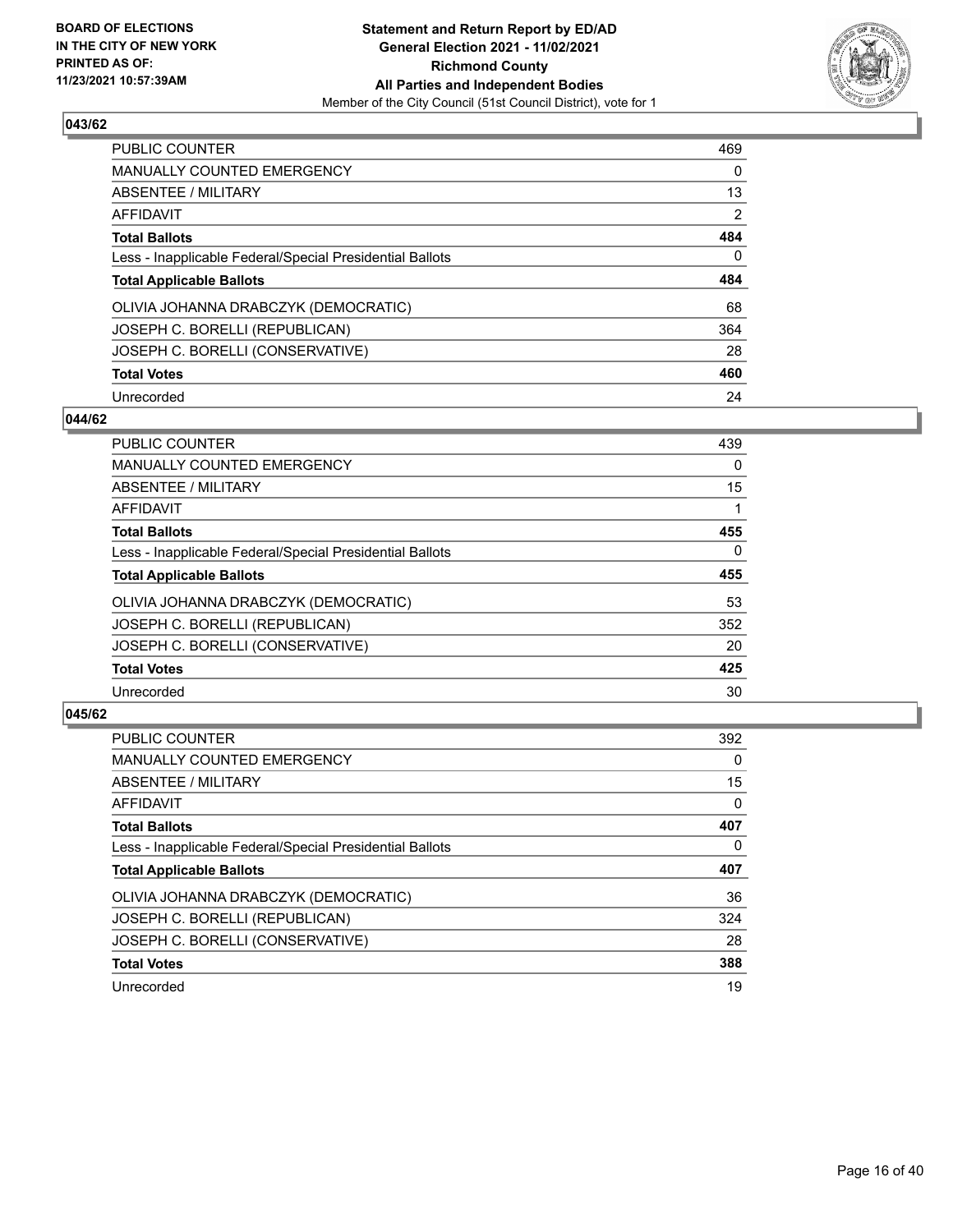

| PUBLIC COUNTER                                           | 450      |
|----------------------------------------------------------|----------|
| <b>MANUALLY COUNTED EMERGENCY</b>                        | $\Omega$ |
| ABSENTEE / MILITARY                                      | 18       |
| AFFIDAVIT                                                |          |
| <b>Total Ballots</b>                                     | 469      |
| Less - Inapplicable Federal/Special Presidential Ballots | 0        |
| <b>Total Applicable Ballots</b>                          | 469      |
| OLIVIA JOHANNA DRABCZYK (DEMOCRATIC)                     | 72       |
| JOSEPH C. BORELLI (REPUBLICAN)                           | 340      |
| JOSEPH C. BORELLI (CONSERVATIVE)                         | 19       |
| <b>Total Votes</b>                                       | 431      |
| Unrecorded                                               | 38       |

#### **047/62**

| <b>PUBLIC COUNTER</b>                                    | 415      |
|----------------------------------------------------------|----------|
| <b>MANUALLY COUNTED EMERGENCY</b>                        | $\Omega$ |
| ABSENTEE / MILITARY                                      | 16       |
| <b>AFFIDAVIT</b>                                         | 3        |
| <b>Total Ballots</b>                                     | 434      |
| Less - Inapplicable Federal/Special Presidential Ballots | $\Omega$ |
| <b>Total Applicable Ballots</b>                          | 434      |
| OLIVIA JOHANNA DRABCZYK (DEMOCRATIC)                     | 53       |
| JOSEPH C. BORELLI (REPUBLICAN)                           | 325      |
| JOSEPH C. BORELLI (CONSERVATIVE)                         | 31       |
| <b>Total Votes</b>                                       | 409      |
| Unrecorded                                               | 25       |

| <b>PUBLIC COUNTER</b>                                    | 353 |
|----------------------------------------------------------|-----|
| <b>MANUALLY COUNTED EMERGENCY</b>                        | 0   |
| ABSENTEE / MILITARY                                      | 10  |
| AFFIDAVIT                                                | 0   |
| <b>Total Ballots</b>                                     | 363 |
| Less - Inapplicable Federal/Special Presidential Ballots | 0   |
| <b>Total Applicable Ballots</b>                          | 363 |
| OLIVIA JOHANNA DRABCZYK (DEMOCRATIC)                     | 62  |
| JOSEPH C. BORELLI (REPUBLICAN)                           | 268 |
| JOSEPH C. BORELLI (CONSERVATIVE)                         | 16  |
| UNATTRIBUTABLE WRITE-IN (WRITE-IN)                       |     |
| <b>Total Votes</b>                                       | 347 |
| Unrecorded                                               | 16  |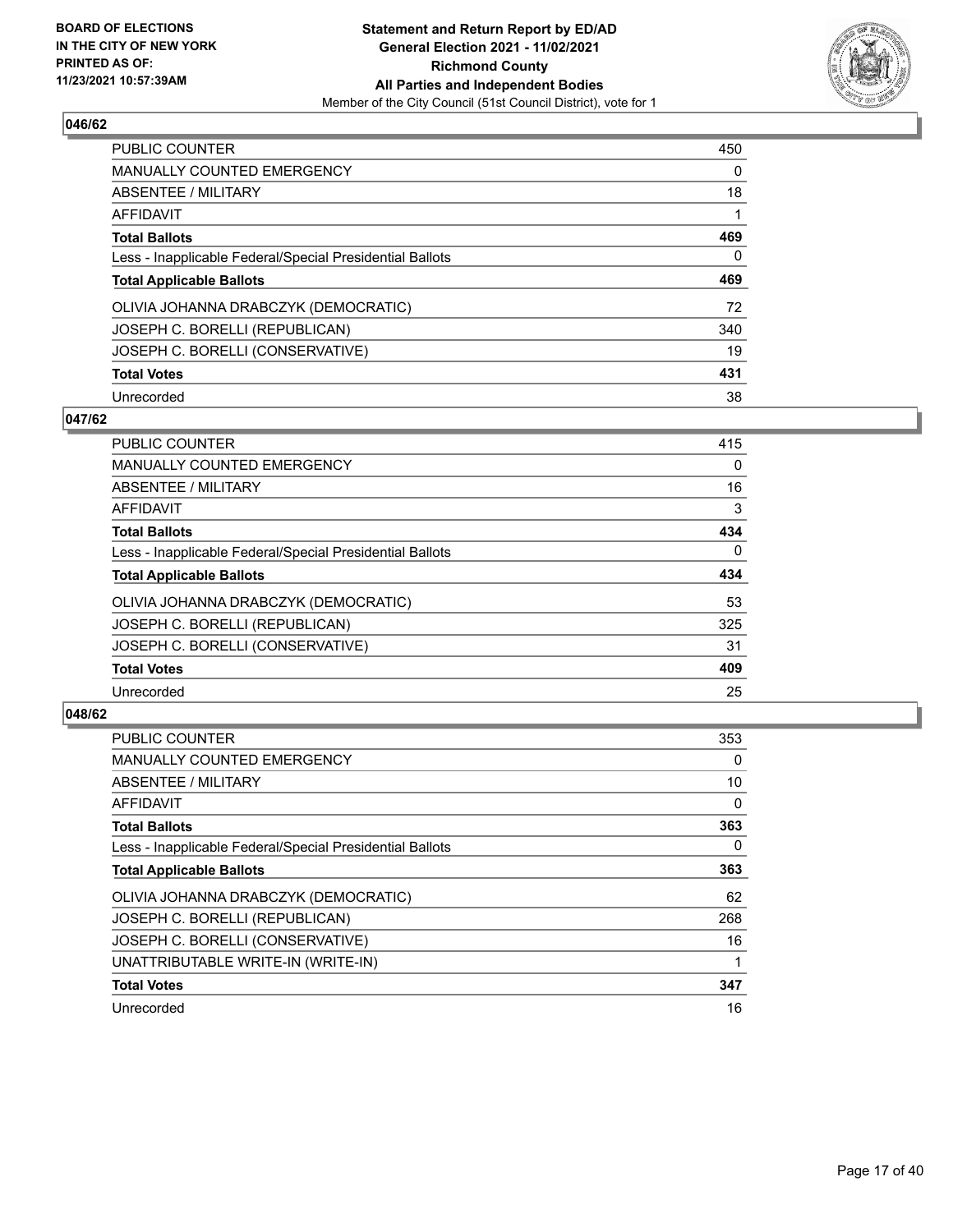

| PUBLIC COUNTER                                           | 418      |
|----------------------------------------------------------|----------|
| <b>MANUALLY COUNTED EMERGENCY</b>                        | $\Omega$ |
| ABSENTEE / MILITARY                                      | 17       |
| AFFIDAVIT                                                | 0        |
| <b>Total Ballots</b>                                     | 435      |
| Less - Inapplicable Federal/Special Presidential Ballots | 0        |
| <b>Total Applicable Ballots</b>                          | 435      |
| OLIVIA JOHANNA DRABCZYK (DEMOCRATIC)                     | 76       |
| JOSEPH C. BORELLI (REPUBLICAN)                           | 318      |
| JOSEPH C. BORELLI (CONSERVATIVE)                         | 24       |
|                                                          |          |
| <b>Total Votes</b>                                       | 418      |

#### **050/62**

| <b>PUBLIC COUNTER</b>                                    | 473      |
|----------------------------------------------------------|----------|
| <b>MANUALLY COUNTED EMERGENCY</b>                        | $\Omega$ |
| ABSENTEE / MILITARY                                      | 28       |
| <b>AFFIDAVIT</b>                                         | 5        |
| <b>Total Ballots</b>                                     | 506      |
| Less - Inapplicable Federal/Special Presidential Ballots | $\Omega$ |
| <b>Total Applicable Ballots</b>                          | 506      |
| OLIVIA JOHANNA DRABCZYK (DEMOCRATIC)                     | 68       |
| JOSEPH C. BORELLI (REPUBLICAN)                           | 372      |
| JOSEPH C. BORELLI (CONSERVATIVE)                         | 35       |
| <b>Total Votes</b>                                       | 475      |
| Unrecorded                                               | 31       |

| <b>PUBLIC COUNTER</b>                                    | 406            |
|----------------------------------------------------------|----------------|
| <b>MANUALLY COUNTED EMERGENCY</b>                        | 0              |
| ABSENTEE / MILITARY                                      | 23             |
| AFFIDAVIT                                                | $\overline{2}$ |
| <b>Total Ballots</b>                                     | 431            |
| Less - Inapplicable Federal/Special Presidential Ballots | 0              |
| <b>Total Applicable Ballots</b>                          | 431            |
| OLIVIA JOHANNA DRABCZYK (DEMOCRATIC)                     | 82             |
| JOSEPH C. BORELLI (REPUBLICAN)                           | 300            |
| JOSEPH C. BORELLI (CONSERVATIVE)                         | 24             |
| <b>Total Votes</b>                                       | 406            |
| Unrecorded                                               | 25             |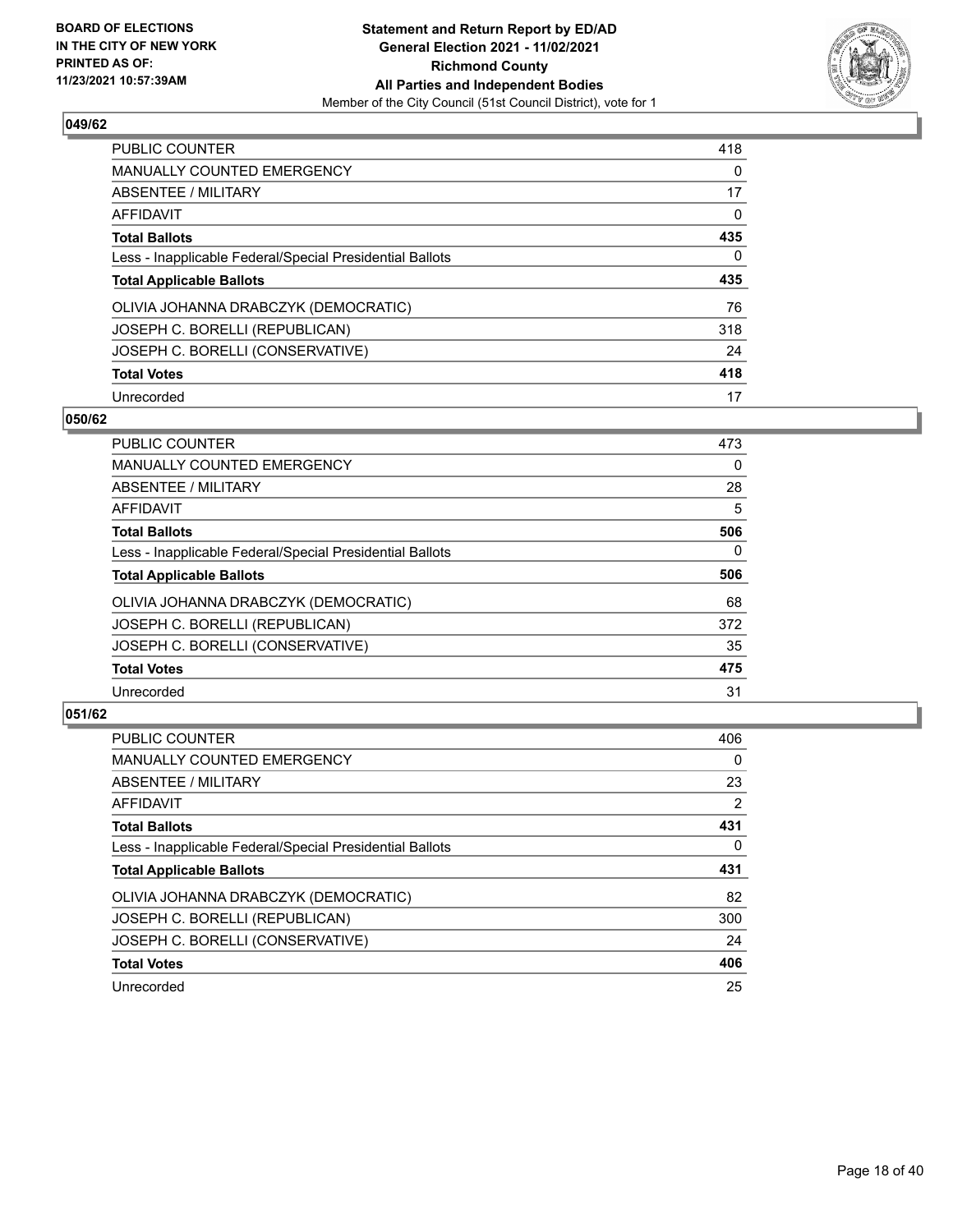

| PUBLIC COUNTER                                           | 463      |
|----------------------------------------------------------|----------|
| <b>MANUALLY COUNTED EMERGENCY</b>                        | $\Omega$ |
| <b>ABSENTEE / MILITARY</b>                               | 16       |
| AFFIDAVIT                                                | 4        |
| <b>Total Ballots</b>                                     | 483      |
| Less - Inapplicable Federal/Special Presidential Ballots | 0        |
| <b>Total Applicable Ballots</b>                          | 483      |
| OLIVIA JOHANNA DRABCZYK (DEMOCRATIC)                     | 78       |
| JOSEPH C. BORELLI (REPUBLICAN)                           | 351      |
| JOSEPH C. BORELLI (CONSERVATIVE)                         | 34       |
| <b>Total Votes</b>                                       | 463      |
| Unrecorded                                               | 20       |

#### **053/62**

| <b>PUBLIC COUNTER</b>                                    | 449      |
|----------------------------------------------------------|----------|
| <b>MANUALLY COUNTED EMERGENCY</b>                        | 0        |
| ABSENTEE / MILITARY                                      | 20       |
| <b>AFFIDAVIT</b>                                         | 2        |
| <b>Total Ballots</b>                                     | 471      |
| Less - Inapplicable Federal/Special Presidential Ballots | $\Omega$ |
| <b>Total Applicable Ballots</b>                          | 471      |
| OLIVIA JOHANNA DRABCZYK (DEMOCRATIC)                     | 75       |
| JOSEPH C. BORELLI (REPUBLICAN)                           | 346      |
| JOSEPH C. BORELLI (CONSERVATIVE)                         | 24       |
| <b>Total Votes</b>                                       | 445      |
| Unrecorded                                               | 26       |

| <b>PUBLIC COUNTER</b>                                    | 387      |
|----------------------------------------------------------|----------|
| <b>MANUALLY COUNTED EMERGENCY</b>                        | 0        |
| ABSENTEE / MILITARY                                      | 22       |
| AFFIDAVIT                                                | 4        |
| <b>Total Ballots</b>                                     | 413      |
| Less - Inapplicable Federal/Special Presidential Ballots | $\Omega$ |
| <b>Total Applicable Ballots</b>                          | 413      |
| OLIVIA JOHANNA DRABCZYK (DEMOCRATIC)                     | 67       |
| JOSEPH C. BORELLI (REPUBLICAN)                           | 293      |
| JOSEPH C. BORELLI (CONSERVATIVE)                         | 28       |
| <b>Total Votes</b>                                       | 388      |
| Unrecorded                                               | 25       |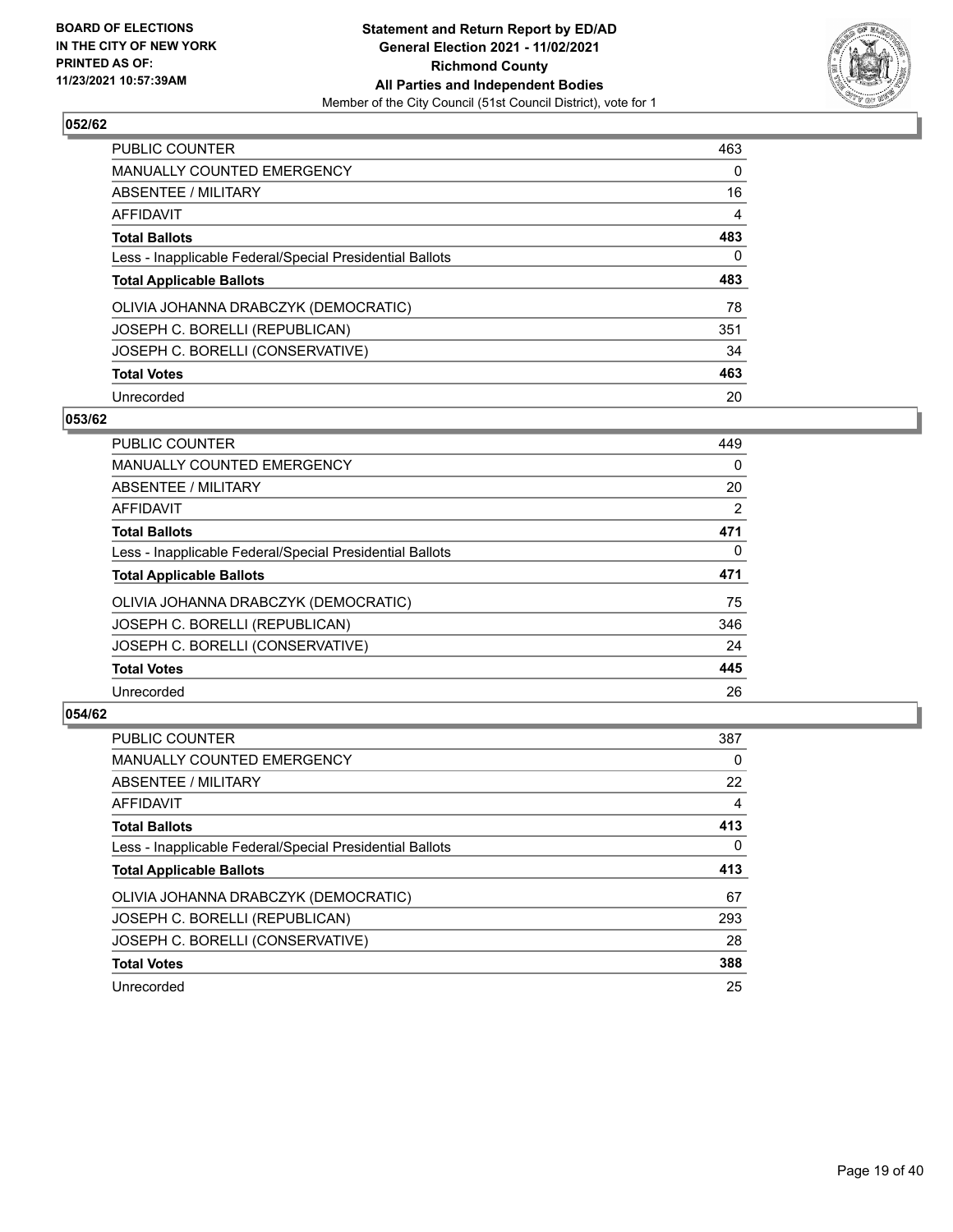

| <b>PUBLIC COUNTER</b>                                    | 475 |
|----------------------------------------------------------|-----|
| <b>MANUALLY COUNTED EMERGENCY</b>                        | 0   |
| ABSENTEE / MILITARY                                      | 21  |
| <b>AFFIDAVIT</b>                                         |     |
| <b>Total Ballots</b>                                     | 497 |
| Less - Inapplicable Federal/Special Presidential Ballots | 0   |
| <b>Total Applicable Ballots</b>                          | 497 |
| OLIVIA JOHANNA DRABCZYK (DEMOCRATIC)                     | 83  |
| JOSEPH C. BORELLI (REPUBLICAN)                           | 357 |
| JOSEPH C. BORELLI (CONSERVATIVE)                         | 35  |
| UNATTRIBUTABLE WRITE-IN (WRITE-IN)                       |     |
| <b>Total Votes</b>                                       | 476 |
| Unrecorded                                               | 21  |

#### **056/62**

| <b>PUBLIC COUNTER</b>                                    | 372 |
|----------------------------------------------------------|-----|
| <b>MANUALLY COUNTED EMERGENCY</b>                        | 0   |
| ABSENTEE / MILITARY                                      | 18  |
| <b>AFFIDAVIT</b>                                         | 2   |
| <b>Total Ballots</b>                                     | 392 |
| Less - Inapplicable Federal/Special Presidential Ballots | 0   |
| <b>Total Applicable Ballots</b>                          | 392 |
| OLIVIA JOHANNA DRABCZYK (DEMOCRATIC)                     | 70  |
| JOSEPH C. BORELLI (REPUBLICAN)                           | 274 |
| JOSEPH C. BORELLI (CONSERVATIVE)                         | 26  |
| <b>Total Votes</b>                                       | 370 |
| Unrecorded                                               | 22  |

| <b>PUBLIC COUNTER</b>                                    | 407 |
|----------------------------------------------------------|-----|
| <b>MANUALLY COUNTED EMERGENCY</b>                        | 0   |
| ABSENTEE / MILITARY                                      | 14  |
| AFFIDAVIT                                                |     |
| <b>Total Ballots</b>                                     | 422 |
| Less - Inapplicable Federal/Special Presidential Ballots | 0   |
| <b>Total Applicable Ballots</b>                          | 422 |
| OLIVIA JOHANNA DRABCZYK (DEMOCRATIC)                     | 60  |
| JOSEPH C. BORELLI (REPUBLICAN)                           | 329 |
| JOSEPH C. BORELLI (CONSERVATIVE)                         | 19  |
| <b>Total Votes</b>                                       | 408 |
| Unrecorded                                               | 14  |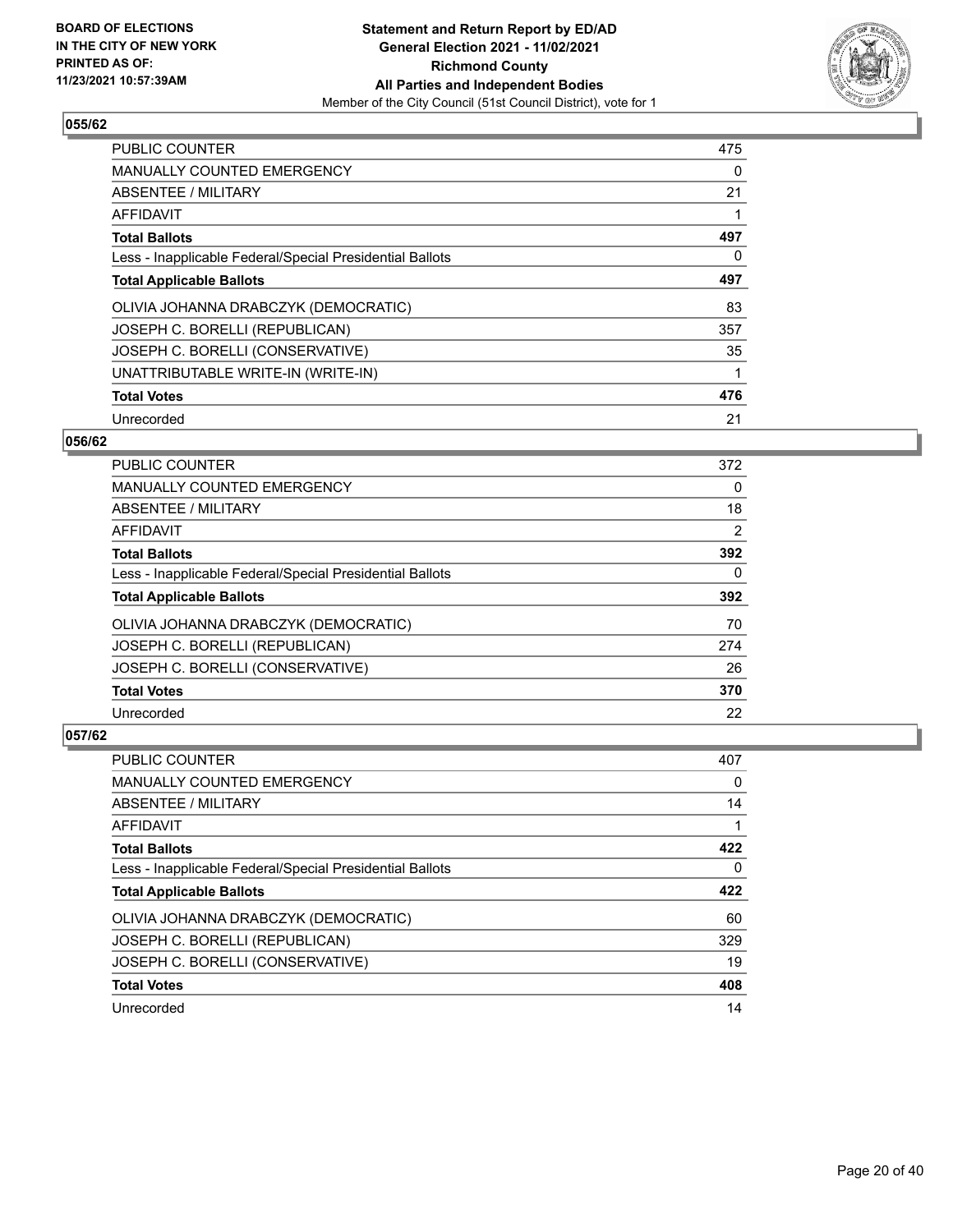

| PUBLIC COUNTER                                           | 479      |
|----------------------------------------------------------|----------|
| <b>MANUALLY COUNTED EMERGENCY</b>                        | 0        |
| ABSENTEE / MILITARY                                      | 8        |
| AFFIDAVIT                                                |          |
| <b>Total Ballots</b>                                     | 488      |
| Less - Inapplicable Federal/Special Presidential Ballots | $\Omega$ |
| <b>Total Applicable Ballots</b>                          | 488      |
| OLIVIA JOHANNA DRABCZYK (DEMOCRATIC)                     | 73       |
| JOSEPH C. BORELLI (REPUBLICAN)                           | 356      |
| JOSEPH C. BORELLI (CONSERVATIVE)                         | 30       |
| <b>Total Votes</b>                                       | 459      |
| Unrecorded                                               | 29       |

#### **059/62**

| <b>PUBLIC COUNTER</b>                                    | 371      |
|----------------------------------------------------------|----------|
| <b>MANUALLY COUNTED EMERGENCY</b>                        | 0        |
| ABSENTEE / MILITARY                                      | 35       |
| <b>AFFIDAVIT</b>                                         | 4        |
| <b>Total Ballots</b>                                     | 410      |
| Less - Inapplicable Federal/Special Presidential Ballots | $\Omega$ |
| <b>Total Applicable Ballots</b>                          | 410      |
| OLIVIA JOHANNA DRABCZYK (DEMOCRATIC)                     | 65       |
| JOSEPH C. BORELLI (REPUBLICAN)                           | 277      |
| JOSEPH C. BORELLI (CONSERVATIVE)                         | 37       |
| <b>Total Votes</b>                                       | 379      |
| Unrecorded                                               | 31       |

| PUBLIC COUNTER                                           | 460      |
|----------------------------------------------------------|----------|
| <b>MANUALLY COUNTED EMERGENCY</b>                        | $\Omega$ |
| ABSENTEE / MILITARY                                      | 13       |
| AFFIDAVIT                                                | 2        |
| <b>Total Ballots</b>                                     | 475      |
| Less - Inapplicable Federal/Special Presidential Ballots | $\Omega$ |
| <b>Total Applicable Ballots</b>                          | 475      |
| OLIVIA JOHANNA DRABCZYK (DEMOCRATIC)                     | 79       |
| JOSEPH C. BORELLI (REPUBLICAN)                           | 342      |
| JOSEPH C. BORELLI (CONSERVATIVE)                         | 27       |
| <b>Total Votes</b>                                       | 448      |
|                                                          |          |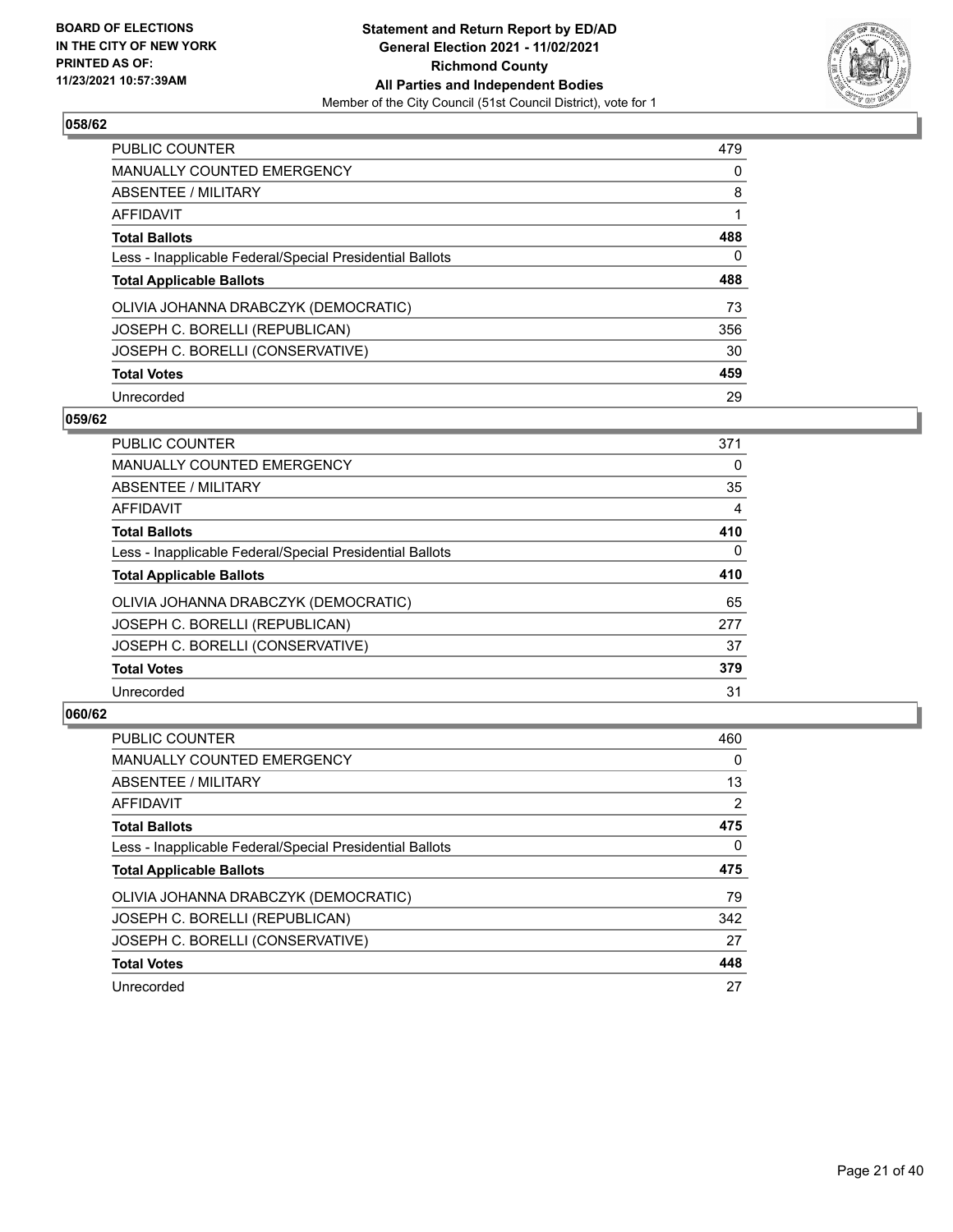

| PUBLIC COUNTER                                           | 450      |
|----------------------------------------------------------|----------|
| <b>MANUALLY COUNTED EMERGENCY</b>                        | $\Omega$ |
| ABSENTEE / MILITARY                                      | 13       |
| AFFIDAVIT                                                | $\Omega$ |
| <b>Total Ballots</b>                                     | 463      |
| Less - Inapplicable Federal/Special Presidential Ballots | 0        |
| <b>Total Applicable Ballots</b>                          | 463      |
| OLIVIA JOHANNA DRABCZYK (DEMOCRATIC)                     | 72       |
| JOSEPH C. BORELLI (REPUBLICAN)                           | 337      |
|                                                          |          |
| JOSEPH C. BORELLI (CONSERVATIVE)                         | 34       |
| <b>Total Votes</b>                                       | 443      |

#### **062/62**

| <b>PUBLIC COUNTER</b>                                    | 391      |
|----------------------------------------------------------|----------|
| <b>MANUALLY COUNTED EMERGENCY</b>                        | 0        |
| ABSENTEE / MILITARY                                      | 21       |
| <b>AFFIDAVIT</b>                                         | 2        |
| <b>Total Ballots</b>                                     | 414      |
| Less - Inapplicable Federal/Special Presidential Ballots | $\Omega$ |
| <b>Total Applicable Ballots</b>                          | 414      |
| OLIVIA JOHANNA DRABCZYK (DEMOCRATIC)                     | 75       |
| JOSEPH C. BORELLI (REPUBLICAN)                           | 299      |
| JOSEPH C. BORELLI (CONSERVATIVE)                         | 24       |
| <b>Total Votes</b>                                       | 398      |
| Unrecorded                                               | 16       |

| PUBLIC COUNTER                                           | 502      |
|----------------------------------------------------------|----------|
| <b>MANUALLY COUNTED EMERGENCY</b>                        | 0        |
| ABSENTEE / MILITARY                                      | 17       |
| AFFIDAVIT                                                | 0        |
| <b>Total Ballots</b>                                     | 519      |
| Less - Inapplicable Federal/Special Presidential Ballots | $\Omega$ |
| <b>Total Applicable Ballots</b>                          | 519      |
| OLIVIA JOHANNA DRABCZYK (DEMOCRATIC)                     | 53       |
| JOSEPH C. BORELLI (REPUBLICAN)                           | 422      |
| JOSEPH C. BORELLI (CONSERVATIVE)                         | 29       |
| THOMAS COCOLA (WRITE-IN)                                 |          |
| <b>Total Votes</b>                                       | 505      |
| Unrecorded                                               | 14       |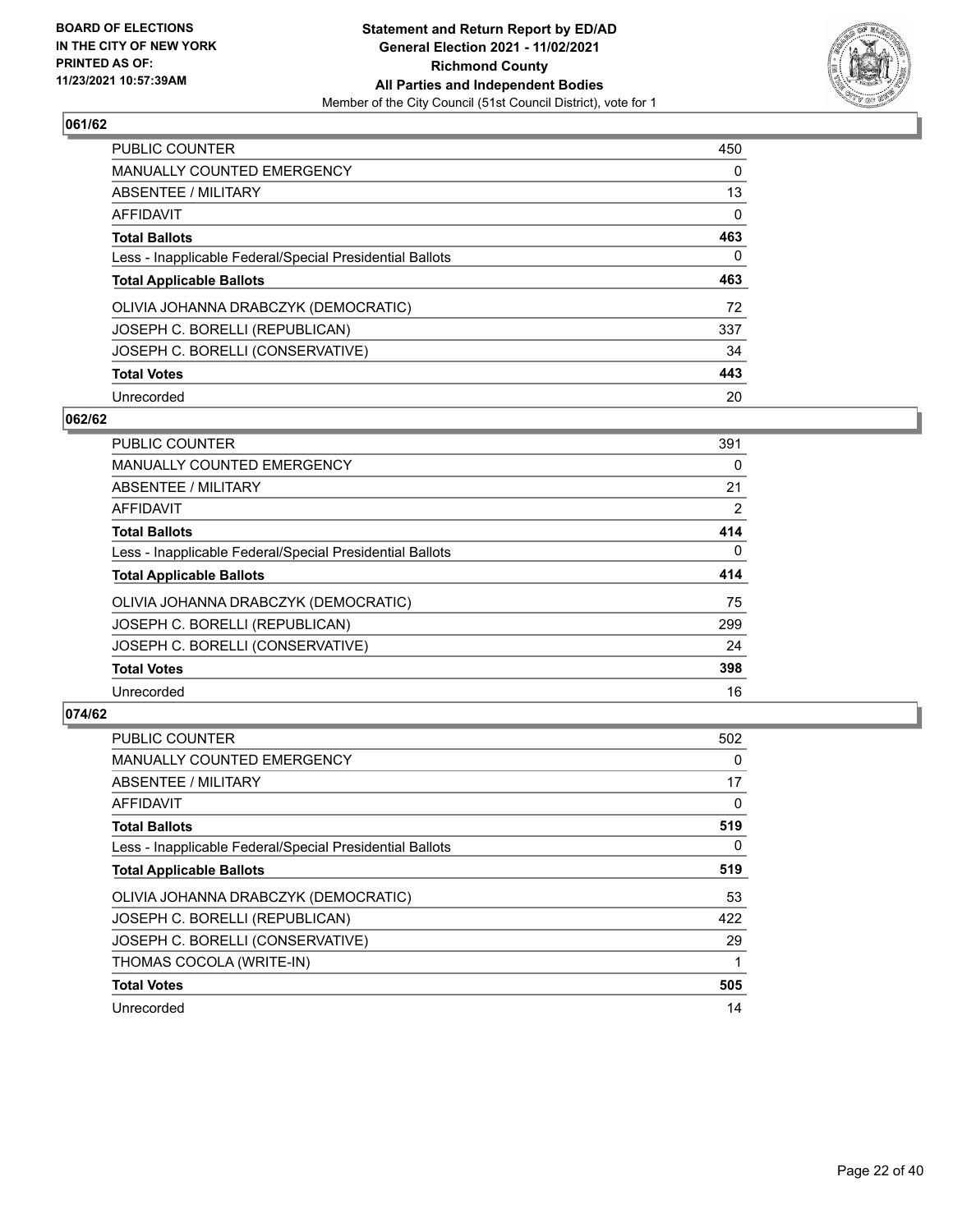

| PUBLIC COUNTER                                           | 411      |
|----------------------------------------------------------|----------|
| <b>MANUALLY COUNTED EMERGENCY</b>                        | $\Omega$ |
| ABSENTEE / MILITARY                                      | 19       |
| AFFIDAVIT                                                | 6        |
| <b>Total Ballots</b>                                     | 436      |
| Less - Inapplicable Federal/Special Presidential Ballots | 0        |
| <b>Total Applicable Ballots</b>                          | 436      |
| OLIVIA JOHANNA DRABCZYK (DEMOCRATIC)                     | 53       |
| JOSEPH C. BORELLI (REPUBLICAN)                           | 347      |
| JOSEPH C. BORELLI (CONSERVATIVE)                         | 18       |
| <b>Total Votes</b>                                       | 418      |
| Unrecorded                                               | 18       |

#### **076/62**

| <b>PUBLIC COUNTER</b>                                    | 445      |
|----------------------------------------------------------|----------|
| <b>MANUALLY COUNTED EMERGENCY</b>                        | 0        |
| ABSENTEE / MILITARY                                      | 6        |
| <b>AFFIDAVIT</b>                                         | 9        |
| <b>Total Ballots</b>                                     | 460      |
| Less - Inapplicable Federal/Special Presidential Ballots | $\Omega$ |
| <b>Total Applicable Ballots</b>                          | 460      |
| OLIVIA JOHANNA DRABCZYK (DEMOCRATIC)                     | 47       |
| JOSEPH C. BORELLI (REPUBLICAN)                           | 368      |
| JOSEPH C. BORELLI (CONSERVATIVE)                         | 24       |
| <b>Total Votes</b>                                       | 439      |
| Unrecorded                                               | 21       |

| <b>PUBLIC COUNTER</b>                                    | 474            |
|----------------------------------------------------------|----------------|
| <b>MANUALLY COUNTED EMERGENCY</b>                        | $\Omega$       |
| ABSENTEE / MILITARY                                      | 23             |
| AFFIDAVIT                                                | $\overline{2}$ |
| <b>Total Ballots</b>                                     | 499            |
| Less - Inapplicable Federal/Special Presidential Ballots | 0              |
| <b>Total Applicable Ballots</b>                          | 499            |
| OLIVIA JOHANNA DRABCZYK (DEMOCRATIC)                     | 48             |
| JOSEPH C. BORELLI (REPUBLICAN)                           | 417            |
| JOSEPH C. BORELLI (CONSERVATIVE)                         | 23             |
| <b>Total Votes</b>                                       | 488            |
| Unrecorded                                               | 11             |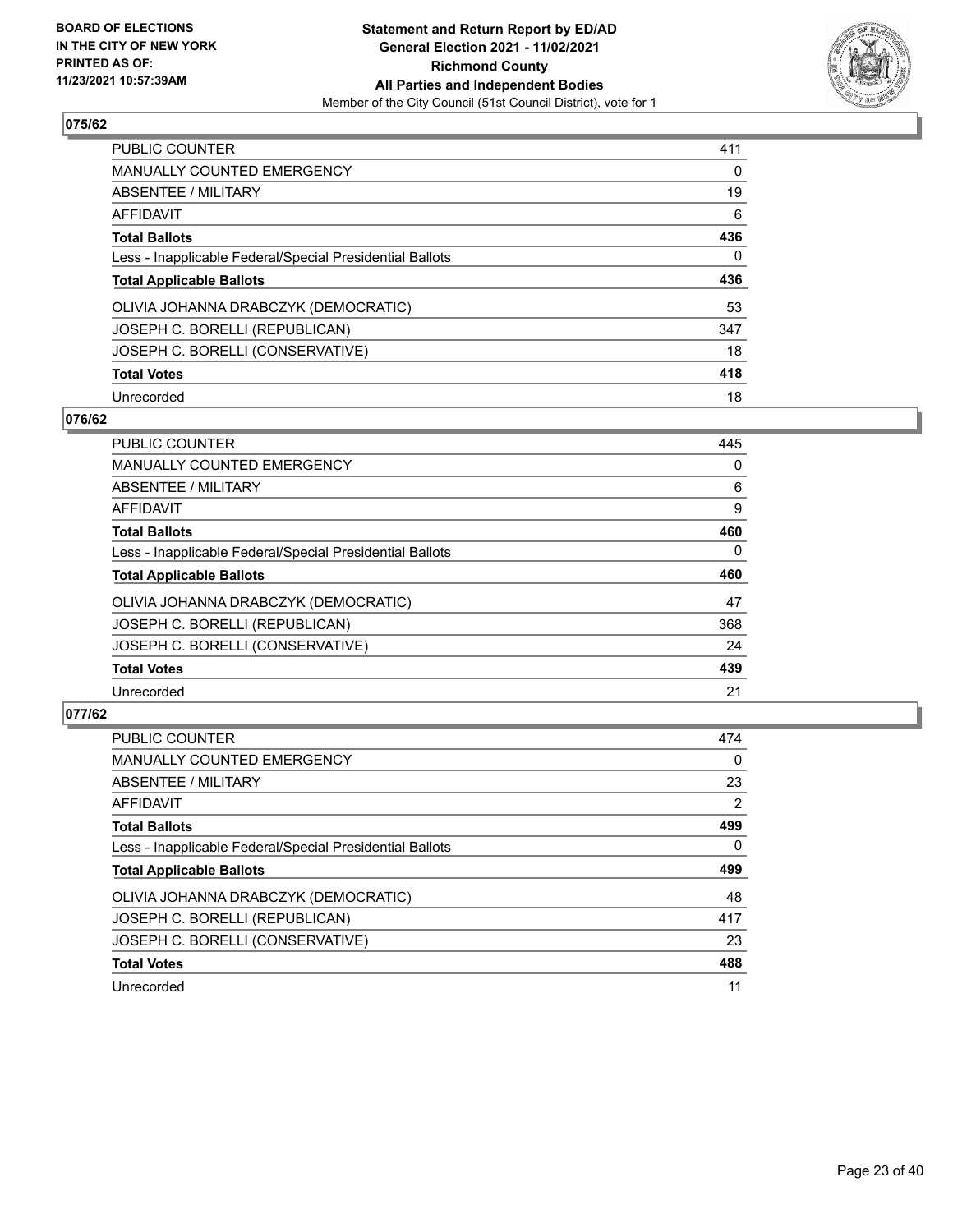

| <b>PUBLIC COUNTER</b>                                    | 447 |
|----------------------------------------------------------|-----|
| MANUALLY COUNTED EMERGENCY                               | 0   |
| ABSENTEE / MILITARY                                      | 14  |
| AFFIDAVIT                                                | 2   |
| <b>Total Ballots</b>                                     | 463 |
| Less - Inapplicable Federal/Special Presidential Ballots | 0   |
| <b>Total Applicable Ballots</b>                          | 463 |
| OLIVIA JOHANNA DRABCZYK (DEMOCRATIC)                     | 61  |
| JOSEPH C. BORELLI (REPUBLICAN)                           | 352 |
| JOSEPH C. BORELLI (CONSERVATIVE)                         | 24  |
| UNATTRIBUTABLE WRITE-IN (WRITE-IN)                       | 2   |
| <b>Total Votes</b>                                       | 439 |
| Unrecorded                                               | 24  |

#### **079/62**

| <b>PUBLIC COUNTER</b>                                    | 263 |
|----------------------------------------------------------|-----|
| <b>MANUALLY COUNTED EMERGENCY</b>                        | 0   |
| ABSENTEE / MILITARY                                      | 14  |
| AFFIDAVIT                                                | 0   |
| <b>Total Ballots</b>                                     | 277 |
| Less - Inapplicable Federal/Special Presidential Ballots | 0   |
| <b>Total Applicable Ballots</b>                          | 277 |
| OLIVIA JOHANNA DRABCZYK (DEMOCRATIC)                     | 29  |
| JOSEPH C. BORELLI (REPUBLICAN)                           | 228 |
| JOSEPH C. BORELLI (CONSERVATIVE)                         | 12  |
| <b>Total Votes</b>                                       | 269 |
| Unrecorded                                               | 8   |

| <b>PUBLIC COUNTER</b>                                    | 461 |
|----------------------------------------------------------|-----|
| <b>MANUALLY COUNTED EMERGENCY</b>                        | 0   |
| ABSENTEE / MILITARY                                      | 13  |
| AFFIDAVIT                                                | 4   |
| <b>Total Ballots</b>                                     | 478 |
| Less - Inapplicable Federal/Special Presidential Ballots | 0   |
| <b>Total Applicable Ballots</b>                          | 478 |
| OLIVIA JOHANNA DRABCZYK (DEMOCRATIC)                     | 85  |
| JOSEPH C. BORELLI (REPUBLICAN)                           | 352 |
| JOSEPH C. BORELLI (CONSERVATIVE)                         | 27  |
|                                                          |     |
| <b>Total Votes</b>                                       | 464 |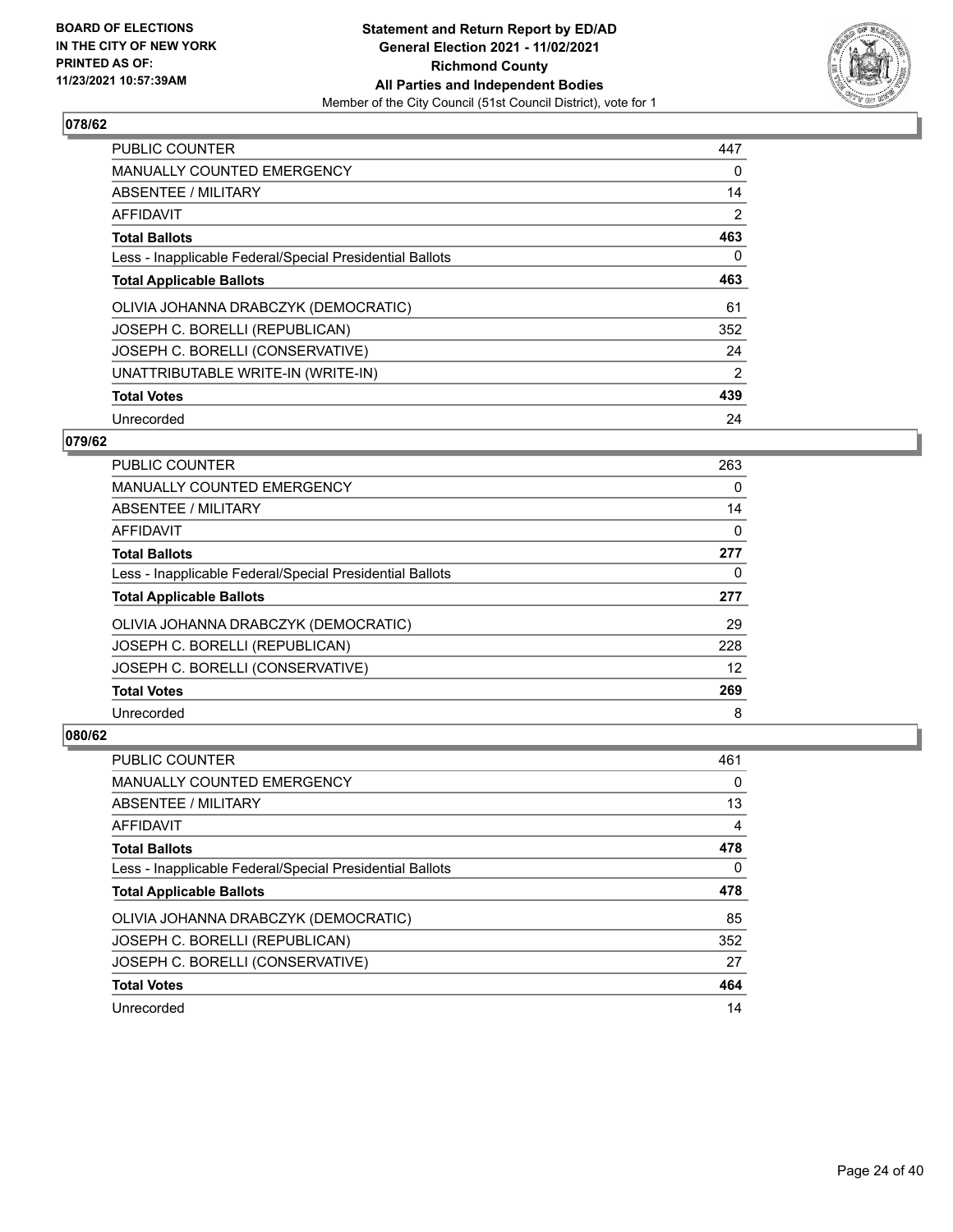

| PUBLIC COUNTER                                           | 479      |
|----------------------------------------------------------|----------|
| <b>MANUALLY COUNTED EMERGENCY</b>                        | $\Omega$ |
| ABSENTEE / MILITARY                                      | 28       |
| AFFIDAVIT                                                | 0        |
| <b>Total Ballots</b>                                     | 507      |
| Less - Inapplicable Federal/Special Presidential Ballots | 0        |
| <b>Total Applicable Ballots</b>                          | 507      |
| OLIVIA JOHANNA DRABCZYK (DEMOCRATIC)                     | 52       |
| JOSEPH C. BORELLI (REPUBLICAN)                           | 399      |
| JOSEPH C. BORELLI (CONSERVATIVE)                         | 20       |
| <b>Total Votes</b>                                       | 471      |
| Unrecorded                                               | 36       |

#### **082/62**

| <b>PUBLIC COUNTER</b>                                    | 418      |
|----------------------------------------------------------|----------|
| MANUALLY COUNTED EMERGENCY                               | 0        |
| ABSENTEE / MILITARY                                      | 23       |
| <b>AFFIDAVIT</b>                                         | 3        |
| <b>Total Ballots</b>                                     | 444      |
| Less - Inapplicable Federal/Special Presidential Ballots | $\Omega$ |
| <b>Total Applicable Ballots</b>                          | 444      |
| OLIVIA JOHANNA DRABCZYK (DEMOCRATIC)                     | 51       |
| JOSEPH C. BORELLI (REPUBLICAN)                           | 344      |
| JOSEPH C. BORELLI (CONSERVATIVE)                         | 27       |
| <b>Total Votes</b>                                       | 422      |
| Unrecorded                                               | 22       |

| <b>PUBLIC COUNTER</b>                                    | 419      |
|----------------------------------------------------------|----------|
| <b>MANUALLY COUNTED EMERGENCY</b>                        | 0        |
| ABSENTEE / MILITARY                                      | 7        |
| AFFIDAVIT                                                |          |
| <b>Total Ballots</b>                                     | 427      |
| Less - Inapplicable Federal/Special Presidential Ballots | $\Omega$ |
| <b>Total Applicable Ballots</b>                          | 427      |
| OLIVIA JOHANNA DRABCZYK (DEMOCRATIC)                     | 45       |
| JOSEPH C. BORELLI (REPUBLICAN)                           | 345      |
| JOSEPH C. BORELLI (CONSERVATIVE)                         | 23       |
| HOLLY RAE PHILLIPS (WRITE-IN)                            |          |
| <b>Total Votes</b>                                       | 414      |
| Unrecorded                                               | 13       |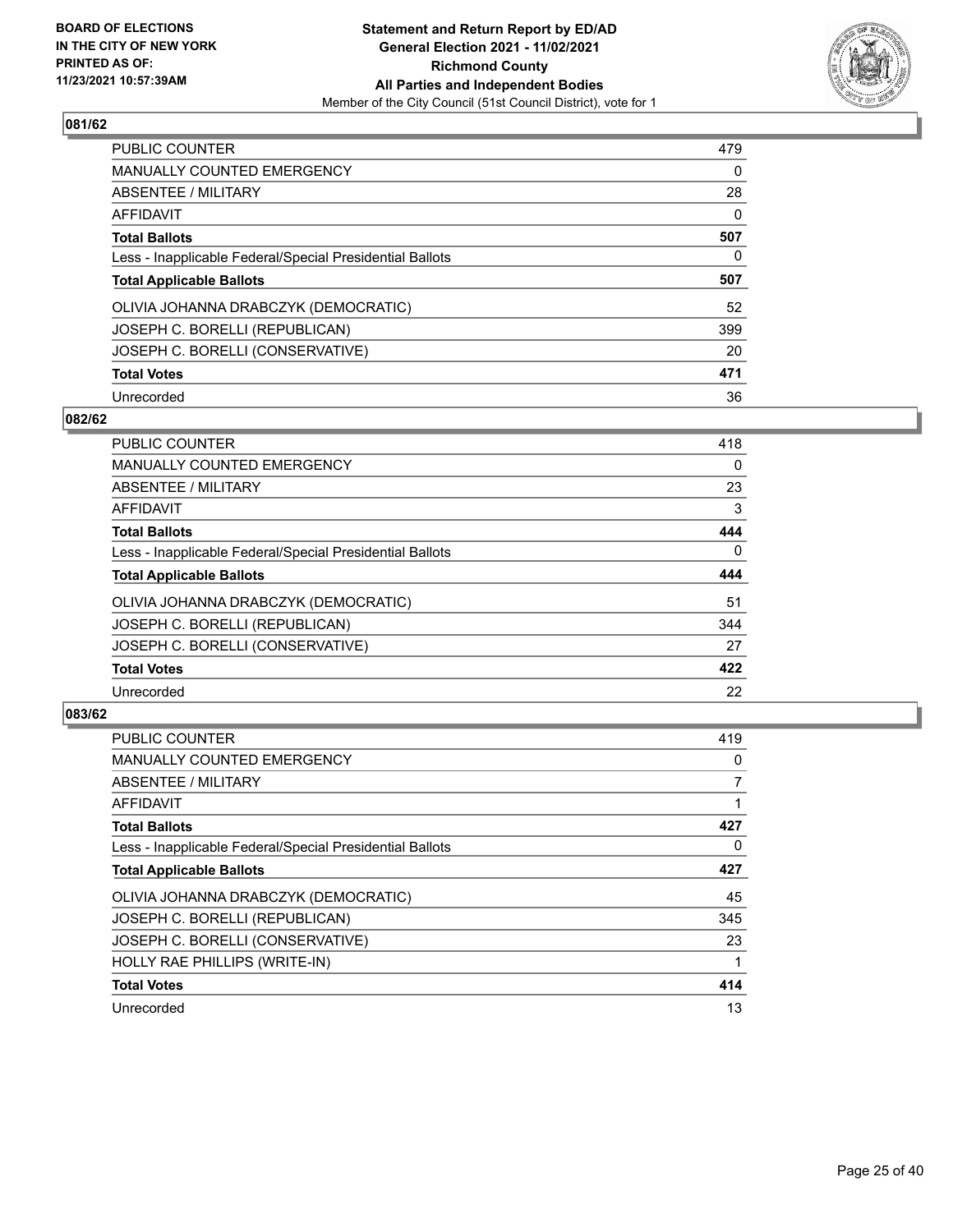

| PUBLIC COUNTER                                           | 477 |
|----------------------------------------------------------|-----|
| <b>MANUALLY COUNTED EMERGENCY</b>                        | 0   |
| ABSENTEE / MILITARY                                      | 21  |
| AFFIDAVIT                                                | 0   |
| <b>Total Ballots</b>                                     | 498 |
| Less - Inapplicable Federal/Special Presidential Ballots | 0   |
| <b>Total Applicable Ballots</b>                          | 498 |
| OLIVIA JOHANNA DRABCZYK (DEMOCRATIC)                     | 51  |
| JOSEPH C. BORELLI (REPUBLICAN)                           | 378 |
| JOSEPH C. BORELLI (CONSERVATIVE)                         | 37  |
| DAVID M. CARR (WRITE-IN)                                 |     |
| <b>Total Votes</b>                                       | 467 |
| Unrecorded                                               | 31  |

#### **086/62**

| <b>PUBLIC COUNTER</b>                                    | 389 |
|----------------------------------------------------------|-----|
| MANUALLY COUNTED EMERGENCY                               | 0   |
| ABSENTEE / MILITARY                                      | 12  |
| AFFIDAVIT                                                | 0   |
| <b>Total Ballots</b>                                     | 401 |
| Less - Inapplicable Federal/Special Presidential Ballots | 0   |
| <b>Total Applicable Ballots</b>                          | 401 |
| OLIVIA JOHANNA DRABCZYK (DEMOCRATIC)                     | 61  |
| JOSEPH C. BORELLI (REPUBLICAN)                           | 282 |
| JOSEPH C. BORELLI (CONSERVATIVE)                         | 34  |
| SAL ALBANESE (WRITE-IN)                                  |     |
| <b>Total Votes</b>                                       | 378 |
| Unrecorded                                               | 23  |

| PUBLIC COUNTER                                           | 0        |
|----------------------------------------------------------|----------|
| MANUALLY COUNTED EMERGENCY                               | 0        |
| ABSENTEE / MILITARY                                      | 0        |
| <b>AFFIDAVIT</b>                                         | 0        |
| <b>Total Ballots</b>                                     | 0        |
| Less - Inapplicable Federal/Special Presidential Ballots | 0        |
| <b>Total Applicable Ballots</b>                          | 0        |
| OLIVIA JOHANNA DRABCZYK (DEMOCRATIC)                     | 0        |
| JOSEPH C. BORELLI (REPUBLICAN)                           | 0        |
| JOSEPH C. BORELLI (CONSERVATIVE)                         | $\Omega$ |
| <b>Total Votes</b>                                       | 0        |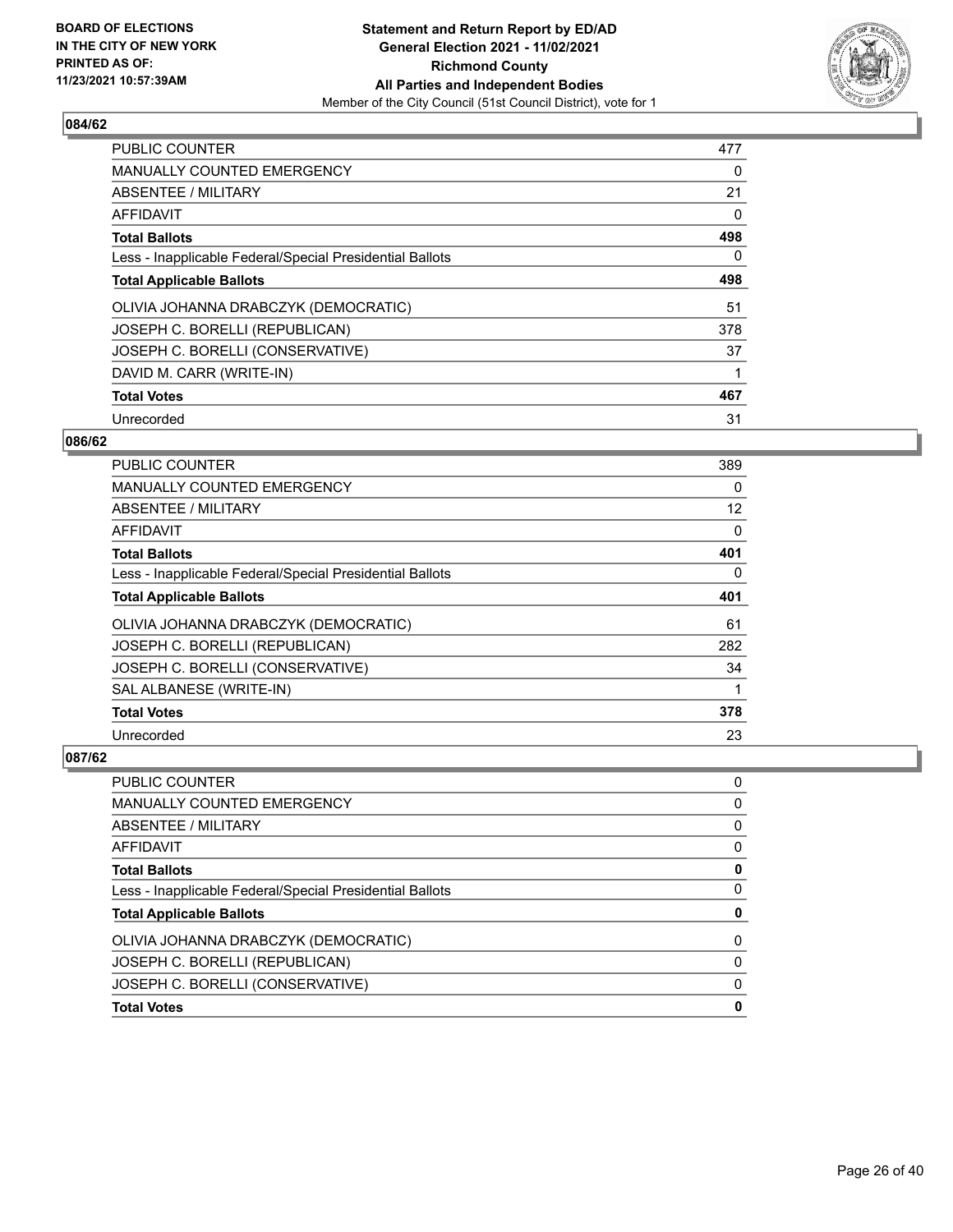

| <b>Total Votes</b>                                       | 0        |
|----------------------------------------------------------|----------|
| JOSEPH C. BORELLI (CONSERVATIVE)                         | 0        |
| JOSEPH C. BORELLI (REPUBLICAN)                           | 0        |
| OLIVIA JOHANNA DRABCZYK (DEMOCRATIC)                     | 0        |
| <b>Total Applicable Ballots</b>                          | 0        |
| Less - Inapplicable Federal/Special Presidential Ballots | 0        |
| <b>Total Ballots</b>                                     | 0        |
| AFFIDAVIT                                                | 0        |
| ABSENTEE / MILITARY                                      | 0        |
| <b>MANUALLY COUNTED EMERGENCY</b>                        | 0        |
| <b>PUBLIC COUNTER</b>                                    | $\Omega$ |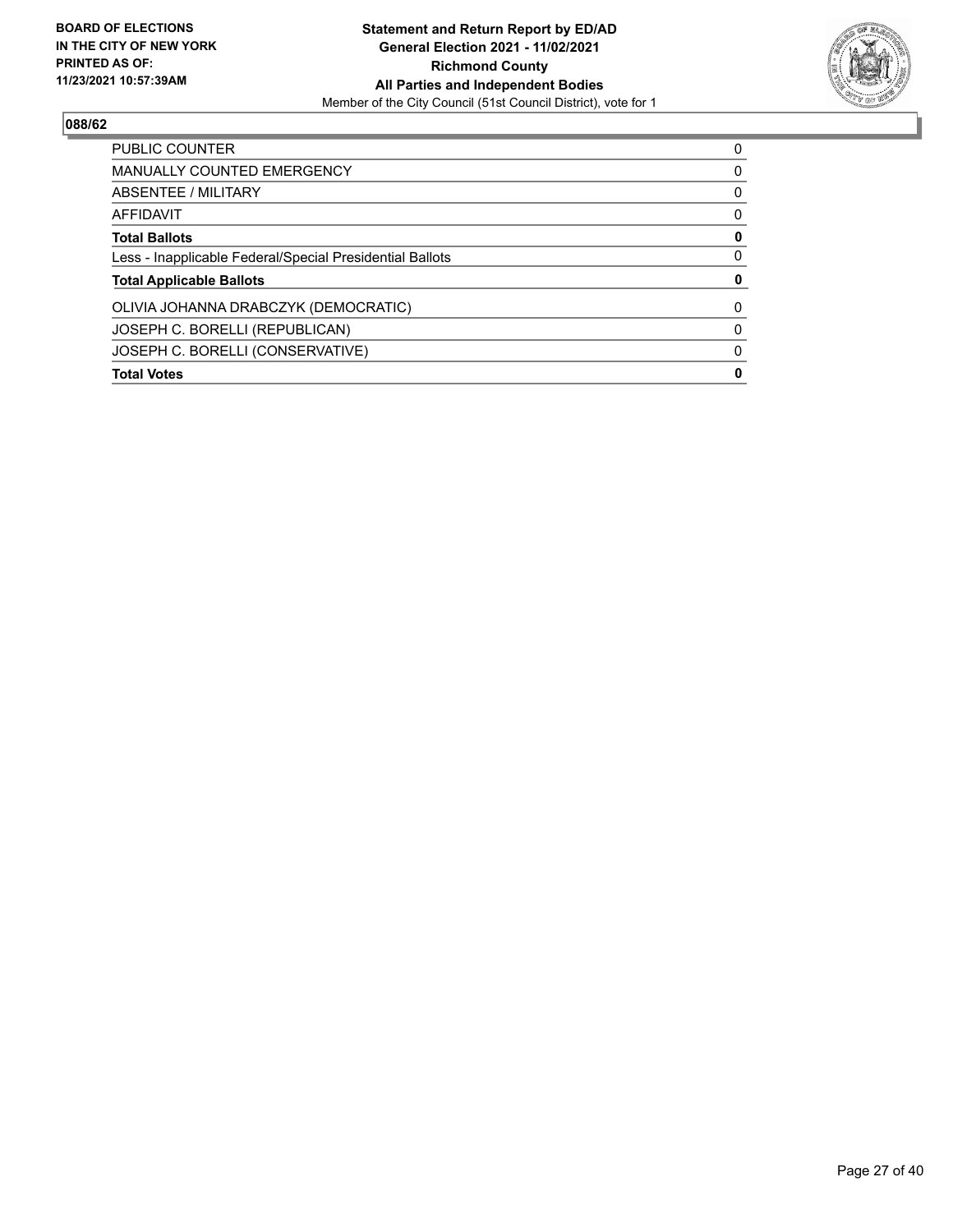

| PUBLIC COUNTER                                           | 409      |
|----------------------------------------------------------|----------|
| <b>MANUALLY COUNTED EMERGENCY</b>                        | 0        |
| ABSENTEE / MILITARY                                      | 20       |
| AFFIDAVIT                                                |          |
| <b>Total Ballots</b>                                     | 430      |
| Less - Inapplicable Federal/Special Presidential Ballots | $\Omega$ |
| <b>Total Applicable Ballots</b>                          | 430      |
| OLIVIA JOHANNA DRABCZYK (DEMOCRATIC)                     | 86       |
| JOSEPH C. BORELLI (REPUBLICAN)                           | 277      |
| JOSEPH C. BORELLI (CONSERVATIVE)                         | 32       |
| <b>Total Votes</b>                                       | 395      |
| Unrecorded                                               | 35       |

#### **002/63**

| <b>PUBLIC COUNTER</b>                                    | 359      |
|----------------------------------------------------------|----------|
| <b>MANUALLY COUNTED EMERGENCY</b>                        | 0        |
| ABSENTEE / MILITARY                                      | 23       |
| <b>AFFIDAVIT</b>                                         | $\Omega$ |
| <b>Total Ballots</b>                                     | 382      |
| Less - Inapplicable Federal/Special Presidential Ballots | $\Omega$ |
| <b>Total Applicable Ballots</b>                          | 382      |
| OLIVIA JOHANNA DRABCZYK (DEMOCRATIC)                     | 108      |
| JOSEPH C. BORELLI (REPUBLICAN)                           | 239      |
| JOSEPH C. BORELLI (CONSERVATIVE)                         | 19       |
| <b>Total Votes</b>                                       | 366      |
| Unrecorded                                               | 16       |

| <b>PUBLIC COUNTER</b>                                    | 234            |
|----------------------------------------------------------|----------------|
| MANUALLY COUNTED EMERGENCY                               | 0              |
| ABSENTEE / MILITARY                                      | 15             |
| AFFIDAVIT                                                | $\overline{2}$ |
| <b>Total Ballots</b>                                     | 251            |
| Less - Inapplicable Federal/Special Presidential Ballots | 0              |
| <b>Total Applicable Ballots</b>                          | 251            |
| OLIVIA JOHANNA DRABCZYK (DEMOCRATIC)                     | 77             |
| JOSEPH C. BORELLI (REPUBLICAN)                           | 144            |
| JOSEPH C. BORELLI (CONSERVATIVE)                         | 18             |
|                                                          |                |
| <b>Total Votes</b>                                       | 239            |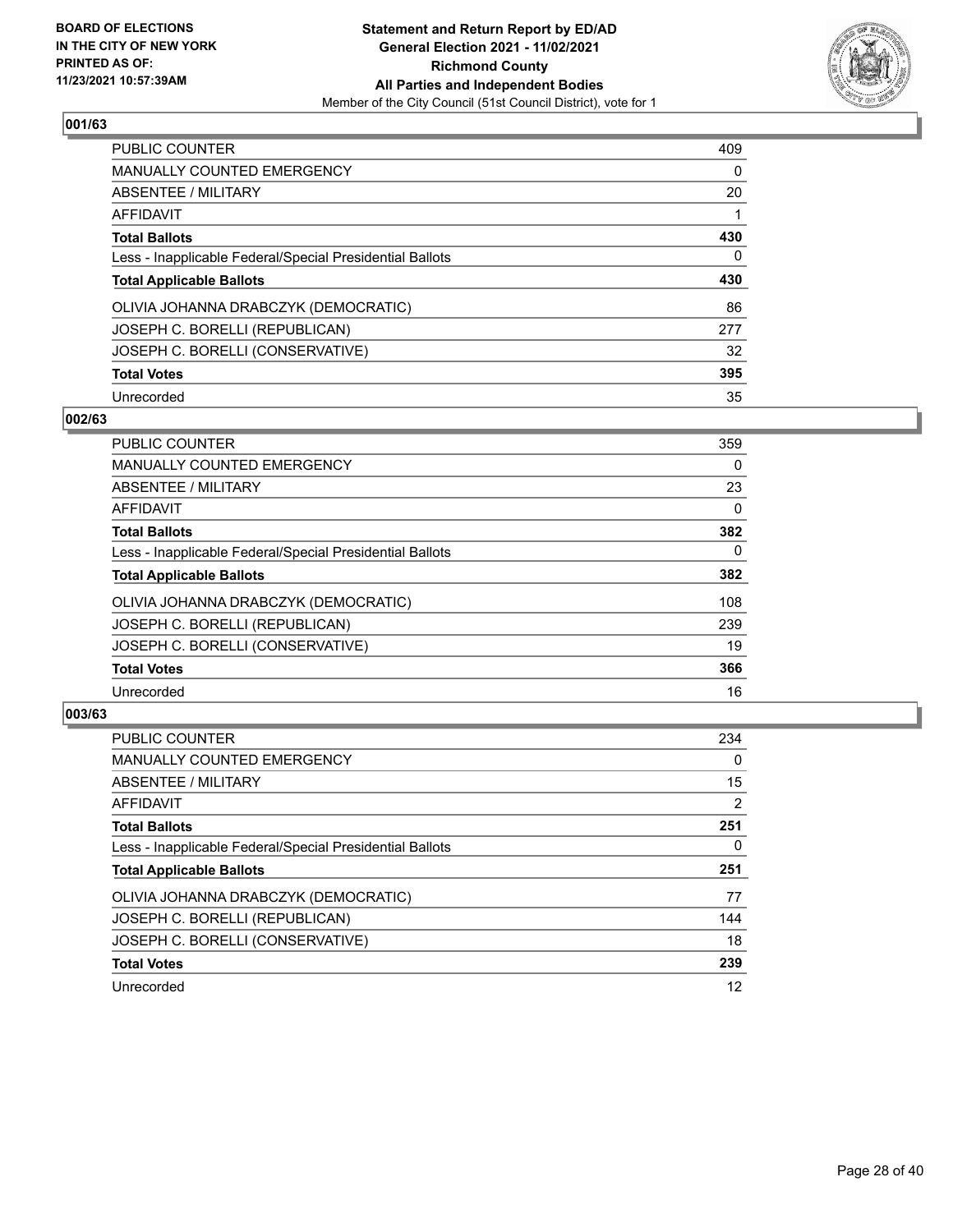

| <b>PUBLIC COUNTER</b>                                    | 399 |
|----------------------------------------------------------|-----|
| <b>MANUALLY COUNTED EMERGENCY</b>                        | 0   |
| ABSENTEE / MILITARY                                      | 42  |
| <b>AFFIDAVIT</b>                                         | 2   |
| <b>Total Ballots</b>                                     | 443 |
| Less - Inapplicable Federal/Special Presidential Ballots | 0   |
| <b>Total Applicable Ballots</b>                          | 443 |
| OLIVIA JOHANNA DRABCZYK (DEMOCRATIC)                     | 76  |
| JOSEPH C. BORELLI (REPUBLICAN)                           | 317 |
| JOSEPH C. BORELLI (CONSERVATIVE)                         | 22  |
| SAL ALBANESE (WRITE-IN)                                  |     |
| <b>Total Votes</b>                                       | 416 |
| Unrecorded                                               | 27  |

#### **005/63**

| <b>PUBLIC COUNTER</b>                                    | 362 |
|----------------------------------------------------------|-----|
| MANUALLY COUNTED EMERGENCY                               | 0   |
| ABSENTEE / MILITARY                                      | 17  |
| <b>AFFIDAVIT</b>                                         |     |
| <b>Total Ballots</b>                                     | 380 |
| Less - Inapplicable Federal/Special Presidential Ballots | 0   |
| <b>Total Applicable Ballots</b>                          | 380 |
| OLIVIA JOHANNA DRABCZYK (DEMOCRATIC)                     | 65  |
| JOSEPH C. BORELLI (REPUBLICAN)                           | 285 |
| JOSEPH C. BORELLI (CONSERVATIVE)                         | 18  |
| <b>Total Votes</b>                                       | 368 |
| Unrecorded                                               | 12  |

| <b>PUBLIC COUNTER</b>                                    | 338 |
|----------------------------------------------------------|-----|
| <b>MANUALLY COUNTED EMERGENCY</b>                        | 0   |
| ABSENTEE / MILITARY                                      | 20  |
| AFFIDAVIT                                                | 0   |
| <b>Total Ballots</b>                                     | 358 |
| Less - Inapplicable Federal/Special Presidential Ballots | 0   |
|                                                          |     |
| <b>Total Applicable Ballots</b>                          | 358 |
| OLIVIA JOHANNA DRABCZYK (DEMOCRATIC)                     | 69  |
| JOSEPH C. BORELLI (REPUBLICAN)                           | 243 |
| JOSEPH C. BORELLI (CONSERVATIVE)                         | 25  |
| <b>Total Votes</b>                                       | 337 |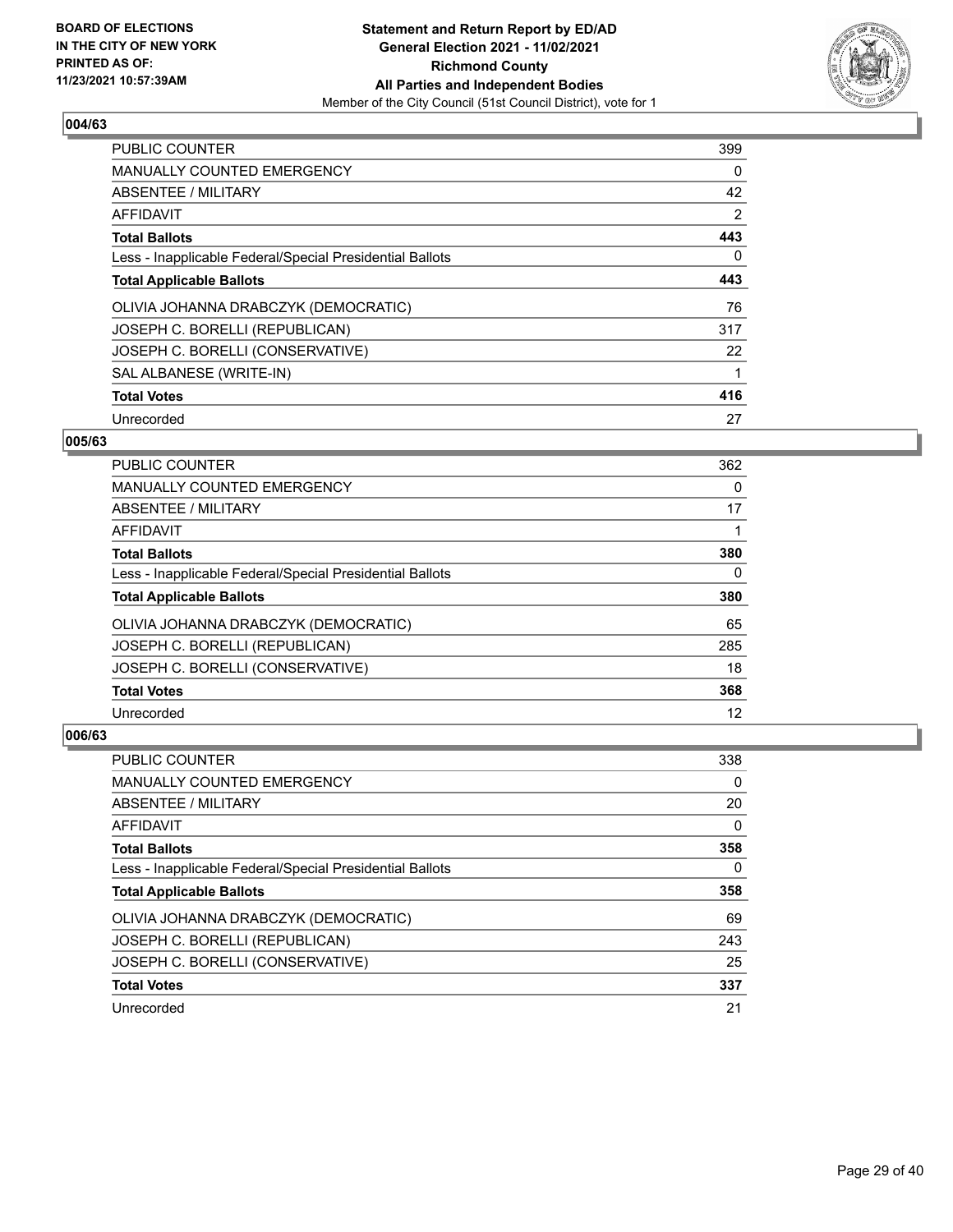

| PUBLIC COUNTER                                           | 270 |
|----------------------------------------------------------|-----|
| <b>MANUALLY COUNTED EMERGENCY</b>                        | 0   |
| ABSENTEE / MILITARY                                      | 11  |
| AFFIDAVIT                                                |     |
| <b>Total Ballots</b>                                     | 282 |
| Less - Inapplicable Federal/Special Presidential Ballots | 0   |
| <b>Total Applicable Ballots</b>                          | 282 |
| OLIVIA JOHANNA DRABCZYK (DEMOCRATIC)                     | 92  |
| JOSEPH C. BORELLI (REPUBLICAN)                           | 162 |
| JOSEPH C. BORELLI (CONSERVATIVE)                         | 9   |
| CHRISTINA ZACHAREZAK (WRITE-IN)                          | 1   |
| <b>Total Votes</b>                                       | 264 |
| Unrecorded                                               | 18  |

#### **008/63**

| <b>PUBLIC COUNTER</b>                                    | 350 |
|----------------------------------------------------------|-----|
| <b>MANUALLY COUNTED EMERGENCY</b>                        | 0   |
| ABSENTEE / MILITARY                                      | 17  |
| AFFIDAVIT                                                |     |
| <b>Total Ballots</b>                                     | 368 |
| Less - Inapplicable Federal/Special Presidential Ballots | 0   |
| <b>Total Applicable Ballots</b>                          | 368 |
| OLIVIA JOHANNA DRABCZYK (DEMOCRATIC)                     | 85  |
| JOSEPH C. BORELLI (REPUBLICAN)                           | 238 |
| JOSEPH C. BORELLI (CONSERVATIVE)                         | 16  |
| <b>Total Votes</b>                                       | 339 |
| Unrecorded                                               | 29  |

| PUBLIC COUNTER                                           | 30 |
|----------------------------------------------------------|----|
| <b>MANUALLY COUNTED EMERGENCY</b>                        | 0  |
| ABSENTEE / MILITARY                                      | 4  |
| AFFIDAVIT                                                | 0  |
| <b>Total Ballots</b>                                     | 34 |
| Less - Inapplicable Federal/Special Presidential Ballots | 0  |
|                                                          |    |
| <b>Total Applicable Ballots</b>                          | 34 |
| OLIVIA JOHANNA DRABCZYK (DEMOCRATIC)                     |    |
| JOSEPH C. BORELLI (REPUBLICAN)                           | 25 |
| JOSEPH C. BORELLI (CONSERVATIVE)                         |    |
| <b>Total Votes</b>                                       | 33 |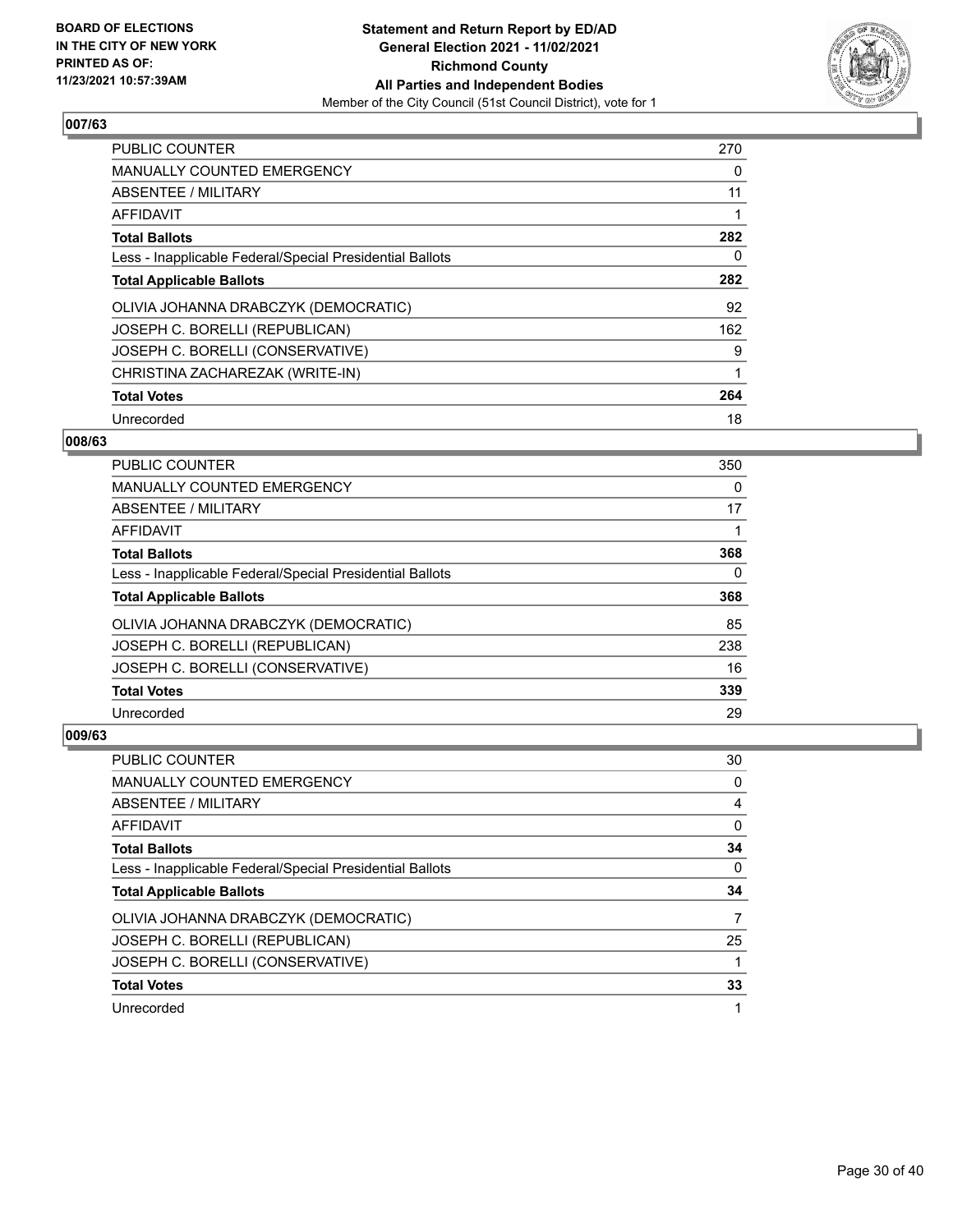

| <b>PUBLIC COUNTER</b>                                    | 269      |
|----------------------------------------------------------|----------|
| <b>MANUALLY COUNTED EMERGENCY</b>                        | $\Omega$ |
| <b>ABSENTEE / MILITARY</b>                               | 27       |
| AFFIDAVIT                                                | $\Omega$ |
| <b>Total Ballots</b>                                     | 296      |
| Less - Inapplicable Federal/Special Presidential Ballots | 0        |
| <b>Total Applicable Ballots</b>                          | 296      |
| OLIVIA JOHANNA DRABCZYK (DEMOCRATIC)                     | 94       |
| JOSEPH C. BORELLI (REPUBLICAN)                           | 163      |
| JOSEPH C. BORELLI (CONSERVATIVE)                         | 20       |
| <b>Total Votes</b>                                       | 277      |
| Unrecorded                                               | 19       |

#### **012/63**

| <b>PUBLIC COUNTER</b>                                    | 258      |
|----------------------------------------------------------|----------|
| <b>MANUALLY COUNTED EMERGENCY</b>                        | 0        |
| ABSENTEE / MILITARY                                      | 20       |
| <b>AFFIDAVIT</b>                                         | 0        |
| <b>Total Ballots</b>                                     | 278      |
| Less - Inapplicable Federal/Special Presidential Ballots | $\Omega$ |
| <b>Total Applicable Ballots</b>                          | 278      |
| OLIVIA JOHANNA DRABCZYK (DEMOCRATIC)                     | 88       |
| JOSEPH C. BORELLI (REPUBLICAN)                           | 149      |
| JOSEPH C. BORELLI (CONSERVATIVE)                         | 14       |
| UNATTRIBUTABLE WRITE-IN (WRITE-IN)                       |          |
| <b>Total Votes</b>                                       | 252      |
| Unrecorded                                               | 26       |

| <b>PUBLIC COUNTER</b>                                    | 284 |
|----------------------------------------------------------|-----|
| <b>MANUALLY COUNTED EMERGENCY</b>                        | 0   |
| ABSENTEE / MILITARY                                      | 30  |
| AFFIDAVIT                                                | 3   |
| <b>Total Ballots</b>                                     | 317 |
| Less - Inapplicable Federal/Special Presidential Ballots | 0   |
| <b>Total Applicable Ballots</b>                          | 317 |
| OLIVIA JOHANNA DRABCZYK (DEMOCRATIC)                     | 111 |
| JOSEPH C. BORELLI (REPUBLICAN)                           | 162 |
| JOSEPH C. BORELLI (CONSERVATIVE)                         | 12  |
| <b>Total Votes</b>                                       | 285 |
| Unrecorded                                               | 32  |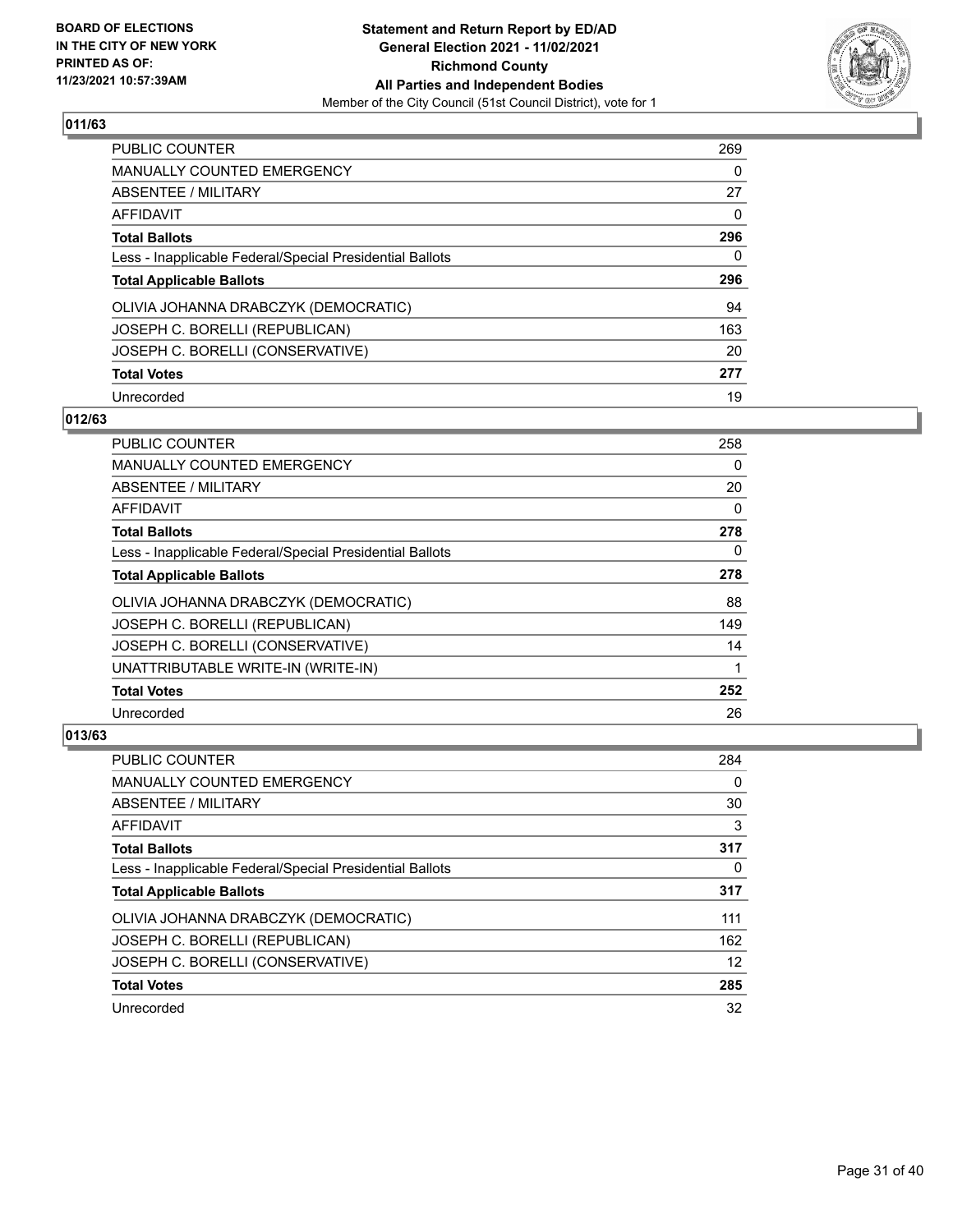

| <b>PUBLIC COUNTER</b>                                    | 290      |
|----------------------------------------------------------|----------|
| <b>MANUALLY COUNTED EMERGENCY</b>                        | $\Omega$ |
| <b>ABSENTEE / MILITARY</b>                               | 13       |
| AFFIDAVIT                                                |          |
| <b>Total Ballots</b>                                     | 304      |
| Less - Inapplicable Federal/Special Presidential Ballots | 0        |
| <b>Total Applicable Ballots</b>                          | 304      |
| OLIVIA JOHANNA DRABCZYK (DEMOCRATIC)                     | 91       |
| JOSEPH C. BORELLI (REPUBLICAN)                           | 173      |
| JOSEPH C. BORELLI (CONSERVATIVE)                         | 15       |
| <b>Total Votes</b>                                       | 279      |
| Unrecorded                                               | 25       |

#### **015/63**

| <b>PUBLIC COUNTER</b>                                    | 303 |
|----------------------------------------------------------|-----|
| <b>MANUALLY COUNTED EMERGENCY</b>                        | 0   |
| ABSENTEE / MILITARY                                      | 20  |
| AFFIDAVIT                                                | 0   |
| <b>Total Ballots</b>                                     | 323 |
| Less - Inapplicable Federal/Special Presidential Ballots | 0   |
| <b>Total Applicable Ballots</b>                          | 323 |
| OLIVIA JOHANNA DRABCZYK (DEMOCRATIC)                     | 105 |
| JOSEPH C. BORELLI (REPUBLICAN)                           | 179 |
| JOSEPH C. BORELLI (CONSERVATIVE)                         | 17  |
| UNCOUNTED WRITE-IN PER STATUTE (WRITE-IN)                |     |
| <b>Total Votes</b>                                       | 302 |
| Unrecorded                                               | 21  |

| <b>PUBLIC COUNTER</b>                                    | 221 |
|----------------------------------------------------------|-----|
| <b>MANUALLY COUNTED EMERGENCY</b>                        | 0   |
| ABSENTEE / MILITARY                                      | 6   |
| AFFIDAVIT                                                |     |
| <b>Total Ballots</b>                                     | 228 |
| Less - Inapplicable Federal/Special Presidential Ballots | 0   |
| <b>Total Applicable Ballots</b>                          | 228 |
|                                                          |     |
| OLIVIA JOHANNA DRABCZYK (DEMOCRATIC)                     | 62  |
| JOSEPH C. BORELLI (REPUBLICAN)                           | 136 |
| JOSEPH C. BORELLI (CONSERVATIVE)                         | 11  |
| <b>Total Votes</b>                                       | 209 |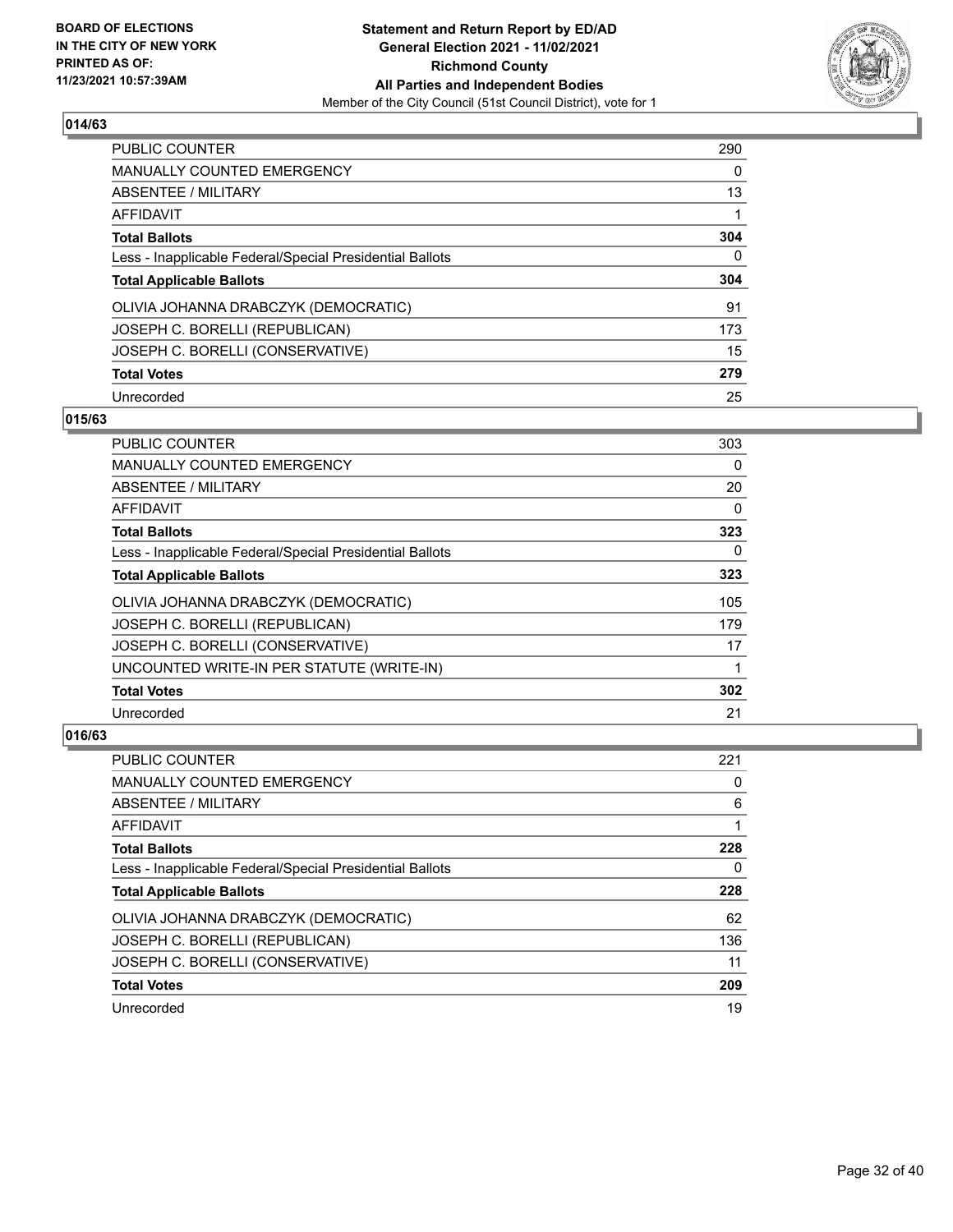

| <b>PUBLIC COUNTER</b>                                    | 246 |
|----------------------------------------------------------|-----|
| <b>MANUALLY COUNTED EMERGENCY</b>                        | 0   |
| ABSENTEE / MILITARY                                      | 31  |
| <b>AFFIDAVIT</b>                                         |     |
| <b>Total Ballots</b>                                     | 278 |
| Less - Inapplicable Federal/Special Presidential Ballots | 0   |
| <b>Total Applicable Ballots</b>                          | 278 |
| OLIVIA JOHANNA DRABCZYK (DEMOCRATIC)                     | 89  |
| JOSEPH C. BORELLI (REPUBLICAN)                           | 158 |
| JOSEPH C. BORELLI (CONSERVATIVE)                         | 15  |
| POLINA ROGOV (WRITE-IN)                                  |     |
| <b>Total Votes</b>                                       | 263 |
| Unrecorded                                               | 15  |

## **084/63**

| <b>PUBLIC COUNTER</b>                                    | 280      |
|----------------------------------------------------------|----------|
| <b>MANUALLY COUNTED EMERGENCY</b>                        | 0        |
| ABSENTEE / MILITARY                                      | 24       |
| <b>AFFIDAVIT</b>                                         |          |
| <b>Total Ballots</b>                                     | 305      |
| Less - Inapplicable Federal/Special Presidential Ballots | $\Omega$ |
| <b>Total Applicable Ballots</b>                          | 305      |
| OLIVIA JOHANNA DRABCZYK (DEMOCRATIC)                     | 95       |
| JOSEPH C. BORELLI (REPUBLICAN)                           | 177      |
| JOSEPH C. BORELLI (CONSERVATIVE)                         | 14       |
| <b>Total Votes</b>                                       | 286      |
| Unrecorded                                               | 19       |

| PUBLIC COUNTER                                           | 307 |
|----------------------------------------------------------|-----|
| <b>MANUALLY COUNTED EMERGENCY</b>                        | 0   |
| ABSENTEE / MILITARY                                      | 3   |
| AFFIDAVIT                                                | 0   |
| <b>Total Ballots</b>                                     | 310 |
| Less - Inapplicable Federal/Special Presidential Ballots | 0   |
| <b>Total Applicable Ballots</b>                          | 310 |
| OLIVIA JOHANNA DRABCZYK (DEMOCRATIC)                     | 45  |
| JOSEPH C. BORELLI (REPUBLICAN)                           | 235 |
| JOSEPH C. BORELLI (CONSERVATIVE)                         | 13  |
|                                                          |     |
| <b>Total Votes</b>                                       | 293 |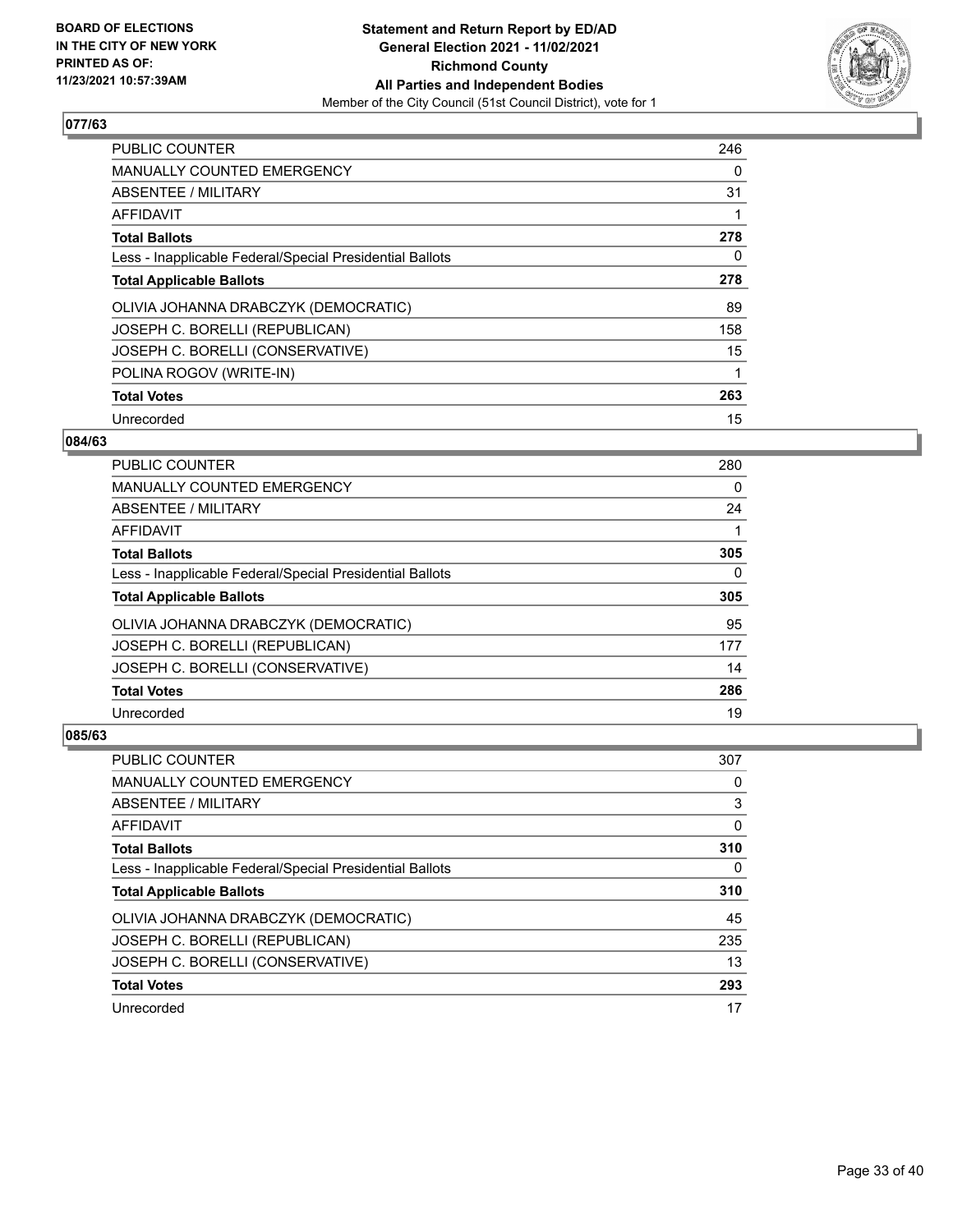

| <b>Total Votes</b>                                       | 0            |
|----------------------------------------------------------|--------------|
| JOSEPH C. BORELLI (CONSERVATIVE)                         | $\mathbf{0}$ |
| JOSEPH C. BORELLI (REPUBLICAN)                           | $\Omega$     |
| OLIVIA JOHANNA DRABCZYK (DEMOCRATIC)                     | 0            |
| <b>Total Applicable Ballots</b>                          | 0            |
| Less - Inapplicable Federal/Special Presidential Ballots | $\Omega$     |
| <b>Total Ballots</b>                                     | 0            |
| <b>AFFIDAVIT</b>                                         | 0            |
| <b>ABSENTEE / MILITARY</b>                               | $\Omega$     |
| <b>MANUALLY COUNTED EMERGENCY</b>                        | $\Omega$     |
| PUBLIC COUNTER                                           | $\Omega$     |

| <b>PUBLIC COUNTER</b>                                    | 0        |
|----------------------------------------------------------|----------|
| MANUALLY COUNTED EMERGENCY                               | $\Omega$ |
| ABSENTEE / MILITARY                                      | 0        |
| AFFIDAVIT                                                | 0        |
| <b>Total Ballots</b>                                     | 0        |
| Less - Inapplicable Federal/Special Presidential Ballots | 0        |
| <b>Total Applicable Ballots</b>                          | 0        |
| OLIVIA JOHANNA DRABCZYK (DEMOCRATIC)                     | $\Omega$ |
| JOSEPH C. BORELLI (REPUBLICAN)                           | 0        |
| JOSEPH C. BORELLI (CONSERVATIVE)                         | $\Omega$ |
| <b>Total Votes</b>                                       | 0        |
|                                                          |          |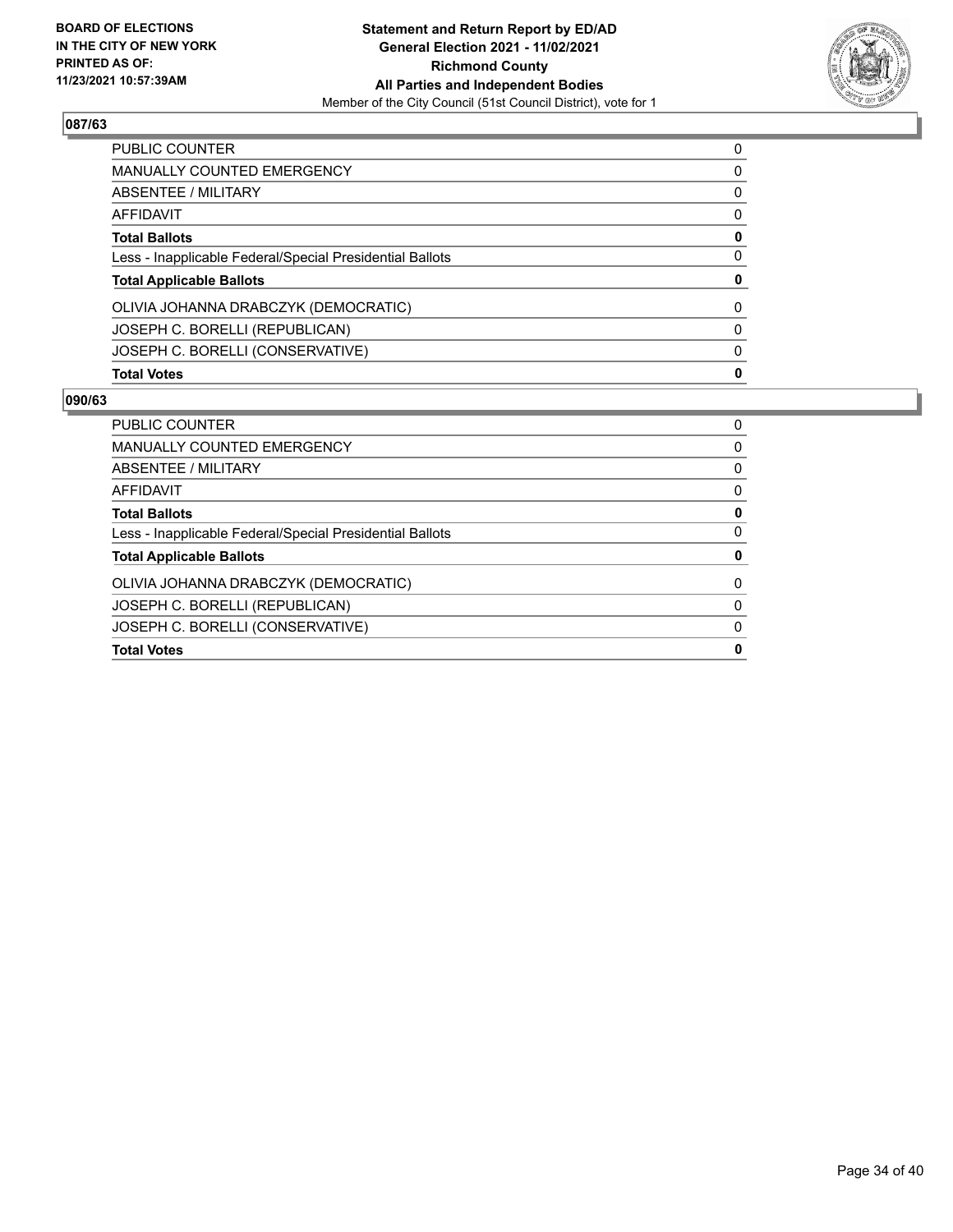

| PUBLIC COUNTER                                           | 348      |
|----------------------------------------------------------|----------|
| <b>MANUALLY COUNTED EMERGENCY</b>                        | 0        |
| ABSENTEE / MILITARY                                      | 9        |
| AFFIDAVIT                                                |          |
| <b>Total Ballots</b>                                     | 358      |
| Less - Inapplicable Federal/Special Presidential Ballots | $\Omega$ |
| <b>Total Applicable Ballots</b>                          | 358      |
| OLIVIA JOHANNA DRABCZYK (DEMOCRATIC)                     | 45       |
| JOSEPH C. BORELLI (REPUBLICAN)                           | 283      |
| JOSEPH C. BORELLI (CONSERVATIVE)                         | 19       |
| <b>Total Votes</b>                                       | 347      |
| Unrecorded                                               | 11       |

#### **002/64**

| <b>PUBLIC COUNTER</b>                                    | 430      |
|----------------------------------------------------------|----------|
| MANUALLY COUNTED EMERGENCY                               | 0        |
| ABSENTEE / MILITARY                                      | 18       |
| <b>AFFIDAVIT</b>                                         | 7        |
| <b>Total Ballots</b>                                     | 455      |
| Less - Inapplicable Federal/Special Presidential Ballots | $\Omega$ |
| <b>Total Applicable Ballots</b>                          | 455      |
| OLIVIA JOHANNA DRABCZYK (DEMOCRATIC)                     | 67       |
| JOSEPH C. BORELLI (REPUBLICAN)                           | 332      |
| JOSEPH C. BORELLI (CONSERVATIVE)                         | 32       |
| <b>Total Votes</b>                                       | 431      |
| Unrecorded                                               | 24       |

| <b>PUBLIC COUNTER</b>                                    | 417 |
|----------------------------------------------------------|-----|
| MANUALLY COUNTED EMERGENCY                               | 0   |
| ABSENTEE / MILITARY                                      | 17  |
| AFFIDAVIT                                                | 4   |
| <b>Total Ballots</b>                                     | 438 |
| Less - Inapplicable Federal/Special Presidential Ballots | 0   |
| <b>Total Applicable Ballots</b>                          | 438 |
| OLIVIA JOHANNA DRABCZYK (DEMOCRATIC)                     | 50  |
| JOSEPH C. BORELLI (REPUBLICAN)                           | 337 |
| JOSEPH C. BORELLI (CONSERVATIVE)                         | 41  |
| CLIFFORD HAGEN (WRITE-IN)                                |     |
| <b>Total Votes</b>                                       | 429 |
| Unrecorded                                               | 9   |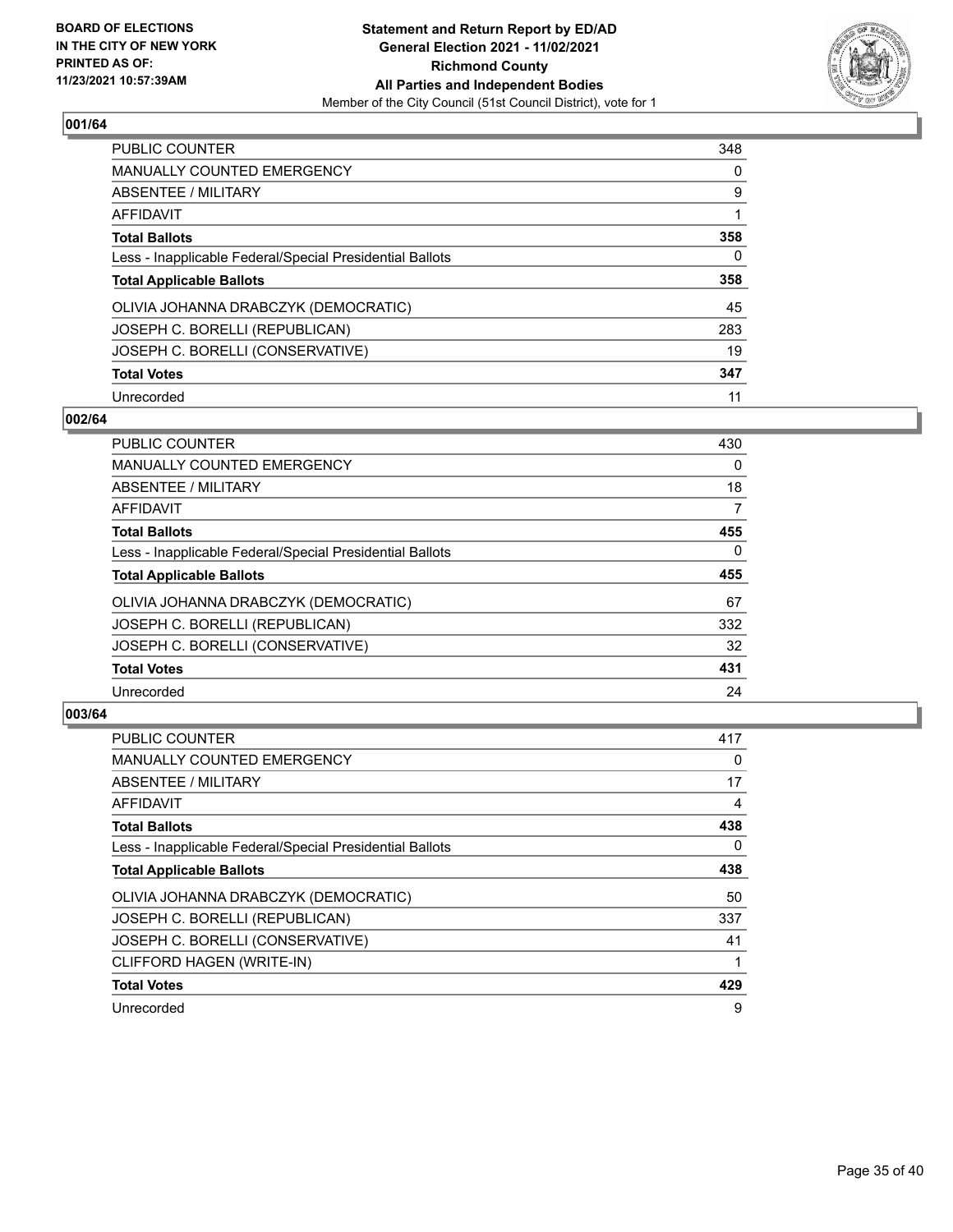

| <b>PUBLIC COUNTER</b>                                    | 363      |
|----------------------------------------------------------|----------|
| <b>MANUALLY COUNTED EMERGENCY</b>                        | $\Omega$ |
| ABSENTEE / MILITARY                                      | 18       |
| AFFIDAVIT                                                |          |
| <b>Total Ballots</b>                                     | 382      |
| Less - Inapplicable Federal/Special Presidential Ballots | 0        |
| <b>Total Applicable Ballots</b>                          | 382      |
| OLIVIA JOHANNA DRABCZYK (DEMOCRATIC)                     | 52       |
| JOSEPH C. BORELLI (REPUBLICAN)                           | 290      |
| JOSEPH C. BORELLI (CONSERVATIVE)                         | 20       |
| <b>Total Votes</b>                                       | 362      |
| Unrecorded                                               | 20       |

#### **005/64**

| <b>PUBLIC COUNTER</b>                                    | 443      |
|----------------------------------------------------------|----------|
| <b>MANUALLY COUNTED EMERGENCY</b>                        | 0        |
| ABSENTEE / MILITARY                                      | 17       |
| <b>AFFIDAVIT</b>                                         | 2        |
| <b>Total Ballots</b>                                     | 462      |
| Less - Inapplicable Federal/Special Presidential Ballots | $\Omega$ |
| <b>Total Applicable Ballots</b>                          | 462      |
| OLIVIA JOHANNA DRABCZYK (DEMOCRATIC)                     | 63       |
| JOSEPH C. BORELLI (REPUBLICAN)                           | 356      |
| JOSEPH C. BORELLI (CONSERVATIVE)                         | 24       |
| <b>Total Votes</b>                                       | 443      |
| Unrecorded                                               | 19       |

| PUBLIC COUNTER                                           | 482      |
|----------------------------------------------------------|----------|
| <b>MANUALLY COUNTED EMERGENCY</b>                        | $\Omega$ |
| ABSENTEE / MILITARY                                      | 15       |
| AFFIDAVIT                                                | 4        |
| <b>Total Ballots</b>                                     | 501      |
| Less - Inapplicable Federal/Special Presidential Ballots | 0        |
| <b>Total Applicable Ballots</b>                          | 501      |
| OLIVIA JOHANNA DRABCZYK (DEMOCRATIC)                     | 65       |
| JOSEPH C. BORELLI (REPUBLICAN)                           | 380      |
| JOSEPH C. BORELLI (CONSERVATIVE)                         | 35       |
| <b>Total Votes</b>                                       | 480      |
| Unrecorded                                               | 21       |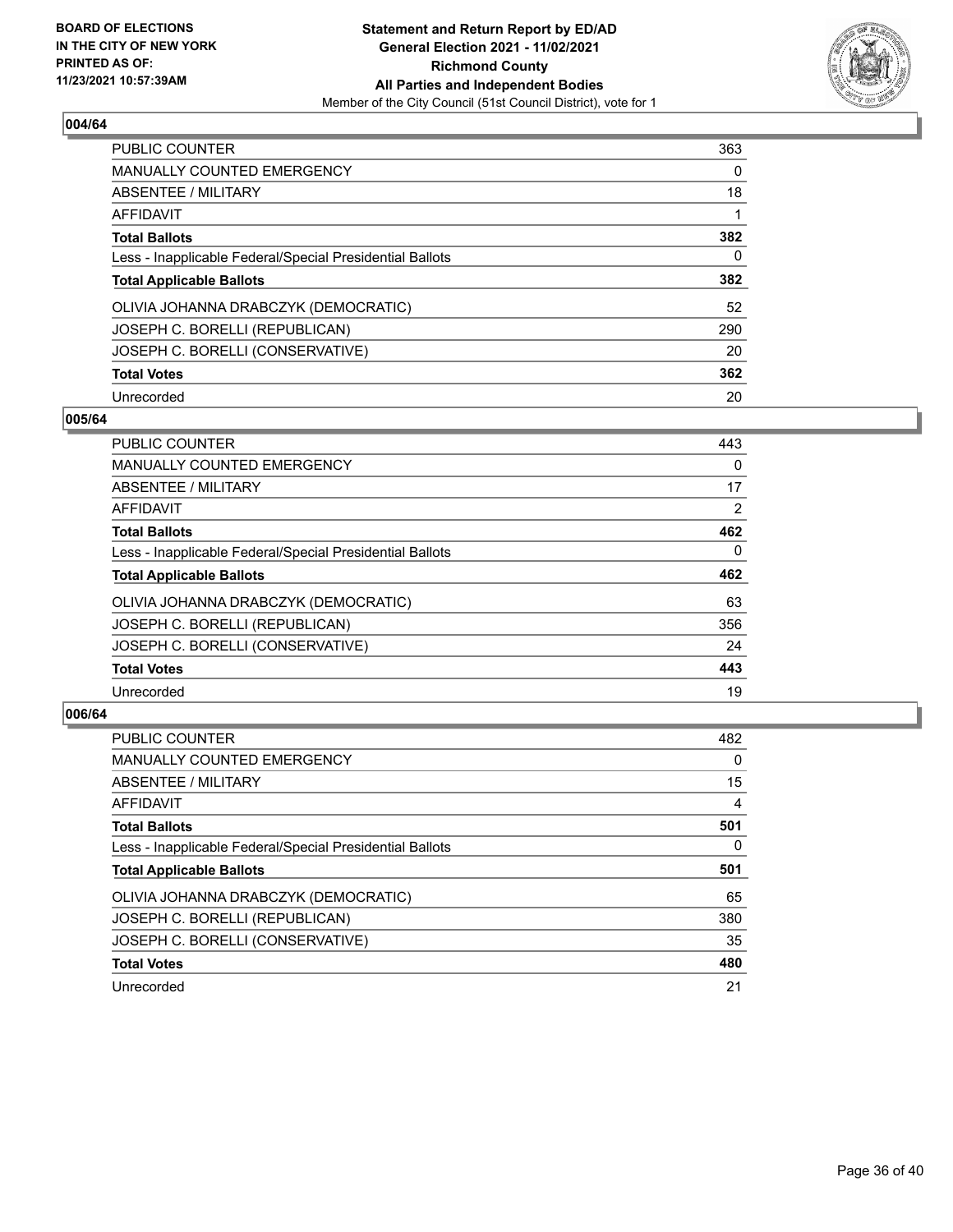

| <b>PUBLIC COUNTER</b>                                    | 495      |
|----------------------------------------------------------|----------|
| <b>MANUALLY COUNTED EMERGENCY</b>                        | 0        |
| ABSENTEE / MILITARY                                      | 20       |
| <b>AFFIDAVIT</b>                                         | 5        |
| <b>Total Ballots</b>                                     | 520      |
| Less - Inapplicable Federal/Special Presidential Ballots | $\Omega$ |
| <b>Total Applicable Ballots</b>                          | 520      |
| OLIVIA JOHANNA DRABCZYK (DEMOCRATIC)                     | 84       |
| JOSEPH C. BORELLI (REPUBLICAN)                           | 387      |
| JOSEPH C. BORELLI (CONSERVATIVE)                         | 32       |
| <b>Total Votes</b>                                       | 503      |
| Unrecorded                                               | 17       |

#### **008/64**

| <b>PUBLIC COUNTER</b>                                    | 385      |
|----------------------------------------------------------|----------|
| <b>MANUALLY COUNTED EMERGENCY</b>                        | 0        |
| ABSENTEE / MILITARY                                      | 23       |
| AFFIDAVIT                                                |          |
| <b>Total Ballots</b>                                     | 409      |
| Less - Inapplicable Federal/Special Presidential Ballots | $\Omega$ |
| <b>Total Applicable Ballots</b>                          | 409      |
| OLIVIA JOHANNA DRABCZYK (DEMOCRATIC)                     | 63       |
| JOSEPH C. BORELLI (REPUBLICAN)                           | 297      |
| JOSEPH C. BORELLI (CONSERVATIVE)                         | 23       |
| <b>Total Votes</b>                                       | 383      |
| Unrecorded                                               | 26       |

| <b>PUBLIC COUNTER</b>                                    | 308 |
|----------------------------------------------------------|-----|
| <b>MANUALLY COUNTED EMERGENCY</b>                        | 0   |
| ABSENTEE / MILITARY                                      | 12  |
| AFFIDAVIT                                                |     |
| <b>Total Ballots</b>                                     | 321 |
| Less - Inapplicable Federal/Special Presidential Ballots | 0   |
| <b>Total Applicable Ballots</b>                          | 321 |
| OLIVIA JOHANNA DRABCZYK (DEMOCRATIC)                     | 49  |
| JOSEPH C. BORELLI (REPUBLICAN)                           | 227 |
| JOSEPH C. BORELLI (CONSERVATIVE)                         | 21  |
| <b>Total Votes</b>                                       | 297 |
| Unrecorded                                               | 24  |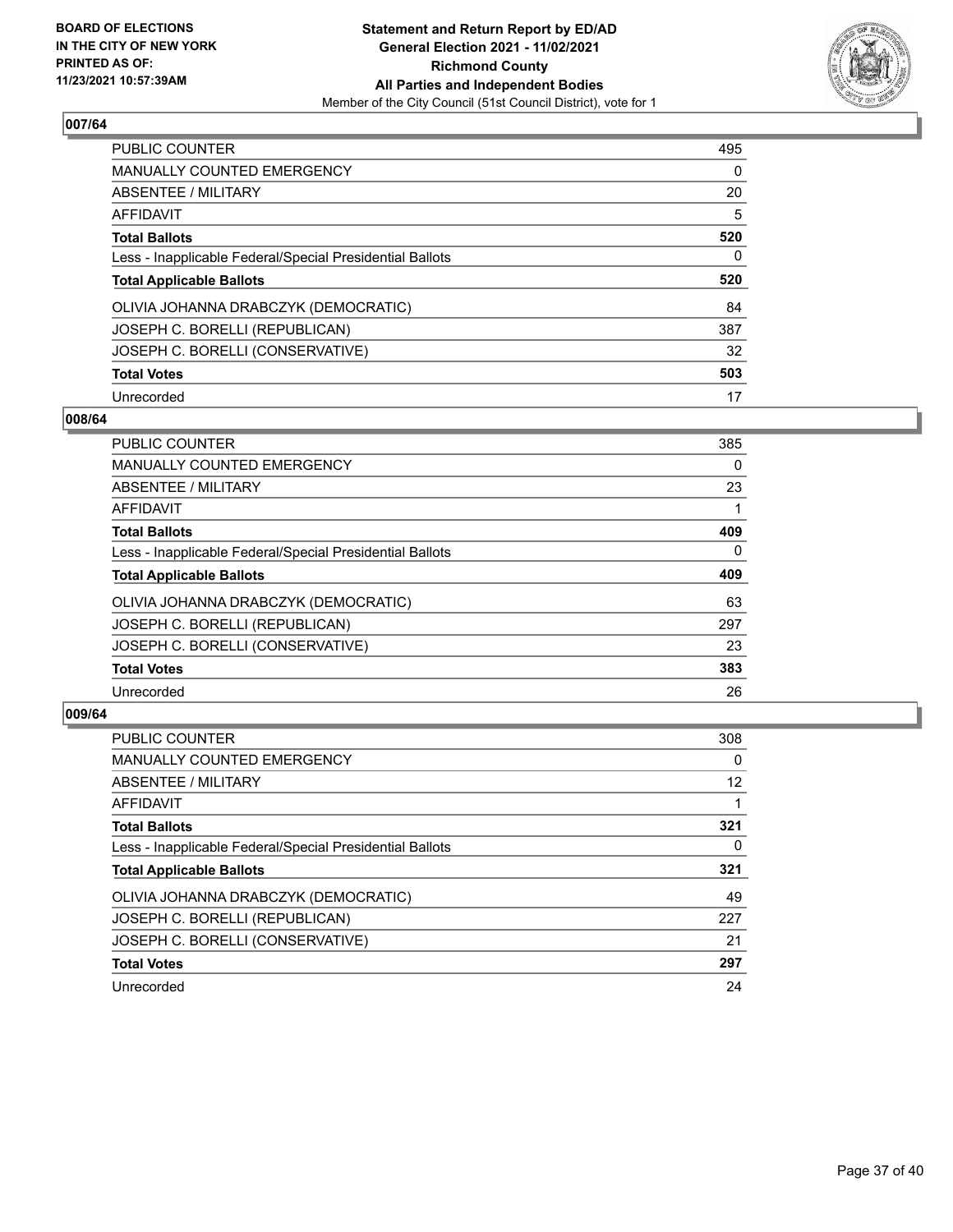

| PUBLIC COUNTER                                           | 315      |
|----------------------------------------------------------|----------|
| <b>MANUALLY COUNTED EMERGENCY</b>                        | $\Omega$ |
| ABSENTEE / MILITARY                                      | 19       |
| AFFIDAVIT                                                | 2        |
| <b>Total Ballots</b>                                     | 336      |
| Less - Inapplicable Federal/Special Presidential Ballots | 0        |
| <b>Total Applicable Ballots</b>                          | 336      |
| OLIVIA JOHANNA DRABCZYK (DEMOCRATIC)                     | 41       |
| JOSEPH C. BORELLI (REPUBLICAN)                           | 249      |
| JOSEPH C. BORELLI (CONSERVATIVE)                         | 25       |
| <b>Total Votes</b>                                       | 315      |
| Unrecorded                                               | 21       |

#### **011/64**

| <b>PUBLIC COUNTER</b>                                    | 134      |
|----------------------------------------------------------|----------|
| MANUALLY COUNTED EMERGENCY                               | 0        |
| ABSENTEE / MILITARY                                      | 6        |
| <b>AFFIDAVIT</b>                                         |          |
| <b>Total Ballots</b>                                     | 141      |
| Less - Inapplicable Federal/Special Presidential Ballots | $\Omega$ |
| <b>Total Applicable Ballots</b>                          | 141      |
| OLIVIA JOHANNA DRABCZYK (DEMOCRATIC)                     | 26       |
| JOSEPH C. BORELLI (REPUBLICAN)                           | 90       |
| JOSEPH C. BORELLI (CONSERVATIVE)                         | 17       |
| <b>Total Votes</b>                                       | 133      |
| Unrecorded                                               | 8        |

| <b>PUBLIC COUNTER</b>                                    | 395 |
|----------------------------------------------------------|-----|
| MANUALLY COUNTED EMERGENCY                               | 0   |
| ABSENTEE / MILITARY                                      | 17  |
| AFFIDAVIT                                                |     |
| <b>Total Ballots</b>                                     | 413 |
| Less - Inapplicable Federal/Special Presidential Ballots | 0   |
| <b>Total Applicable Ballots</b>                          | 413 |
| OLIVIA JOHANNA DRABCZYK (DEMOCRATIC)                     | 98  |
| JOSEPH C. BORELLI (REPUBLICAN)                           | 272 |
| JOSEPH C. BORELLI (CONSERVATIVE)                         | 24  |
| LOUIS STALIANO III (WRITE-IN)                            |     |
| <b>Total Votes</b>                                       | 395 |
| Unrecorded                                               | 18  |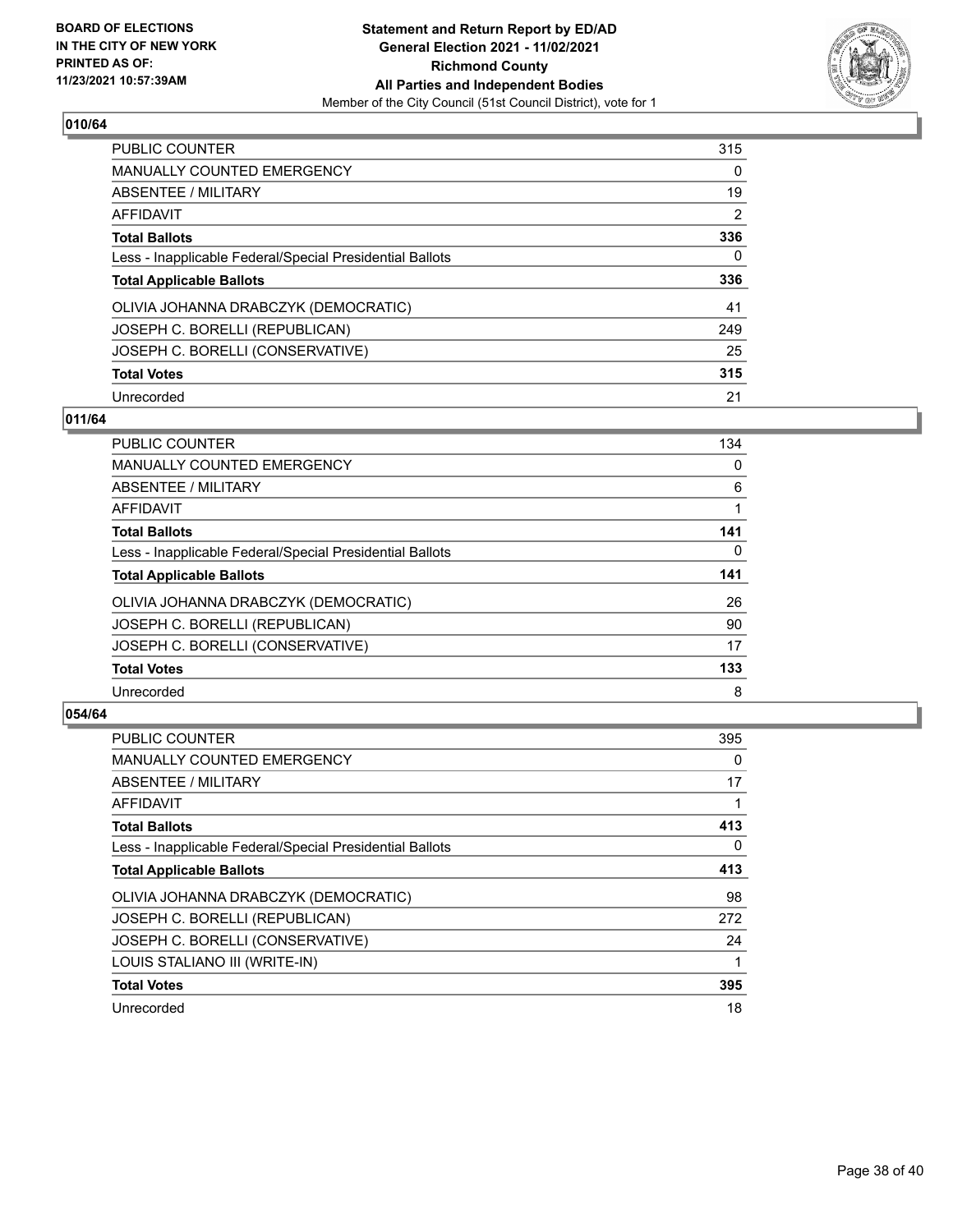

| <b>PUBLIC COUNTER</b>                                    | 348            |
|----------------------------------------------------------|----------------|
| <b>MANUALLY COUNTED EMERGENCY</b>                        | $\Omega$       |
| ABSENTEE / MILITARY                                      | 10             |
| AFFIDAVIT                                                | $\overline{2}$ |
| <b>Total Ballots</b>                                     | 360            |
| Less - Inapplicable Federal/Special Presidential Ballots | 0              |
| <b>Total Applicable Ballots</b>                          | 360            |
| OLIVIA JOHANNA DRABCZYK (DEMOCRATIC)                     | 70             |
| JOSEPH C. BORELLI (REPUBLICAN)                           | 239            |
| JOSEPH C. BORELLI (CONSERVATIVE)                         | 28             |
| <b>Total Votes</b>                                       | 337            |
| Unrecorded                                               | 23             |

#### **058/64**

| <b>PUBLIC COUNTER</b>                                    | 364      |
|----------------------------------------------------------|----------|
| <b>MANUALLY COUNTED EMERGENCY</b>                        | 0        |
| ABSENTEE / MILITARY                                      | 8        |
| <b>AFFIDAVIT</b>                                         |          |
| <b>Total Ballots</b>                                     | 373      |
| Less - Inapplicable Federal/Special Presidential Ballots | $\Omega$ |
| <b>Total Applicable Ballots</b>                          | 373      |
| OLIVIA JOHANNA DRABCZYK (DEMOCRATIC)                     | 68       |
| JOSEPH C. BORELLI (REPUBLICAN)                           | 264      |
| JOSEPH C. BORELLI (CONSERVATIVE)                         | 20       |
| <b>Total Votes</b>                                       | 352      |
| Unrecorded                                               | 21       |

| 0        |
|----------|
| 0        |
| 0        |
| 0        |
| 0        |
| 0        |
| 0        |
| 0        |
| $\Omega$ |
| $\Omega$ |
| 0        |
|          |